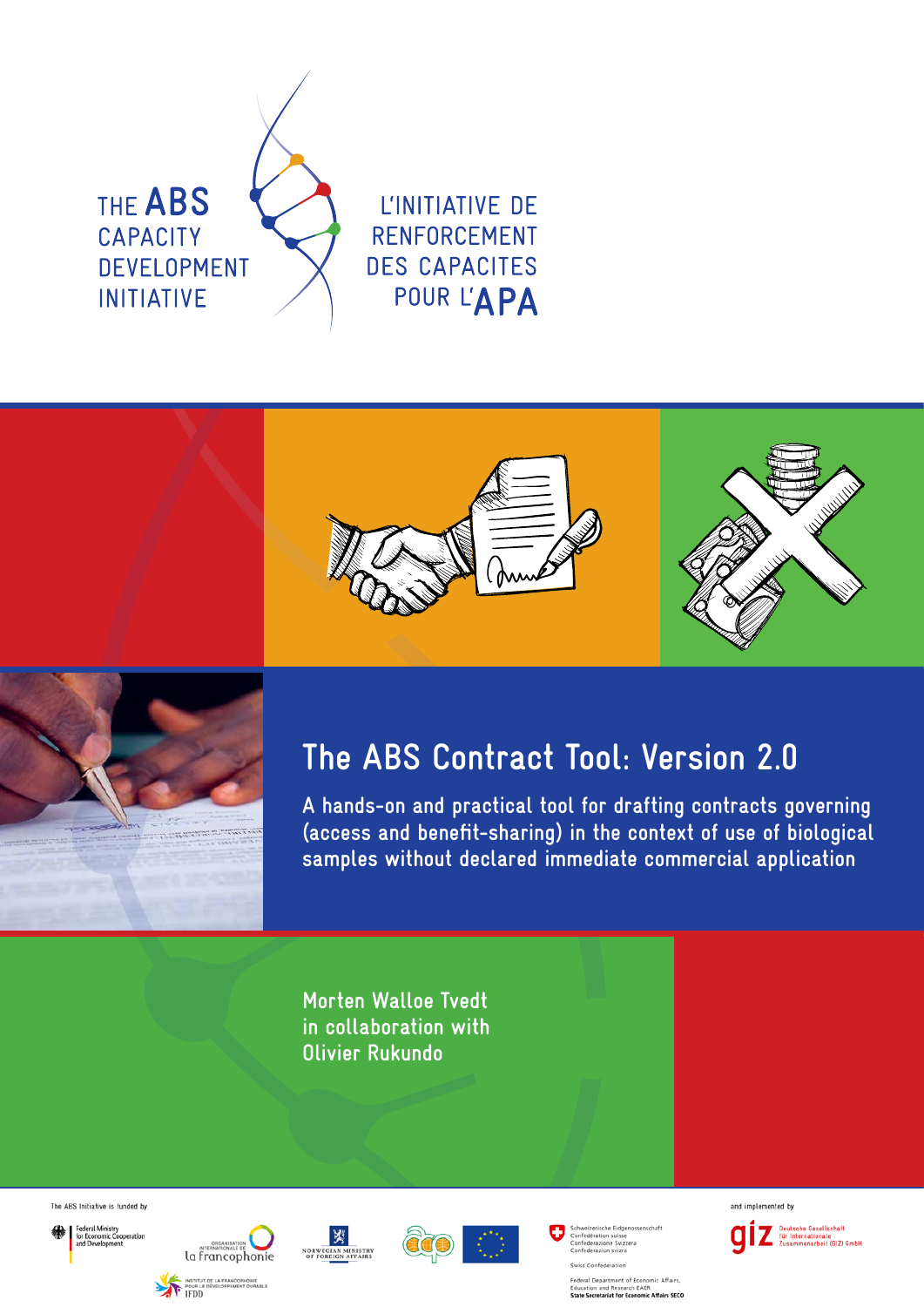#### This ABS Contract Tool is a collection of clauses that can be used in ABS transactions, together with their theoretical justification and practical application. This tool is based on an academic analysis and use of this tool in any way is the sole responsibility of the person using it. The author, the organization that funded this academic work or publisher do not assume any responsibility whatsoever for the use of the Contract Tool. Before using any of these clauses in a contract, the user must confirm this by e-mail:

## mwtvedt@gmail.com

## **Caveat: Feedback:**

This is an "Open Source" contract. If you use one or more of the clauses in this tool, please share your final version of your contract and any relevant experiences with the author:

## mwtvedt@gmail.com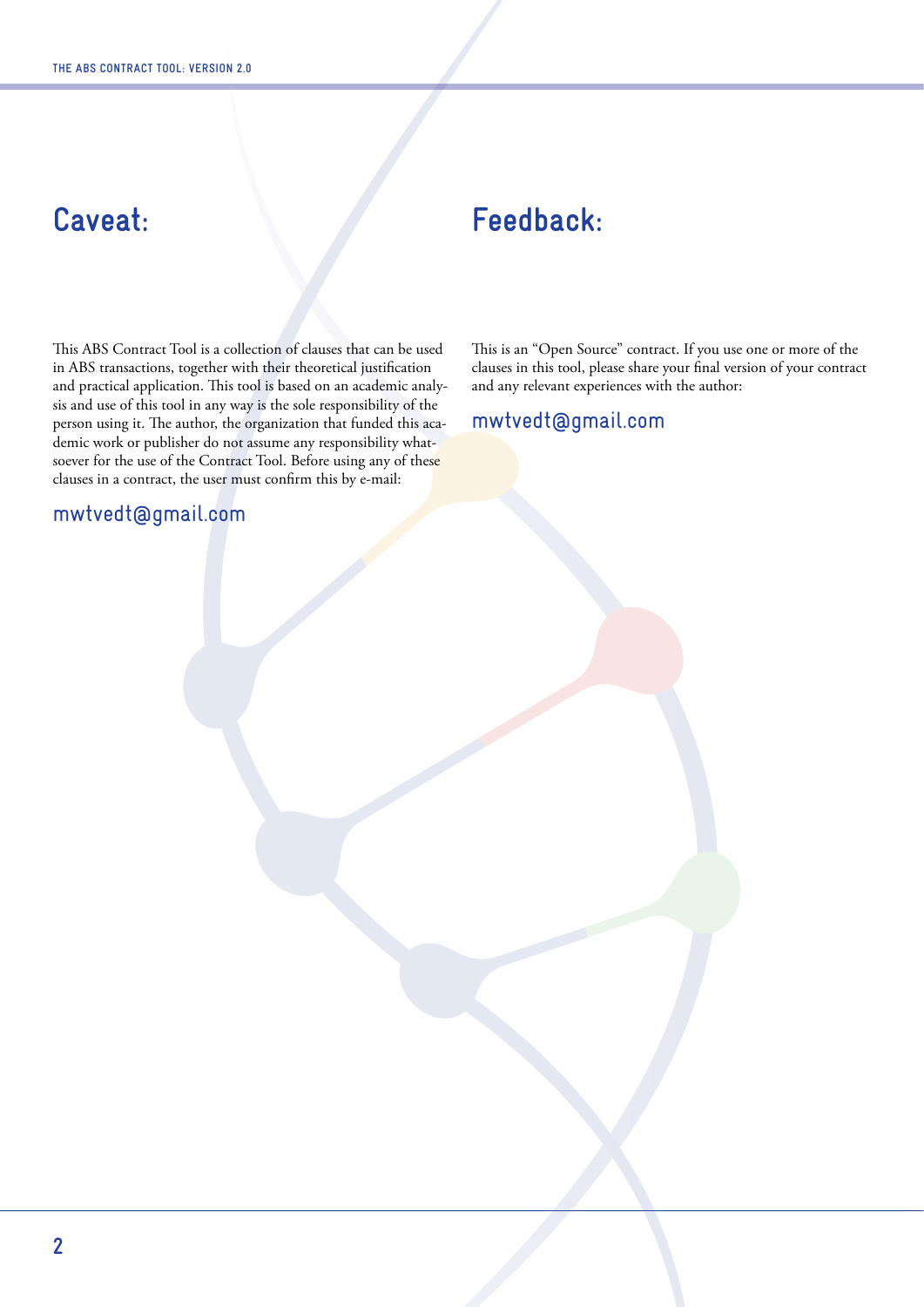## **Author's foreword and caveats**

A contract is a legally binding instrument between two or more parties. It is the practical legal tool that can make Access and Benefit-sharing (ABS) work in practice, providing legal certainty and sufficient flexibility to cater for each individual situation. This ABS Contract Tool provides example clauses to make ABS work and is made mainly for situations where the user states that its objective is to conduct research without immediate commercial application. As such, the relevant users will typically be academic or research institutes. Contracting with commercial companies or commercial research institutions raises additional challenges. Many forms of research without immediate commercial purpose have the potential to produce useful findings that can be used for commercial purposes and this contract tool takes this into consideration. Experience has shown that provider countries can draw non-monetary benefits from securing their rights to findings even when the academic or research institution does declare an immediate commercial objective. This contract tool has a particular view to designing clauses that can be used to secure such non-monetary benefits.

Any template for an ABS contract, including the ones discussed here, cannot be used without adapting and tailoring it to the concrete situation in which it will be used. When adapting the wording used in the sample contract, users of this contract tool should revisit the 'rational' behind the clause and the 'critical issues to be aware of' as each of this Contract Tool discuss in each of its chapters. For a practical handbook on drafting ABS contracts, you can refer to the book Drafting Successful Access and Benefit-sharing Contracts by Young and Tvedt. The ABS Contract Tool is the result of an academic analysis and is not a ready-made contract. The author and any associated institutions do take any legal responsibility for the results of the use of this text. To this end, it is advised to always seek qualified legal advice when negotiating and concluding a contract. This tool should thus be used as an adjunct aid and is not intended to substitute qualified legal advice.

This ABS Contract Tool is a second version of a contract study initially commissioned by the IUCN. It is a practical-academic analysis of functional contract clauses that can be used in bioinnovation transactions. It reflects experiences gained in practical contract drafting with countries after the finalization of the 1.0 version. This Contract Tool version 2.0 is designed so that it can

continually evolve and will be updated into new versions as more experience and lessons learnt on ABS contracts are gained. Further experience and discussions with peers will provide new insight on how clauses can be drafted more effectively. Please follow the future updates and new versions of the tool. All comments and suggestions on this contract tool are warmly welcome.

Olivier Rukundo has contributed to developing the ideas behind version 2.0 and to developing the legal text. The collaboration with Oliver in the contract trainings at both a regional and national level on behalf of the ABS Capacity Development Initiative have generated lessons learned that have informed contract drafting in the field of ABS.

The analytical work carried out in collaboration with Tomme R. Young enabled me to continue with my later work in the area of contract law. I am indeed grateful and indebted to Tomme.

The collaboration with the ABS Capacity Development Initiative for more than a decade has been crucial for my work on ABS contracts. The Initiative funding this version of the ABS Contract Tool. This tool will support the Initiative's work in the countries and regions. My gratitude goes to Andreas Drews, Hartmut Meyer and the rest of the team. A special thanks to Elizabeth Karger for excellent language editing at the critical moment when I lost my previous editor.

I would like to extend my thanks to the Environmental Affairs Department in Malawi and in particular Mphatso Martha Kalemba for our close collaboration and for the insight gained on workable contracts through ABS implementation and negotiations. My gratitude also goes to partners in Bhutan, in particular Tashi Yangzome Dorji and Chencho Dorji at NBA and Singay Dorji in UNDP. A warm thanks to partners in Namibia, especially, Henry Michael Ndengejeho and Betty Kauna Schroder. Many more participants in contracts trainings have participated to drafting these clauses. Thanks for all great input.

On our way through life, we meet wonderful people, some of whom unfortunately leave us far too early. I am very grateful for having met and worked with dra. Juliana Santini from Brazil. It is still unbelievable that you are not among us.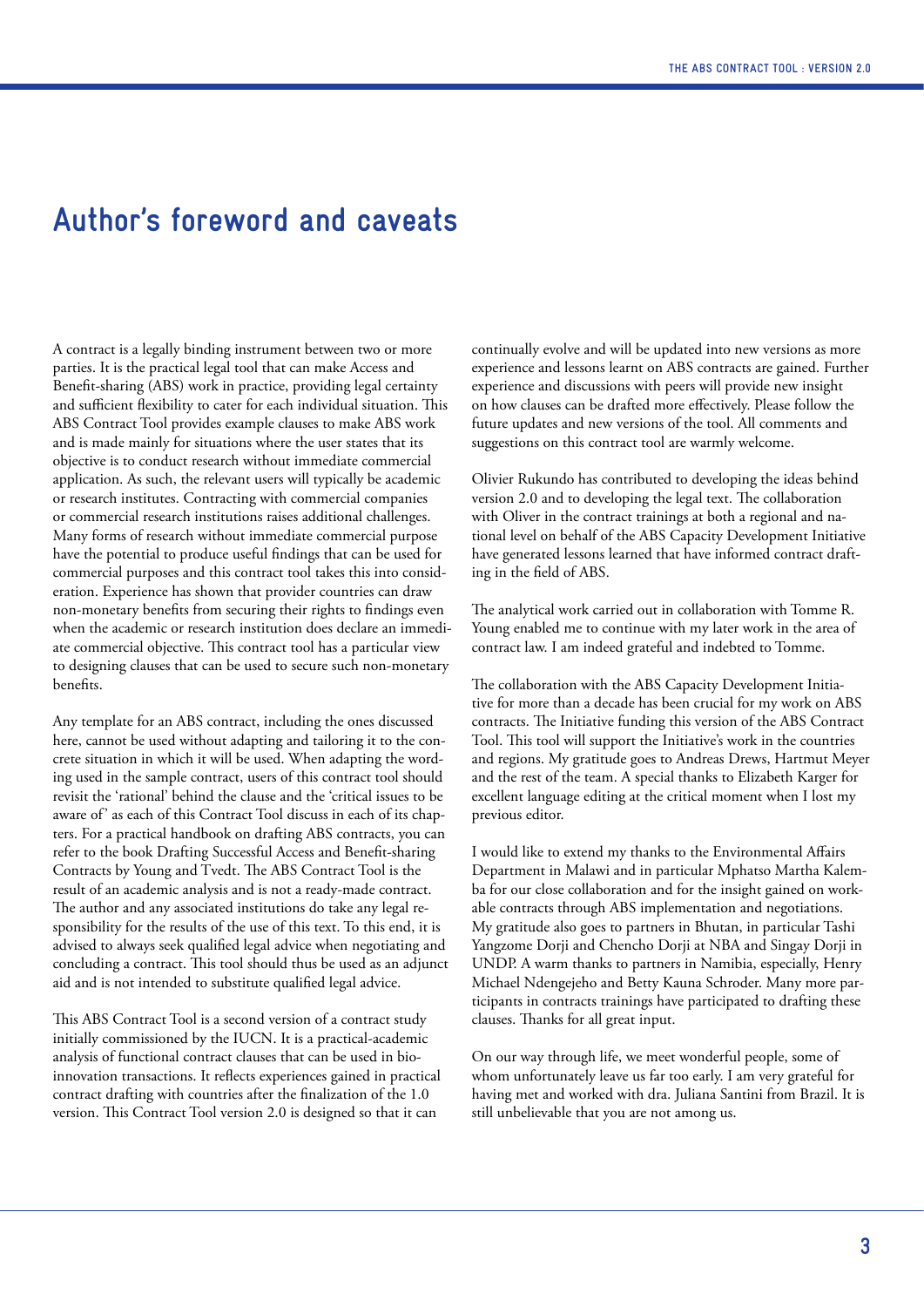# Contents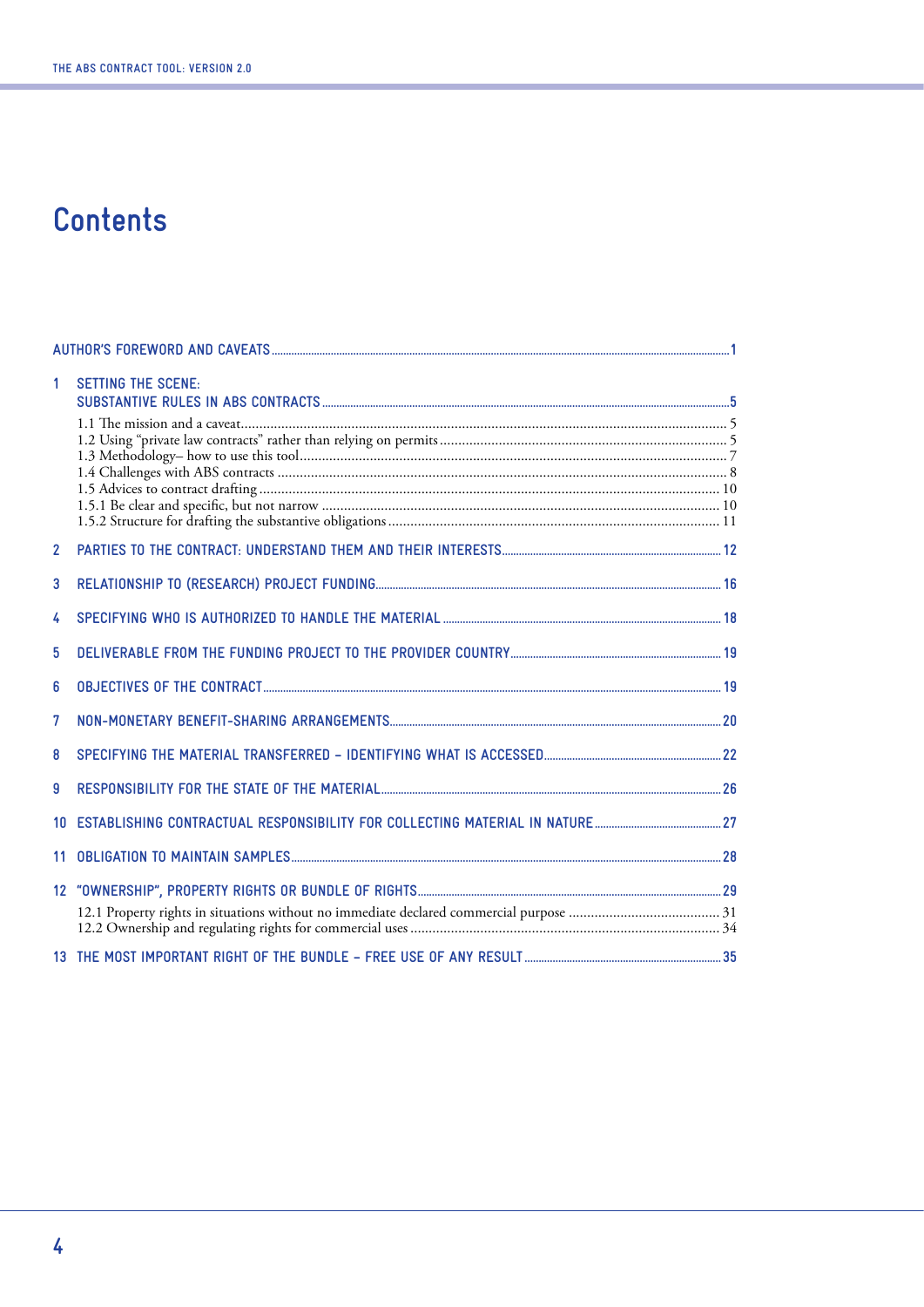| 22 RESEARCH RESULTS FROM SCREENING OR SCANNING - DIGITAL OR SYNTHETIC USE OF INFORMATION50 |  |
|--------------------------------------------------------------------------------------------|--|
|                                                                                            |  |
|                                                                                            |  |
|                                                                                            |  |
|                                                                                            |  |
|                                                                                            |  |
|                                                                                            |  |
|                                                                                            |  |
|                                                                                            |  |
|                                                                                            |  |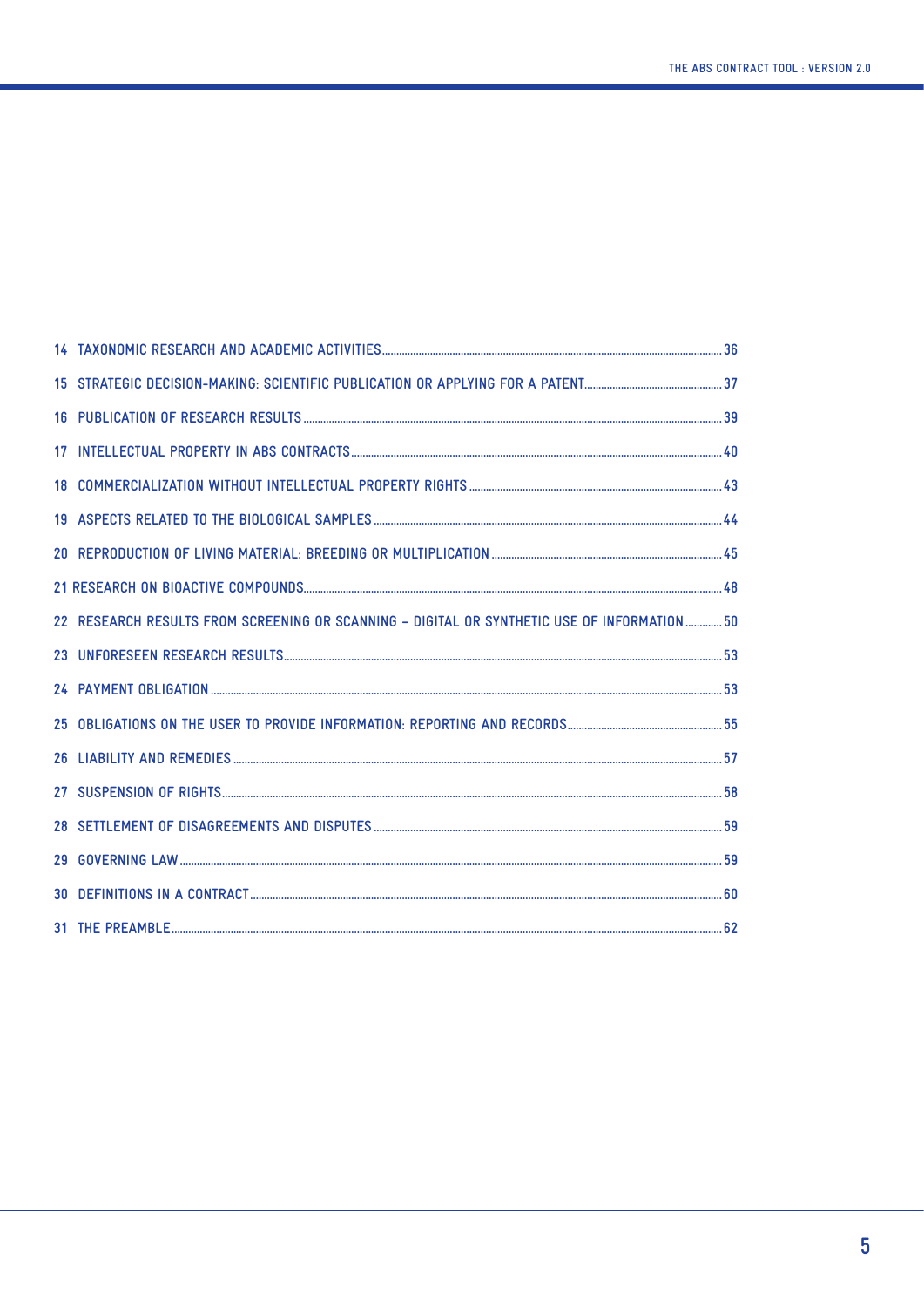## **The ABS Contract Template Study Tool: version 2.0**

### **1 Setting the scene: Substantive rules in ABS contracts**

#### **1.1 The mission and a caveat**

The purpose of this publication is to provide a practical tool to guide parties that may be involved in or preparing to enter into an ABS contract. This tool is the result of numerous requests to provide a ready-made set of generic templates on ABS contracts that can serve any country and any user, including right-holders on both the provider and user side of an ABS transaction. It is impossible, however, to design a standard contract that will suit every ABS-related contractual situation. It is important to keep in mind that each ABS situation or transaction has its own particular circumstances and specificities. Different types of users and sectors use genetic resources and associated traditional knowledge in specific ways and for various purposes. While some elements of an ABS contract may be standardized, others need to be handled flexibly and be adapted on a case by case basis in light of the legal and factual context.

The first version of this tool was developed by the Fridtjof Nansen Institute (FNI) on the request of the IUCN ABS project in the Caribbean region. The second version of this Contract Tool has been developed at the request of the ABS Capacity Development Initiative. This tool can be used to make ABS contracts more functional. A copy-paste approach to drafting contracts is not possible and this is certainly not the aim of this publication. When drafting contracts, the modules and templates have to be adapted to the specific situation, ideally with technical and legal advice of trained practitioner in the area of contract law. A core caveat is that anyone using this tool remains fully responsible for their contract. The provider of this Contract Tool accepts no responsibility for any contract developed using it.

#### **1.2 Using "private law contracts" rather than relying on permits**

The Convention on Biological Diversity (CBD) mentions two tools for regulating access to genetic resources: "prior informed consent" (PIC) and "mutually agreed terms" (MAT). Neither the CBD nor the Nagoya Protocol (NP) explain in detail what is intended by these two legal tools. One observation by Young and Tvedt is that experience has shown that providers of genetic resources should use private law contracts rather than administrative permits to govern access and benefit sharing. A "private law contract" is a legally binding agreement, negotiated between its parties and that governs their respective rights and obligations.

Many countries have already established ABS regulations based on a permit system or are in the process of doing so. This was observed in the ABS GIZ Caribbean Study (2016),<sup>1</sup> where all the empirical material provided for the study was in the form of permits and not contracts. A permit issued as a result of an administrative decision by the public authorities of the provider country will, in most jurisdictions, only be binding on the receiver in the country issuing the permit and will not be recognized as being legally binding in other jurisdictions. A publicly issued permit can work for legal questions that are to be dealt with within the provider country. Many countries depend on or apply a permit system with the intention of regulating questions that arise after the user has left their jurisdiction. The permit is often an authorisation to do or not do something and it is only enforceable in the jurisdiction in which it is issued. It is an administrative step that does not contain the same obligations as the contract between the parties. A public permit from one country does not create legal obligations and rights outside the jurisdiction where it was granted. It cannot be enforced beyond the national jurisdiction in which it is issued as a public decision has no legal force in other jurisdictions. Countries often refer the legal tool, "Mutually Agreed Terms", which is the term used in the CBD. Since many provider countries have a system using permits and MAT, the MAT should be a binding private law contract. Often information contained in the permit may be quite useful in laying the foundations for the negotiation of contracts, i.e. as an application for a permit is an opportunity to seek information on the interests and intention of the other party. What is important is that provider has MATs that are binding private law contracts.

The contract must have clear terms and conditions to become binding and enforceable on the user. It must also have a format recognized across borders. A contract is per se binding also in the other jurisdiction, i.e. that of the user. An ABS contract must be

<sup>1</sup> Tvedt MW. Studying Existing ABS Arrangements in Selected CARICOM Member States. Bonn: GIZ; 2016. p. 24.

http://www.abs-initiative.info/fileadmin/media/Knowledge\_Center/Pulications/CARICOM\_ ABS\_Agreements/Study\_-\_Existing\_ABS\_Arrangements\_in\_CARICOM\_-\_Morten\_W\_ Tvedt\_-\_ABS-I\_NFI\_CCS\_-\_201609.pdf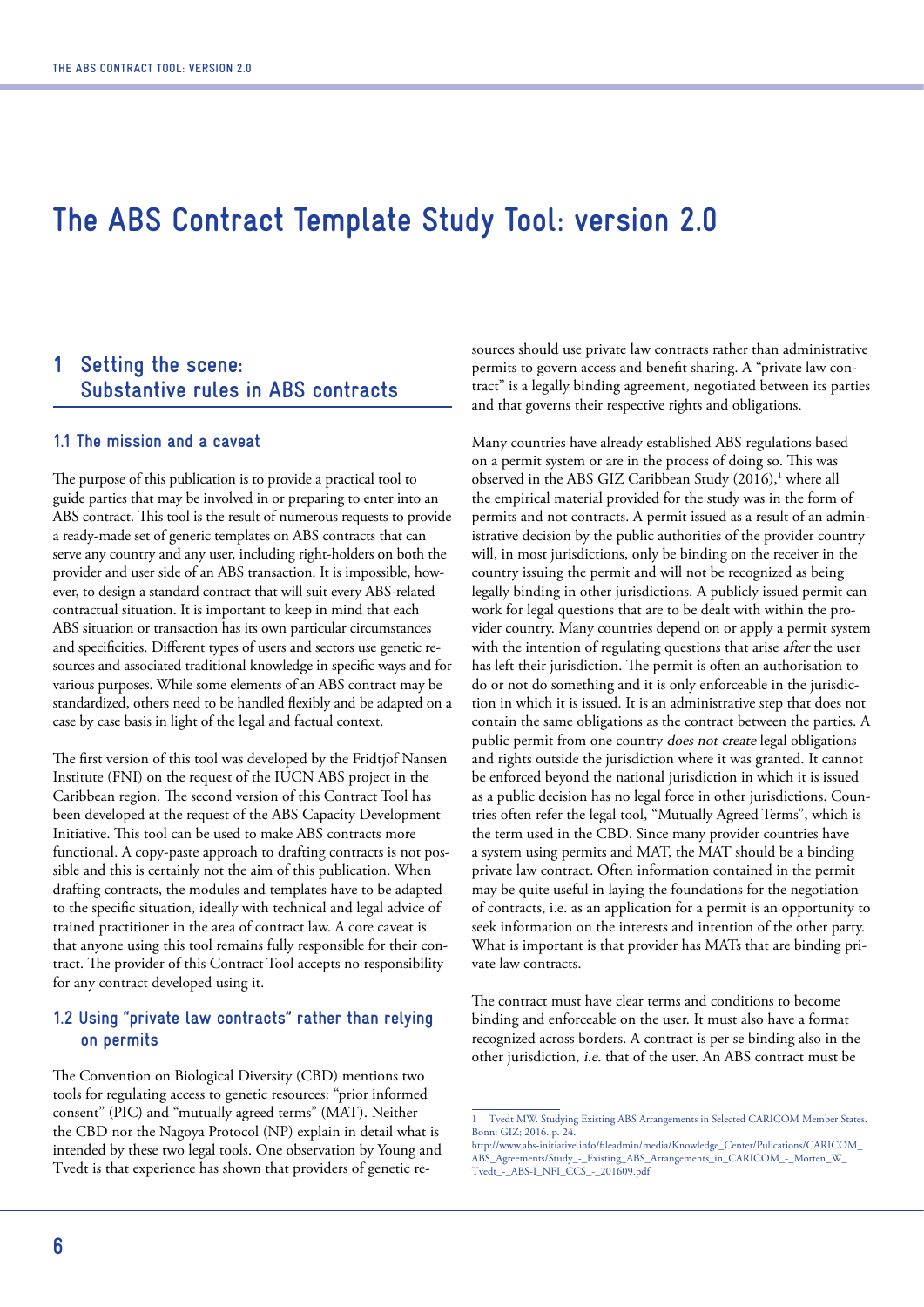comprehensive and regulate the relationship between the parties in detail. Generally, in contract law, there are established practices and background law, which can be used to support their interpretation. For ABS contracts, this is not the case so the contract must regulate all relevant aspects. The user country's legislation, which is established as part of the implementation of the NP, does not directly resolve the core challenges relating to contracts. An ABS contract can expect little interpretative support by other sources of law and must govern all necessary aspects of the transaction.

When drafting a contract, lawyers qualified to do this need to be involved – it is often not sufficient to involve lawyers with experience in international environmental law since drafting a treaty or a piece of legislation draws on different skills than those required for drafting contracts. Therefore, this Contract Tool must be used together with guidance from a lawyer who is qualified and has experience in private law.

#### **1.3 Methodology– how to use this tool**

The method applied in this study looks closely at three elements for developing an understanding of ABS contracts. It breaks down the ABS contract into fundamental topics or clauses and for each introduces:

- 1. A discussion of the rationale behind each clause;
- 2. Suggestions for contractual language; and
- 3. Core questions that the drafter must reflect on when adapting the clause to the specific situation.
- 1. The first element under each clause explains the rationale for including (or leaving out) specific clauses that are required to make ABS contracts binding and enforceable. When explaining the rational for including a clause it also explores why some types of clauses may prevent an ABS contract from being functional.
- 2. The second element is to give example clauses, which propose contractual language, often referred to as templates. This Contract Tool does not, however, provide a ready-made text. Many people wrongly believe that ABS contracts can be based on a completely standardized contractual language. It is risky for a party to a contract to "copy and paste" general language from previous contracts for use in another situation. Each situation is unique and the parties themselves are responsible for the contract they sign. One must recall that every transaction has its

own set of circumstances. In theory, a contract can be drafted from scratch each time; in practice however, contract clauses are reused. The important thing is, therefore, to draft clauses that will be binding and enforceable. A template or clauses that are often used should be evaluated and redrafted on the basis of lessons learned. People seldom have access to the practical experiences of others, so copy-pasting texts from previous contracts devised by others will often not provide the information needed about the extent to which the clauses worked. The example contract clauses use the format that the parts that always will need to be changes are marked in brackets and set in yellow, like this: [CONTRACT-SPECIFIC TEXTS THAT MUST BE ADDED here the text could either suggest alternatives to choose from or the topics that must be dealt with.]. For some clauses there are some general observations that are not supposed to be written into the contract clause; they are written [In turquoise and italics so it is easy to separate this type of text from the previous one in yellow].

3. The third element, which appears under each clause, are the questions the person drafting the contract must clarify with particular attention in each individual concrete situation. The answers to these questions must be taken into consideration in the actual contract. Where the clause is particularly important it is indicated as a red line for the negotiations.

#### **1.4 Challenges with ABS contracts**

For ABS contracts to work, several obstacles need to be overcome. The drafter should be aware of these challenges or obstacles when drafting the contract.

• There is often a time lag in ABS. First, the material is accessed, and then research & development are conducted, during which different types of benefits are created and finally the "benefits" or outcomes of the research and development can be shared. This is different from almost all other types of contract, where both parties fulfill their obligations at the same time. The solution to this challenge is to include up-front and on-going benefit-sharing, e.g. through access fees, collaboration in research, investment in research facilities in the provider country, and engagement of their students and experts. At the same time, two types of future obligations should be created, including making the end-product available to the provider at a reasonable (selfcost) price and binding obligations for monetary payments in the case of commercialisation.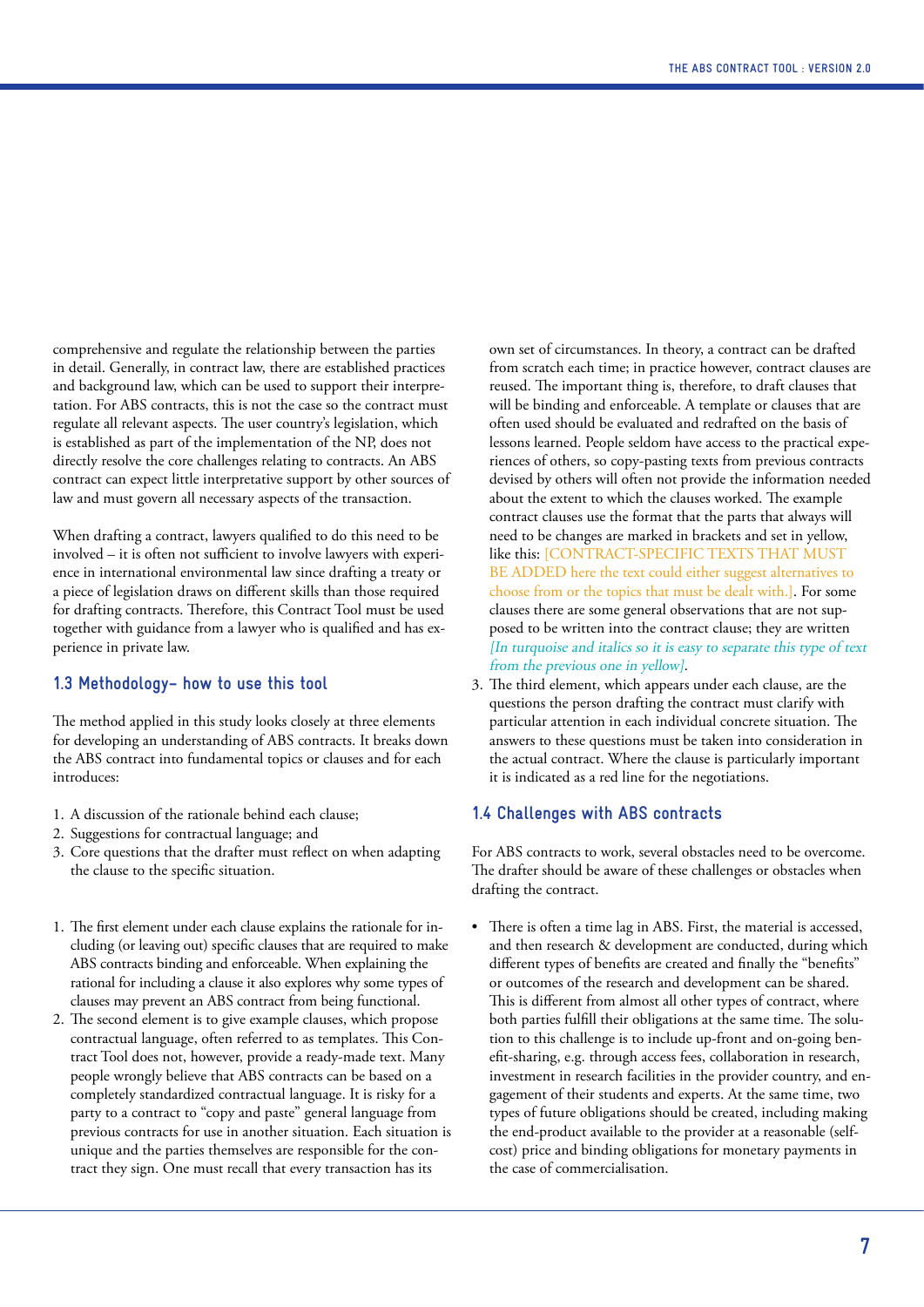- In very few cases, the biological material accessed will be identical to the product on the market. The solution is to build in mechanisms that can trace the link between them. The user is the actor who can best demonstrate the link between a genetic resource and a product in the market.<sup>2</sup>
- Use of the material results in digital information or synthetic form of material. The contract needs to foresee these types of changes of the expression of genetic information. This also calls for opting for technology-neutral manners to formulate obligations. This will provide flexibility in the contract without introducing uncertainty.
- Research and development are dynamic processes and can take a variety of different paths. The text of a contract is, when concluded, a static description of what the respective parties shall do and how. Therefore, the contract should not specify obligations in a narrow manner. At the same time, the obligations cannot be too unspecific because ambiguity leaves the contract uncertainty. The most important way of avoiding this is to be specific but not too narrow when drafting substantive obligations. It must be possible for a judge to interpret the contract and apply the obligations to the facts of the case. When a contract would work in the court, the chance of compliance and fulfillment of the obligations without going to court increases.
- Many first-generation ABS agreements are weak in terms of defining clear trigger points for user obligations at different stages of contract execution. This has been, for instance, illustrated by clauses in non-commercial ABS contracts that stipulate that, in the event of commercialization, the user shall come back to the provider and negotiate terms and conditions for the commercial activities. The problem with this approach is that the comeback clause does not necessarily lead to an enforceable agreement as it is legally and practically impossible to impose an obligation on someone to come back to the negotiating table and make agreements on utilization that was not initially foreseen. Obligations that are not formulated in a contract from the onset have almost no chance of later becoming part of the contract. If these obligations and possible scenarios are not foreseen or governed from the outset, they remain voluntary and cannot be enforced as binding contractual obligations. The wording of the obligations must therefore be such that all relevant scenarios are stipulated in a clear and unambiguous manner. Thus, one core issue to have in mind is how contract clauses can cover relevant scenarios and translate them into binding language.<sup>3</sup> Knowing the user and foreseeing possible types of research results are useful approaches to drafting contracts.
- The intention of the user at the point of access has often been a core criterion and is often described as commercial or noncommercial purpose of the research. This is also reflected in Art 8 of the Nagoya Protocol.<sup>4</sup> Art. 8 a) encourages its members to apply "simplified measures" for "non-commercial research purposes". The purpose or intent of a person is, however, difficult to know, and it has no objective expression that can be verified. The solution is to regulate commercialization scenarios in any type of ABS contract. A non-commercial contract can regulate what happens in the case of commercial success. This does not necessarily have to be complex but creates more predictable legal conditions. To this end, template clauses will make the drafting of scenarios into the contract a less complex task. In the following sections, we take a closer look at the types of clauses that need to be included in ABS contracts. The point of drafting a good contract is to ensure that all parties can fulfill their obligations without disagreements or going to court, and for this to happen a valid, binding, enforceable and functional contract is necessary.

#### **1.5 Advices to contract drafting**

#### **1.5.1 Be clear and specific, but not narrow**

The part of the contract that requires the most attention at the drafting stage are the substantive clauses – these are the obligations and rights to be embodied in the contract. There has been a tendency in the past to be very brief and use general formulations in the substantive clauses. This approach does not lead to drafting good and functional ABS contracts. Contract obligations must be clearly defined with specific language stating when the obligation will be triggered, the content of the obligation, methods for calculating payments, and specify how each obligation shall be fulfilled. Finally, the contract needs to specify the consequences and actions that will be taken when one of the parties fails to meet any of its obligations.

In ABS, samples are accessed before the user conducts the research and development. The challenge for ABS contracts is to negotiate before utilisation occurs, i.e. before anything is done with the resources, which could possibly result in value and potential benefits. An ABS contract must move beyond regulating obligations that are relevant at the time of access and anticipate potential outcomes linked to the utilisation of the resource.

<sup>2</sup> Tvedt MW, Eijsink V, Steen IH, Strand R, Rosendal GK. The Missing Link in ABS - The Relationship between Resource and Product. Environmental Policy and Law. 2016; 46(3-4):228-37. 3 Ibid..

<sup>4</sup> NP Art. 8 regulates this as an obligation on its members to: (a) Create conditions to promote and encourage research which contributes to the conservation and sustainable use of biological diversity, particularly in developing countries, including through simplified measures on access for non-commercial research purposes, taking into account the need to address a change of intent for such research;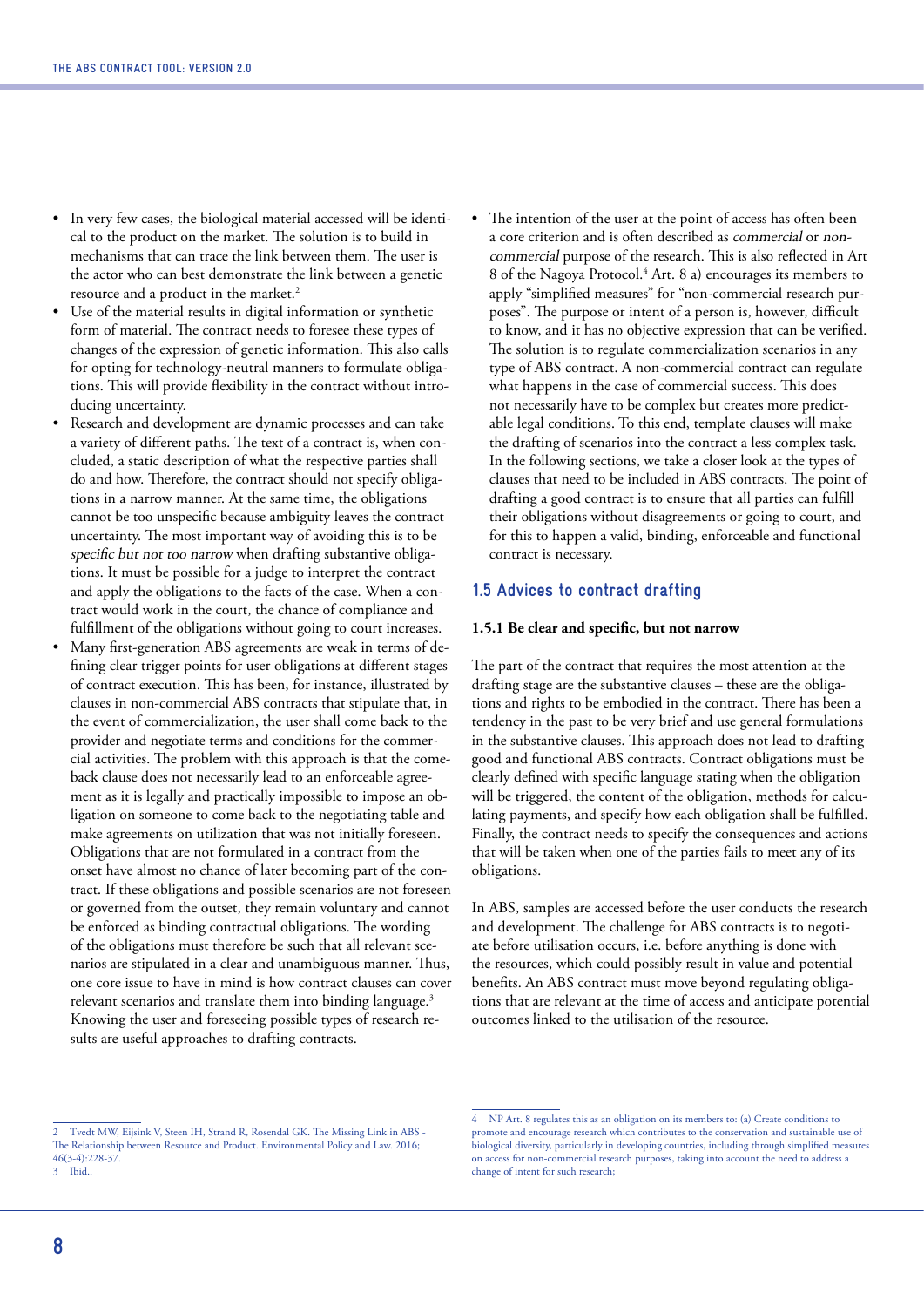To overcome this major challenge, it is necessary to develop feasible scenarios for the research and development. Here, "scenario" means typical pathways that the user can probably be expected to follow according to the relevant sectors' and its associated trends and practices. The substantive obligations and the manner in which they will be fulfilled will build on these scenarios, which are regulated by the contract. The contract must also be able to cover unforeseen events, research results and the development of different products, meaning that obligations cannot be formulated in a narrow manner. At the same time, the language of the contract must be clear and specific so that a judge will be able to ascertain whether the obligations have been complied with or not according to the facts of the case.

#### **1.5.2 Structure for drafting the substantive obligations**

There is a set of typical actions a user is likely to take. The substantive obligations always need to deal with certain topics, which should, to the extent possible, be included:

- 1. Defining the actions that the provider authorizes or does not authorize the user/s to undertake;
- 2. Define objectively verifiable trigger points for the user's obligation;
- 3. Identify the content and nature of the obligation;
- 4. Specify the manner in which the obligation can be fulfilled;
- 5. Identify a remedy for cases where the obligation is not complied with or if there is sufficient prima facie evidence of breach of contract.
- **1. Avoid ambiguity when developing the contractual scenario:**  There are several typical actions a user, which allows draft clauses to serve as points of departure for developing contracts. By drafting contractual obligations like this, rather than mirroring general statements like "utilization of genetic resources shall trigger benefit sharing", a contract becomes clearer, binding and enforceable.
- **2. Define clear trigger points and resolve evidential challenges:**  A "trigger point" is, for example, the research result, product or process that will create an obligation in the contract. When choosing what will be the trigger points, one must carefully consider how these trigger points will be chosen and defined in the text. Another key consideration is to stipulate clearly how the provider country shall obtain information and evidence of whether the trigger points have been reached. The trigger points should preferably be externally verifiable, meaning it is possible to find out whether the event has occurred in ways other than having to depend on information provided by the user.
- **3. Clear consequences of the obligation being triggered:** The substantive clause needs to be defined clearly to specify what the triggered obligation is, e.g. what kind of a benefit is to be shared; a method of calculating the benefit; the date and how the obligation should be met. Thus, parties to the negotiations also need to determine whether the obligation shall have an end point where the contractual obligation of the user to the provider has been fulfilled.
- **4. Remedies in lack of full compliance (breach of contract):** The most neglected question in ABS contracts is often the remedies in cases of breach of contract. The argument has often been that this question can be left to the general contract rules, such as "compensation" of the loss. In the case of ABS, however, it is almost impossible for a provider country to prove a case for economic loss as a result of a breach of an ABS contract clause. In some ABS contracts, remedies were placed at the end of the agreement and were detached from the substantive obligations. It is better when substantive obligations have specific remedies. A general remedy is not an effective means of dealing with breach of specific obligations. Ideally, the remedy should be tailored to suit each substantive obligation in the contract.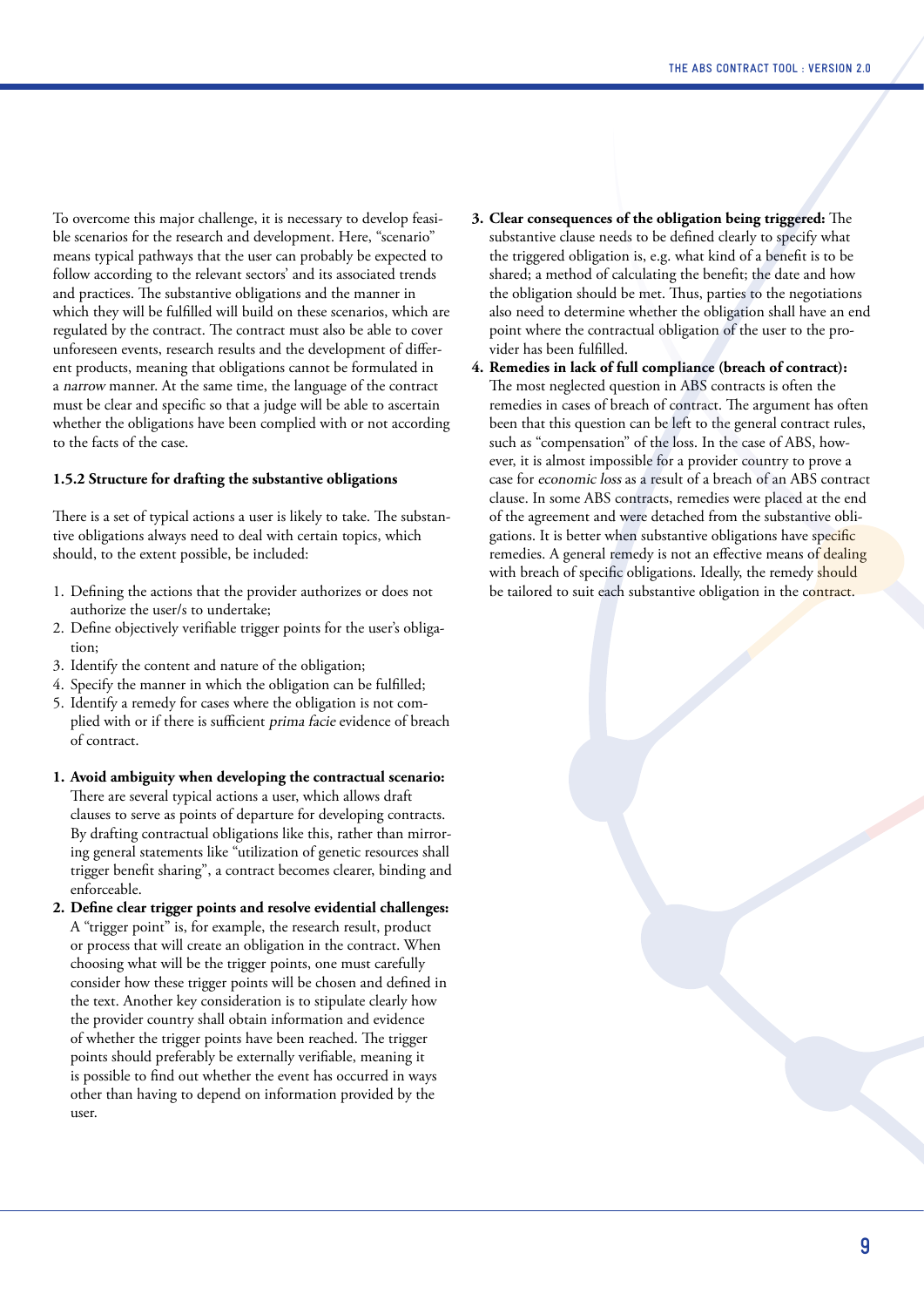### **2 Parties to the contract: Understand them and their interests**

#### **1. Rationale behind the clause**

Understanding the parties to the contract is a very basic element of the contract. The legal personality of the parties to the contract is, however, a largely neglected topic.<sup>5</sup> If the identity of the parties to the contract is not completely clear, the contract will not be binding or impossible to enforce. Here, three legal issues and one strategic issue related to the parties to the contract right have been identified.

The first legal issue is that any party to a contract must be recognized as a *legal person*. A natural person has the power to represent him or herself. There are also legal persons that are entities recognized by law. The documents, which lead to the establishment of this entity, will be decisive to the question of legal personality (incorporation document). Legal personality is a problem for groups of local or indigenous peoples, which will need to be recognized to become a party to a contract. A contract signed with someone without legal personality is not possible to enforce.

A legal person must also have *legal capacity* to be bound by a contract, meaning a person must have the legal ability to form a contract, i.e. the capacity to contract. A person who is unable to do this, e.g. due to age or mental impairment, lacks the capacity to contract. A person under legal guardianship completely lacks the capacity to contract and a contract signed by that person is void.

The third legal issue is that the person signing on behalf of the legal entity also has to have the *competence to bind* the entity to the contractual obligations. This question can sometimes be determined from the documents establishing the entity (incorporation documents), where the representatives of the entity are listed. Normally, more than one person will be authorized to legally bind an entity. At the same time, not everyone working there, e.g. at a university or a company, is authorized to bind their employer to a contract. You must ask yourself the question as to whether you have the legal competence to bind your employer to a contract;

most often the answer to this is that you cannot. The signatories to the contract must produce authoritative and verified documentation confirming their authorization to *act on behalf* of the entity and bind it to the contract. This is particularly complex for public institutions like universities or research institutes as they might be constituted on the basis of an array of different legal provisions: an act (statutory organ), foundation (criteria set out in a grant document) or as a private entity. No employee of the university, including researchers and professors, officers and staff, is authorized to bind the university unless he or she has been delegated authority to do so. Such authorization must be evidenced in writing. In cases where the signatory has no authorization, the contract will normally have no legal effect on the entity.

Finally, the strategic question is a consequence of the principle of contract law that only signatories to the contract are bound by its obligations. A contract has no binding effect on non-parties. If you know that more than one entity will be collaborating in using the biological samples to which access is been granted, all of them should become a party to the contract.

An ABS contract must bind all relevant entities that ultimately have the capacity to fulfill the obligations. For example, in a large corporation, research and development may in fact be conducted by a separate company from that which will be involved in the commercial sale of products. A university might undertake bioprospecting, whereas a company might fund the research and obtain commercial rights to the outcome of the research on the basis of a contract concluded with the university. This is a strategic assessment with considerable legal and practical consequences. Understanding the arrangements on the user side is extremely important when the user is an academic institution claiming to be a non-commercial user.

<sup>5</sup> For further reading, see Young and Tvedt 2017, Chapter 4.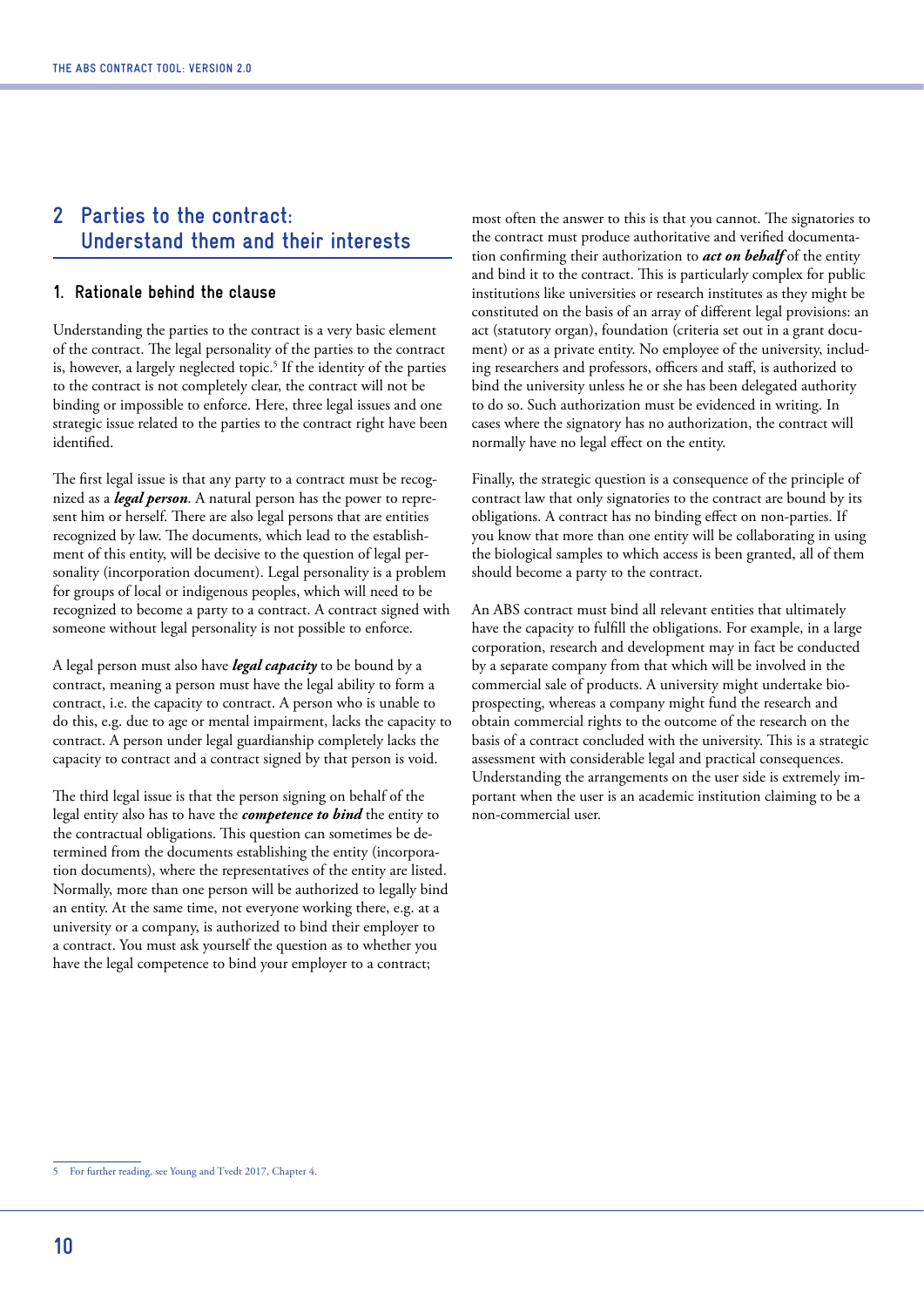#### **2. Example of contract language**

THIS contract, hereinafter referred to as "the Contract", is made on the [date] day of the Month of [month] [year] by and between

**Department of [right authority according to ABS acts] in** the Ministry **of [NAME] of the Government of [COUNTRY]**, hereinafter referred to as ''the **Provider'**' having its principal place of business [ADDRESS],

and

**[CONTRACT Research Institute]**, having its principal place of business at [ADDRESS]; [TYPE OF LEGAL ENTITY, CONSTITU-ENT DOCUMENT, REGISTRATION NUMBER] hereinafter referred to as **"the User"**; represented by [NAME, DOCUMENT] producing authorisation to act on behalf on **the User**, based on the document [REFERENCES TO THE DOCUMENTATION OF INCOR-PORATION DOCUMENTS AND AUTHORISATION];

and **[INSTITUTE]**, having its principal place of business at []; [TYPE OF LEGAL ENTITY, CONSTITUENT DOCUMENT, REGISTRA-TION NUMBER], hereinafter referred to as **"the User"**; represented by [NAME, DOCUMENT] producing authorisation to act on behalf on **the User**, based on the document [REFERENCES TO THE DOCUMENTATION OF INCORPORATION DOCUMENTS AND AUTHORISATION].

#### **3. Core questions to adapt the clause to special situations**

One special observation for this clause, which is not unusual in an ABS contract, is that there is more than one party on either the user or provider side. Entering into a contract with more than one party on the user side, raises questions regarding the legal relationship between the users and their respective responsibilities vis a vis the provider. This will make the rest of the contract more complex. Each clause must then be thought through with a view to how the obligations take into account their respective obligations. One question is whether they will be individually or jointly and severally responsible for any obligations.

The following clauses in this template study have been drafted assuming that there is one party on the user side, meaning that this additional level of complexity associated with having more than one party is not accounted for. Based on the information above, several questions need to be clarified:

- Does the research institute or university have the legal capacity to bind itself to a private law contract?
- Who can sign on behalf of the research institute? This may not be an easy question to answer. The company documents will state who can sign on its behalf. For a public research institute this is not as clear-cut.
- Find out what kind of entity the user is. The name of the institution does not always disclose the types of activities undertaken by the institution. Even if the name is 'research institute' the work carried out can be highly commercial and often academic institutions have a broad patent portfolio. Institutions can also have dual commercial and non-commercial mandates.
- In corporation law, the type of the company is often described by an abbreviation. One example is the German "GmbH" or English "limited", which refers to a company with limited responsible capital and a specific way of organizing its responsibilities. Such abbreviations are associated with a number of rules in corporate law of the home country, where the company was incorporated. The legal consequences arising from these different types of companies vary among countries as corporate law is not harmonized. The company type may have implications for what they can do to fulfil a contract, including decision-making structures. This means that understanding the type of company you are contracting with is a core issue.
- What is the link between the research institute and commercial actors? A possible tip is to find out about the university's patenting practices, which may indicate that there are relationships between the research institute and commercially oriented entities. The funding scheme of the research activities enabled by the ABS contract is important to understand its potential commercial results.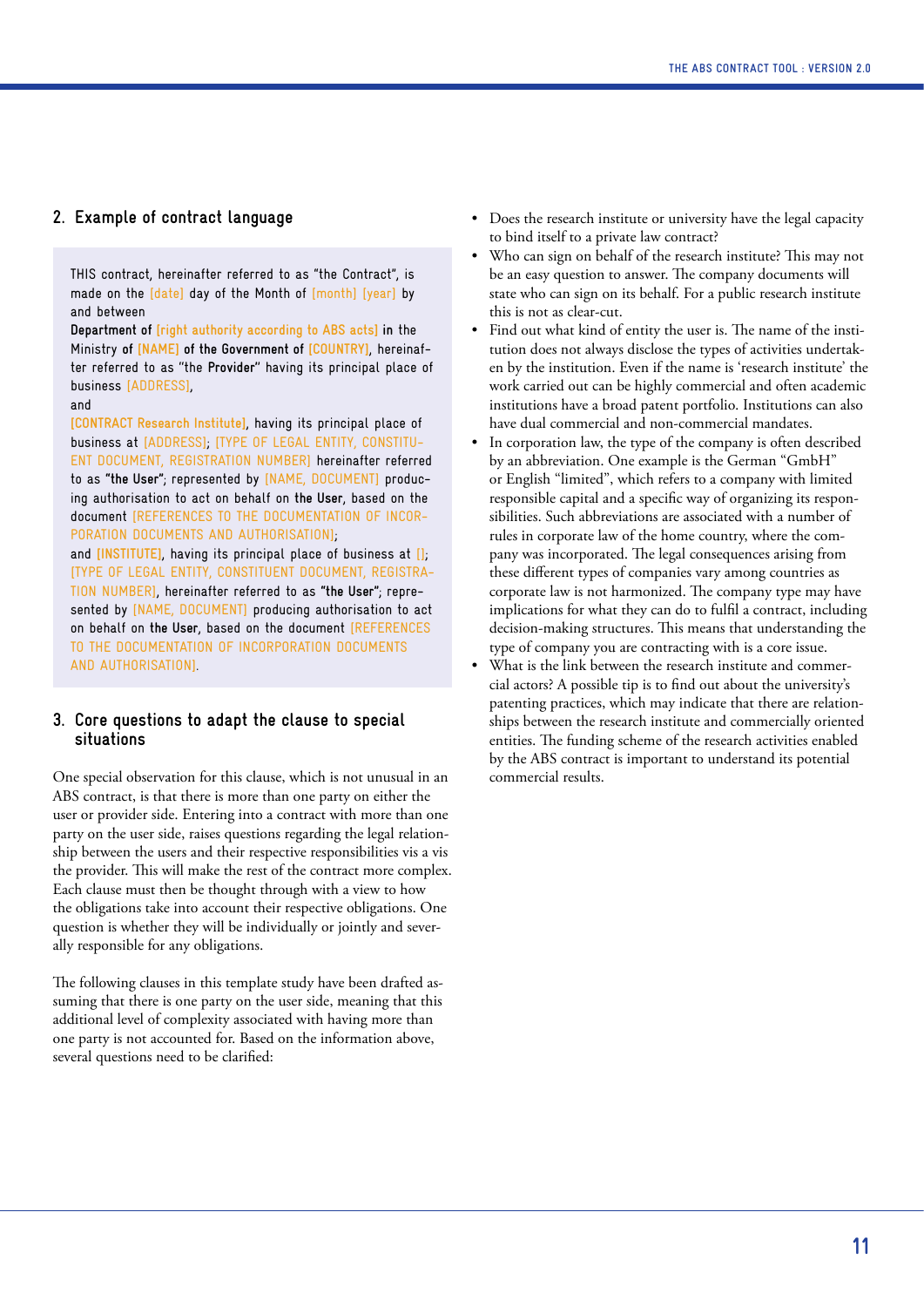### **3 Relationship to (research) project funding**

#### **1. Rationale behind including clauses about funding**

Research institutions and universities are typically funded by third party entities. It is rather rare that research funding is only provided through the core budget of a university or research institute. More often than not, the funding agency is either a company, a development agency or a research funding agency. Any research funding scheme needs to be reflected in the contract, since it not only influences the motivations for the project but also has bearing on how the final results may be used and exploited. Therefore, the funding which enables an ABS contract is useful information in the negotiation and needs to be reflected in the drafting of the contract. Consequently, ABS contract clauses need to take into account how resources and any results generated from their utilisation will be used beyond the given research project.

In cases where the funding is provided by a **development aid agency**, the logical motivation would be to provide promote the development objectives and aspirations of the country but this may not necessarily be the motivation of all users involved. This needs to be taken into account in the contract and will be of importance for allocating property rights covering the research results to the country providing samples.

For a project funded by a **research agency**, the logical motivation is academic interest. Often, academic institutions emphasise their non-commercial interest in a project. A user with no stated commercial interest in the material accessed should not be concerned about waiving any potential property rights arising from the research. Countries are increasingly focusing their research funds towards resolving problems for society by providing new products and services to the public. Research funding agencies often impose reporting requirements on the nature and number of patents sought and acquired on the basis of the research results. Public research institutions may have offices specialised in obtaining patents over new inventions developed at these institutions, e.g. a Technology Transfer Office. In 1980 the United States of America had an important shift in public policy regarding public funded research by the introduction of the so-called Bayh-Dole Act. The Act provides conditions upon which inventions arising or resulting from US federal funding can be commercialised. The act imposes an obligation on researchers to disclose in the patent that the invention is subject to limited right by the US government requiring a worldwide, non-exclusive license. In 2018 changes in the Act made the rights of the US government in such inventions stronger.

For these reasons, it should not be assumed that an academic institution only has non-commercial intention. Therefore, an ABS contract without an immediate commercial purpose needs to account for potential property rights and scenarios for commercialization. In situations where a researcher only states non-commercial intentions, the logical consequence is that the researcher should be open to leaving full ownership or complete property rights over any research results to the provider. This would put the provider in a stronger position with respect to potential commercialisation.

In the case where a **company is funding** the project at a noncommercial academic institution, the contract needs to be drafted like a commercial contract, even if the entity carrying out the research directly has limited commercial interest in the research results. Typically, when funding comes from private sources, there is a very high likelihood that the results from the activity will end up being used for commercial purposes and applications.

Generally, it is good to require that a copy of the funding agreement for the project is included as part of the ABS contract. This will contain important information relevant to the contract.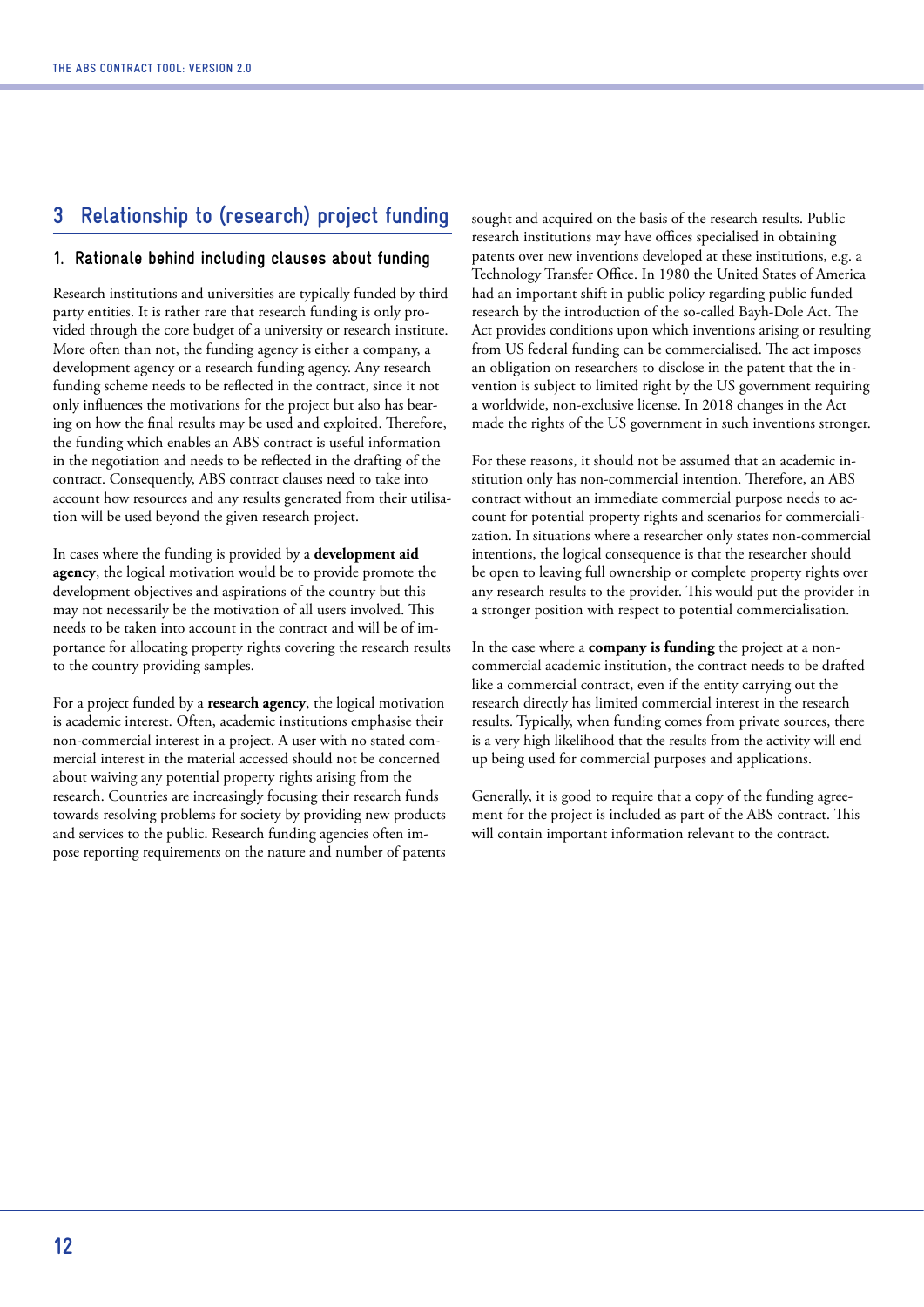#### **2. Example of contract language to build in the research project behind the access**

The four alternative situations described above need to be reflected in the wording of the contract clauses.

The Contract concerns aspects that are central to the implementation of the [development aid project/research project/assignment research project/in kind funding from the research institution XXX]. The Contract also regulates aspects concerning subsequent research or research results enabled by this project, included but not limited to any product or process enabled by the project or Contract.

#### [Quote the objective of the project].

[The implications from the objectives of the "Project" for [the provider country and/or ILC] shall be formulated as part of the next article which spells out the deliverables that will be beneficial to the Government of [provider country] as a result of this project.]

Insofar as samples or material or information or knowledge are explored or used for any other purpose than specified in the Contract, the User is liable to pay [provider country] [and/or each of the participants involved in the collection of samples] a fixed sum of [US XX,XXX].

#### **3. Core questions to adapt the clause to special situations**

Generally, the contract should include terms and conditions governing the grant, which should be clearly reflected in the operative clauses of the caontract. This will ensure that the interests of the provider country are taken into account and that the contract is in line with the broader objectives and aspirations underlying the project. Translating the research objectives of the project into specific obligations in the contract makes it easier to foresee and provide for potential commercialization scenarios.

Experience has shown that in a case of no immediate commercial application the research institution will often advocate that its obligations should end when the project-funding cycle ends. This is not recommended as benefits (monetary and non-monetary) usually occur beyond the lifetime of the funded project. Obligations need to follow the path of value-creation from the point of time when the material is provided until it is used to its full potential.

### **4 Specifying who is authorized to handle the material**

#### **1. Rationale behind defining authorized persons**

ABS contracts can specify that the material exchanged ought to be used in one project. In that situation, the provider safeguards its interests by including a list of legal and natural persons (institutions or individuals) authorised to use the material. The list of authorised persons may be only expanded subject to notification and subsequent authorisation by the provider. For research funded by a research funding agency or development aid funds, the project application normally lists and describes affiliated individuals, including their roles in the funded project due to the requirement of the funding agency. This requirement is not burdensome on the user and it helps provide clarity for the provider country.

#### **2. Example of contract language**

The User shall authorise the individuals who are carrying out the activities under the Contract on their behalf. Their names, passport number (social security number) shall be listed in an annex to this contract.

Additional persons shall be authorised under the Contract by notifying and seeking consent from the Provider, at the e-mail address: [Include an email account and other contact details in the Provider country for notifications under the contract that can be accessed by all the persons involved in contract aspects.]

#### **3. Core questions to adapt the clause to special situations**

While drafting the contract, one issue to be aware of is the mechanism for involving additional authorized persons in activities covered by the contract.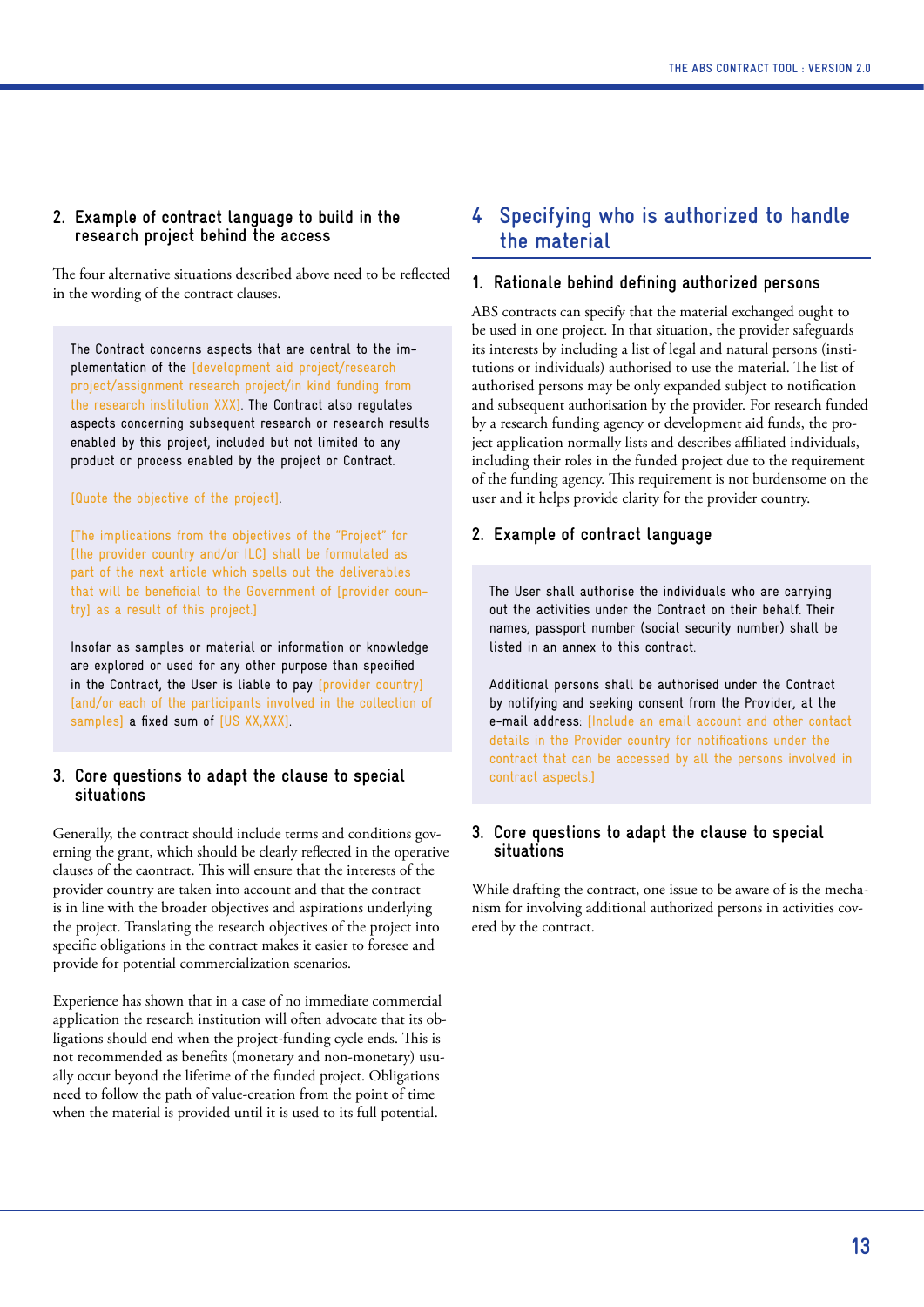### **5 Deliverable from the funding project to the provider country**

#### **1. Rationale behind including the funding project**

Research projects funded through development aid typically involve the transfer of equipment, materials or other non-monetary benefits. Both research or development aid projects specify what the expected research results and outcomes from the project will be in the project description. The rational for including this in the contract is to make these benefits binding for the parties to the contract.

#### **2. Example of contract language**

The deliverables from this Contract to the [Provider Country], are as follows:

- [INCLUDE ANY NECESSARY INFORMATION REGARDING THE GOALS OF THE CONTRACT SHALL ACHIEVE.]
- [XXX Changes anticipated in the relevant part of biotechnology sector as a consequence of this contract.]

[Could be the quantifiable deliverables.] This ABS Contract implements the [reference to the funding project] project which aims as developing including but not limited to [list them] or other results enabled by this contract.

#### **3. Core questions to adapt the clause to special situations**

From the provider perspective, it is important to specify what the country expects to get as an outcome out of the project. Including this as obligations in the contract requires the user to deliver and carry out its activities in line with the stated expectations of the provider country. As the contract should not only be limited to the results described, you should use the wording "including but not limited to […] or any other results enabled by this contract or project.

From the perspective of the provider country, it is a good idea to establish a priority list of non-monetary benefits that may be obtained, e.g. technology transfer, capacity building support etc. and their strategic impact on the technological and developmental situation of the country.

### **6 Objectives of the contract**

#### **1. Rationale behind the clause**

Clearly formulated and agreed upon objectives help in fostering a common understanding between parties as to what the contract ought to achieve. The extent to which the objectives will add clarity to the contract depends on how precisely they are drafted. Their legal effect on the content of a contractual obligation also depends on how contracts are interpreted. Objectives have less weight than the substantive contractual obligations. To ensure that the contract is functional, the overall and expected objectives of the project need to be reflected in the substantive obligations of the contract.

#### **2. Example of contract language**

The objective of this contract is to set out conditions to regulate the access to and research on [DESCRIBE THE SUB-JECT MATTER FOR THE CONTRACT], including their genetic material or information, and sharing of resulting benefits and the payment from the User to the Provider for any monetary turnover created by the User.

[INCLUDE ANY NECESSARY INFORMATION REGARDING THE GOALS THE CONTRACT SHALL ACHIEVE.]

#### **3. Core questions to adapt the clause to special situations**

Two aspects must be assessed with respect to the objectives of a contract. First, the objectives should reflect the substantive obligations. Second, the objectives must add clarity. If these aspects are not taken into account when drafting the objectives, the text of the objectives will not contribute to the functionality of the contract.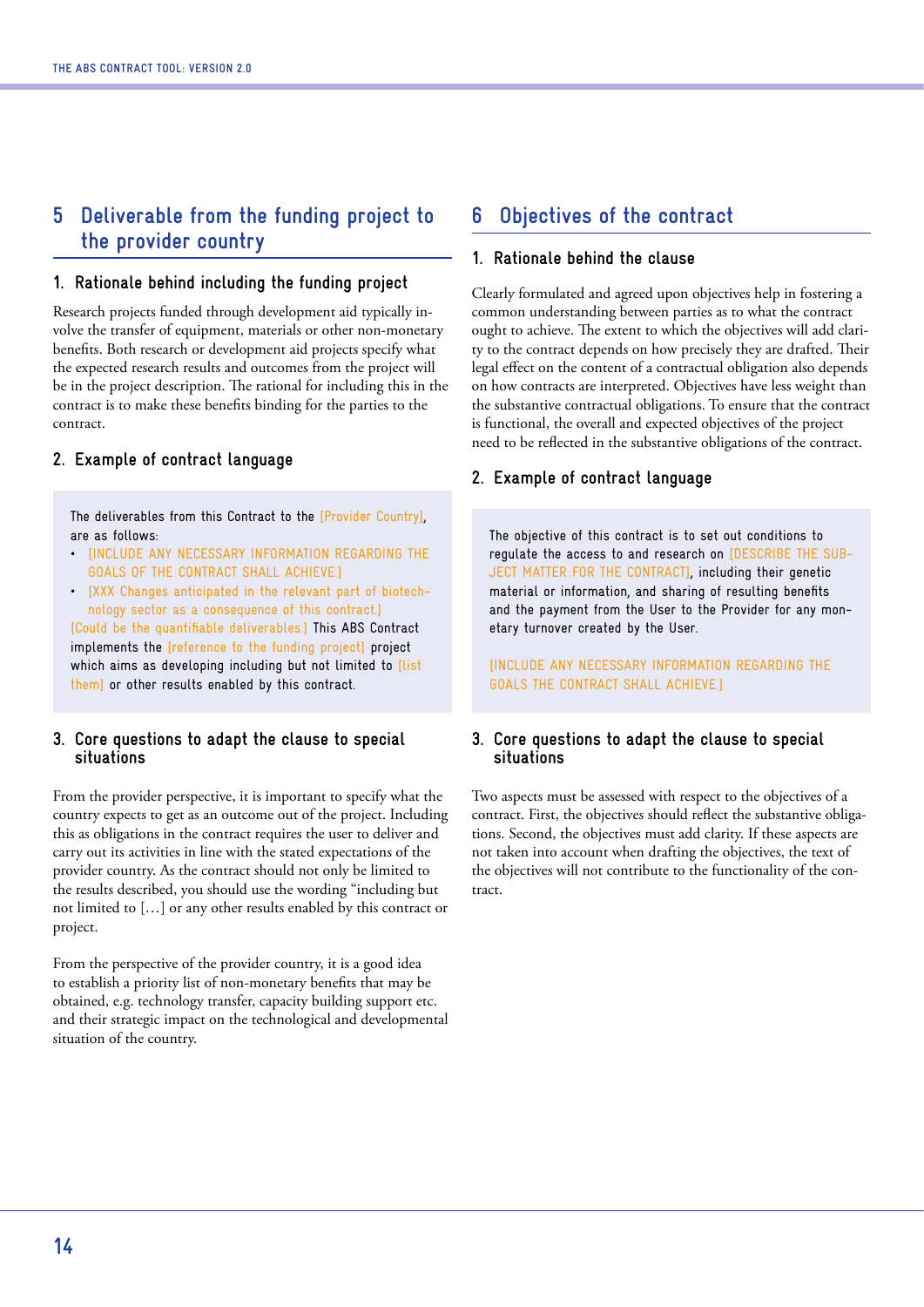### **7 Non-monetary benefit-sharing arrangements**

#### **1. Rationale behind the clause**

There is a choice between obtaining benefits up-front or waiting for other benefits that arise further down the line, once the process has reached the development and production stage. The provider must determine what can realistically be obtained in terms of benefits at the time of access. Strategically, the provider might insist that the initial research on the biological samples is done in the provider country rather than sending samples out of the country and waiting for a possible payment further down the line.

Benefit-sharing or payment arrangements should be included in the contract and these should be made legally binding and enforceable on the user from the earliest point possible. How the contractual obligations are worded will depend on the concrete situation and types of benefits that the user commits to share. The wording in the contract must be as a clear, precise, and as specific as possible. Choosing wording such as "fair and equitable" or other terms that are open to subjective interpretation, such as "reasonable", will not create a binding obligation on the user. Subjective references will ultimately dilute what ought to be a binding obligation, making it vague and unenforceable.

Obligations in relation to providing training as part of a benefit sharing arrangement need to be detailed, e.g. the amount of training, length, responsibility for expenditures (including travel costs, housing or scholarships) of the participant(s), and preferably specifying the host institution. The qualifications the participants will obtain by attending this training must also be specified in detail.

Provider countries can set strategic priorities, such as the building up institutional and technological capacities. A provider country may insist that each partner to the ABS contract provides either top-ofthe-range equipment for a laboratory or equipment adapted to local needs, which can support the sustainable use or conservation of the resource. Equipment needs to be specified in terms of quantity and quality, preferably the specific model and capacity.

In situations where the relevant project received a grant from another institution, the fixed sums corresponding to the project grant should be specified. From the provider perspective, it is important to ensure that obligation of the user should is fulfilled before any samples are taken out of the jurisdiction. Other clauses might stipulate that the provider will only provide access in exchange for a promise of later payments. Therefore, the provider should, where possible, seek to obtain more immediate non-monetary contributions upfront. The contract should, in any case, specify clear time limits for the fulfillment of these obligations and consider tailor-made remedies to deal with cases of non-compliance.

#### **2. Example of contract language**

### **Non-monetary technology transfer and capacity building**

The Users shall undertake the following technology transfer: [XXX]

[Define the relevant technology for the transfer embedded in the objectives in the project requiring access].

The rationale for sending material out of [Provider country] is that there is no capacity for the laboratory [describe in detail how this contract obliges the User to contribute to build biotechnology capacity in the Provider country].

The User shall organise, fund, and supervise [FIXED NUM-BER] Master degree students (a twelve-month program at [institution]) and [FIXED NUMBER] PhD students (xx-month program at [INSTITUTION]). Participants shall be selected on the basis of [describe a procedure or criteria]. The user shall cover all expenditures, travel, stay and [FIXED LUMP SUM FOR LIVING EXPENSES], set at a fixed rate to [XXX US] which shall be paid [PROCEDURES]. [SPECIFY ANY OTHER OBLIGATION ON THE PARTICIPANTS.]

[Explanation: The following text is an example illustrating how concrete obligations could be worded. The actual obligations in a specific ABS contract will depend upon the circumstances of the individual case.]

The User shall within the limits of the funds available under the Project [specify the fixed sum allocated to the Provider in the Project], support the establishment of the following facilities at [PROVIDER COUNTRY INSTITUTION]:

- Cryopreservation facilities to enable [the institution] to start its own cryo bank. The facilities shall be model [DETAILS ON THE MODEL]. The facilities shall be installed and functioning as of [PRECISE DATE].
- Greenhouse facilities [SPECIFIC CAPACITY AND SIZE]. The facilities shall be installed and functioning [PRECISE DATE].
- Solar power producing [XXX] Watt and battery with the capacity [XXX]. The facilities shall be installed and functioning [PRECISE DATE].
- The User shall provide training of [FIXED NUMBER OF STAFF] for maintenance. Training shall be finalized at the latest 6 months after the respective date the Provider has approved for the installation and functionality.
- The User shall cover any maintenance costs for [A FIXED NUMBERS OF YEARS] years.]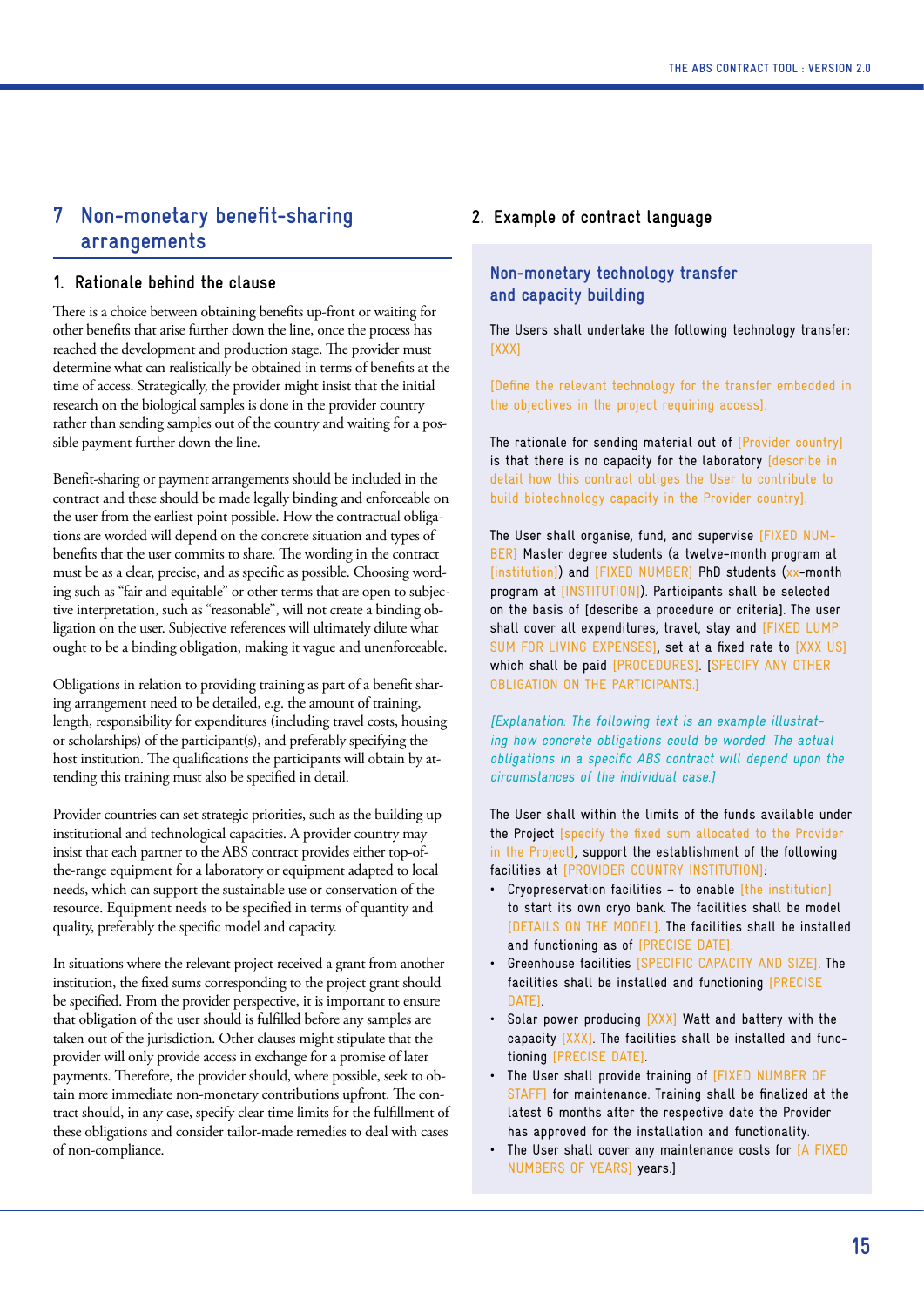#### **3. Core questions for adaptation of the clause to special situations**

When drafting this clause, the challenge is how to get the most comprehensive contribution from the user. This is a question of negotiation, which is not covered here.

Studies of past ABS agreements have shown that contract language in relation to these obligations has often been vague and not precise enough. The consequence of not establishing clear, precise, and detailed obligations is that these important elements of the contract can ultimately be interpreted as voluntary commitments and not binding obligations in so far as the user is concerned.

### **8 Specifying the material transferred – identifying what is accessed**

### **1. Rationale behind the clause**

The description of the subject matter, which is transferred according to the ABS contract, is at the core of establishing the rights of the user and the obligations of the provider. The CBD refers to "genetic resources", which is the subject matter of international ABS regulations, as defined in Art. 2. This term does not provide the specificity or certainty required by a contract. A contract cannot use such imprecise terminology and be expected to create binding and enforceable obligations on the user.<sup>6</sup> The fundamental question to ask when drafting text of a contract is: "Would a regular judge, trained in law and not in biology, be able to interpret and apply the contract language pertaining to the definition of the subject matter in a concrete case?" More specifically: "Will the judge be able to apply the definition in CBD Art. 2 to the concrete case?" If the answer to this question is "no", the wording of the contract must be redrafted to be more specific and self-explanatory so as to clearly define the subject matter that should be covered under the contract.

There are mainly two ways to describe what the user gets from the provider: 1) The contract itself can stipulate the specimens and samples; 2) the contract can establish a system for the provider country to approve each shipment of samples that are collected during the project period.

The contract can specify how the samples shall be exported, e.g., live whole organisms, parts of an organism, ready-made assays, screened genomes or synthesized molecules. The manner in which samples are taken have implication on the types of uses that can be undertaken. If the sample is capable of reproduction at the time of access, the user can be expected to use the material in breeding or cultivation. The contract needs to reflect the biology of the material: plants can often be biologically reproduced given access to a seed. Live animals, when accessing both females and males, allows for establishing a breeding nucleus. Semen, eggs or embryos of animals may also allow for reproduction and breeding. Microorganisms can be reproduced easily. When these types of samples are exchanged, contractual obligations must take these biological properties into account when regulating the rights and obligations. One of the most difficult technical issues in ABS is how to trace products back to the original material. Specification of the samples in the contract and the duplicate in an ex situ collections are both measures to improve traceability.

What does not need to be as specified in detail in the contract is the way in which the samples are to be collected. Since the ABS system of most of countries stipulates that both a contract and a permit (the prior informed consent, PIC), the PIC can set the methodologies, procedures and requirements for the sampling and handling of the material in the provider country.

Wording in previous ABS agreements reviewed by the author have failed to adequately address remedies in the case of breach of obligation. The following example text provides a remedy for any breach of the substantive obligation.

<sup>6</sup> Tvedt, M. W. and P. J. Schei (2014). The Term 'Genetic Resources': Flexible and Dynamic while Providing Legal Certainty. Global Governance of Genetic Resources. S. Oberthür and K. G. Rosendal. London, Routledge: 18-32; Tvedt, M. W. (2013). "Disentangling Rights to Genetic Resources Illustrated by Aquaculture and Forest Sectors." Law, Environment and Development Journal 9(2): 129-140; and, Young, T. R. and M. W. Tvedt (2017). Drafting Successful Access and Benefit-sharing Contracts. Leiden, Brill Nijhoff.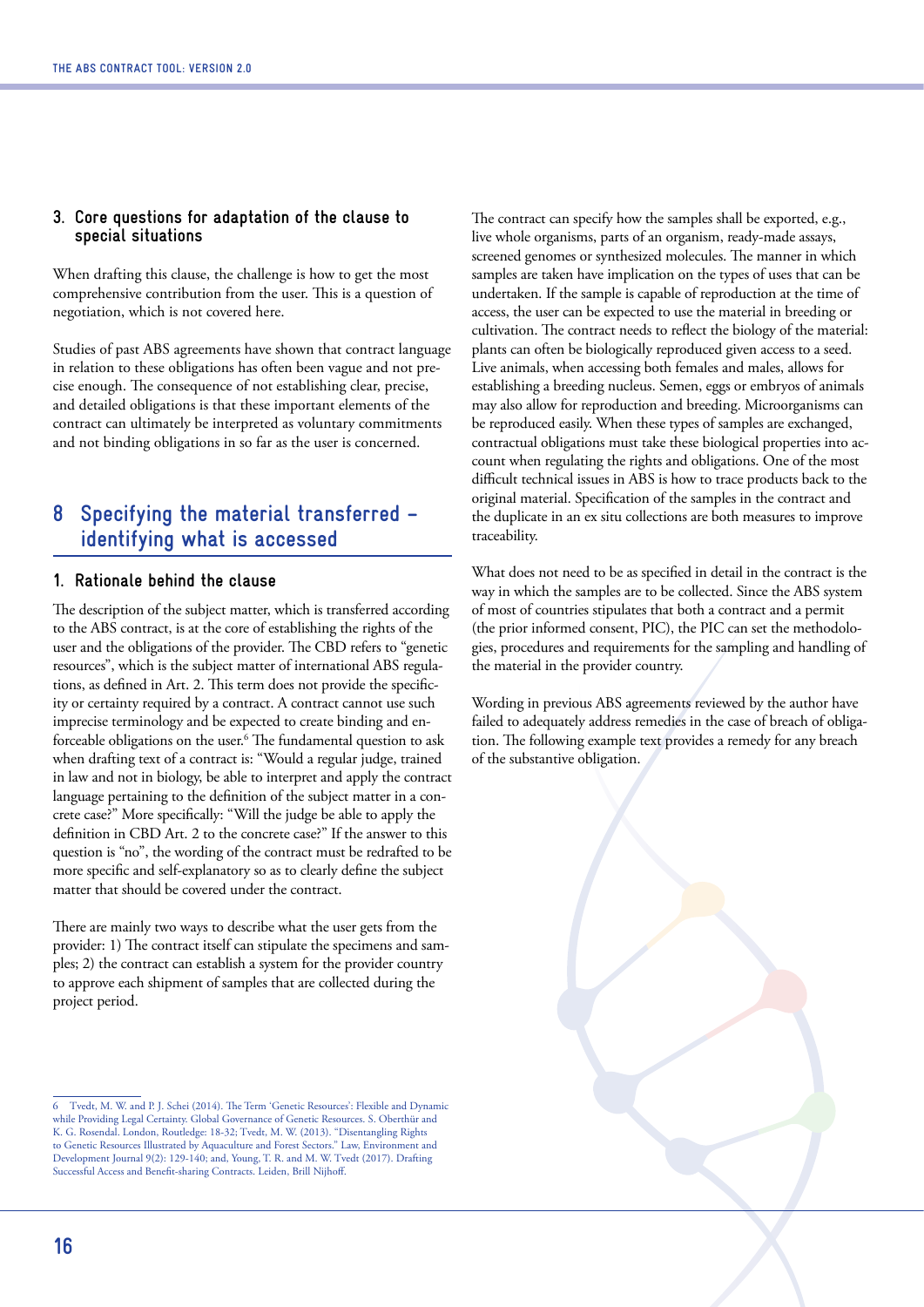#### **2. Example of contract language**

#### **Biological material or samples to be collected and/or exported**

The Users are authorized to collect and export accessions of [XXX Describe in quantities and qualities the accessed material] [Quantities of the] [type of biological sample living or processes?]

All samples provided for the Project under this Contract (the "Materials") shall be listed in Annex 1, which shall include the name and amount of the Materials, and the party providing these Materials (the "Provider").

In the case where no physical material or samples are being exchanged, Annex 1 shall indicate "none" and specify the databases and reference number identifying where to find digital sequence data.<sup>7</sup>

#### [ALTERNATIVES DEPENDENT OF THE TYPE OF MATERIAL COLLECTED]

- [a) in the case the material is of plant origin:] [A plant sample includes but is not limited to any of the following: the biological plant material, seeds or any other expression of reproductive material, any bioactive compounds in or from the plant material whether the material have reproductive capacity or not, any DNA or other subcell parts, it includes to any parasites or pathogens on or in the plant material.]
- [b) in the case the material is of animal origin:] [A animal sample includes but is not limited to any of the following: live animals, semen, eggs, embryos, any samples of tissues or blood, DNA, any blood component, microorganisms including but not limited to in or on samples, parasites, viruses or bacteria or any other element in the sample (being a pathogen or anti-body or alike or different).]
- [c) in the case the material is of micro-organism origin:] [A sample of micro-organism (virus, bacteria or any other) including but not limited to the micro-organism itself, parts thereof, RNA or any other kind of expression of characteristics or alike.]
- [d) in the case the sample is of human origin:] [A human sample includes the blood itself, human DNA, any human blood component (including but not limited to platelets, red cells, white blood cells, plasma and other components), microorganisms, including but not limited to parasites, viruses or bacteria or any other element in the sample (being a pathogen or anti-body or alike).]

The obligations under the Contract apply equally to material collected unintentionally. Unintentionally collected material includes, but is not limited to, micro-organisms (symbionts, pathogens, parasites or alike or different) in or on the samples, in soil or water or in earth collected with the samples or otherwise. The User shall, without any delay, notify the provider when any such material is identified.

For each live specimen of a biological sample the User shall deposit a blueprint copy of any samples in the collection [NAME OF THE INSITUTION] in the provider country. If it is biologically impossible to deposit a copy, a tissue or another non-vital part (as a fin clip or skin) of any kind, the sample, shall be deposited in the collection [NAME OF THE INSITU-TION] in the provider country.

In the case the User has sampled biological material different from the one described in any permit, or different from any permission which has been granted; or in larger amounts than agreed, or in any other divergent manner according to the permit or contract, the User shall be liable for damages in the form of compensation to [PROVIDER COUNTRY] or any other entity in the provider country which has suffered a loss from any such act

<sup>7</sup> This clause was inspired by Art 4.1, in Corporate Research Agreement, of March 13, 2018, https://www.lawinsider.com/contracts/4FzpMt56ZUb1pYZ4T3p6f N/american-alliance/1016708/2018-03-13 [accessed on 28 March 2018].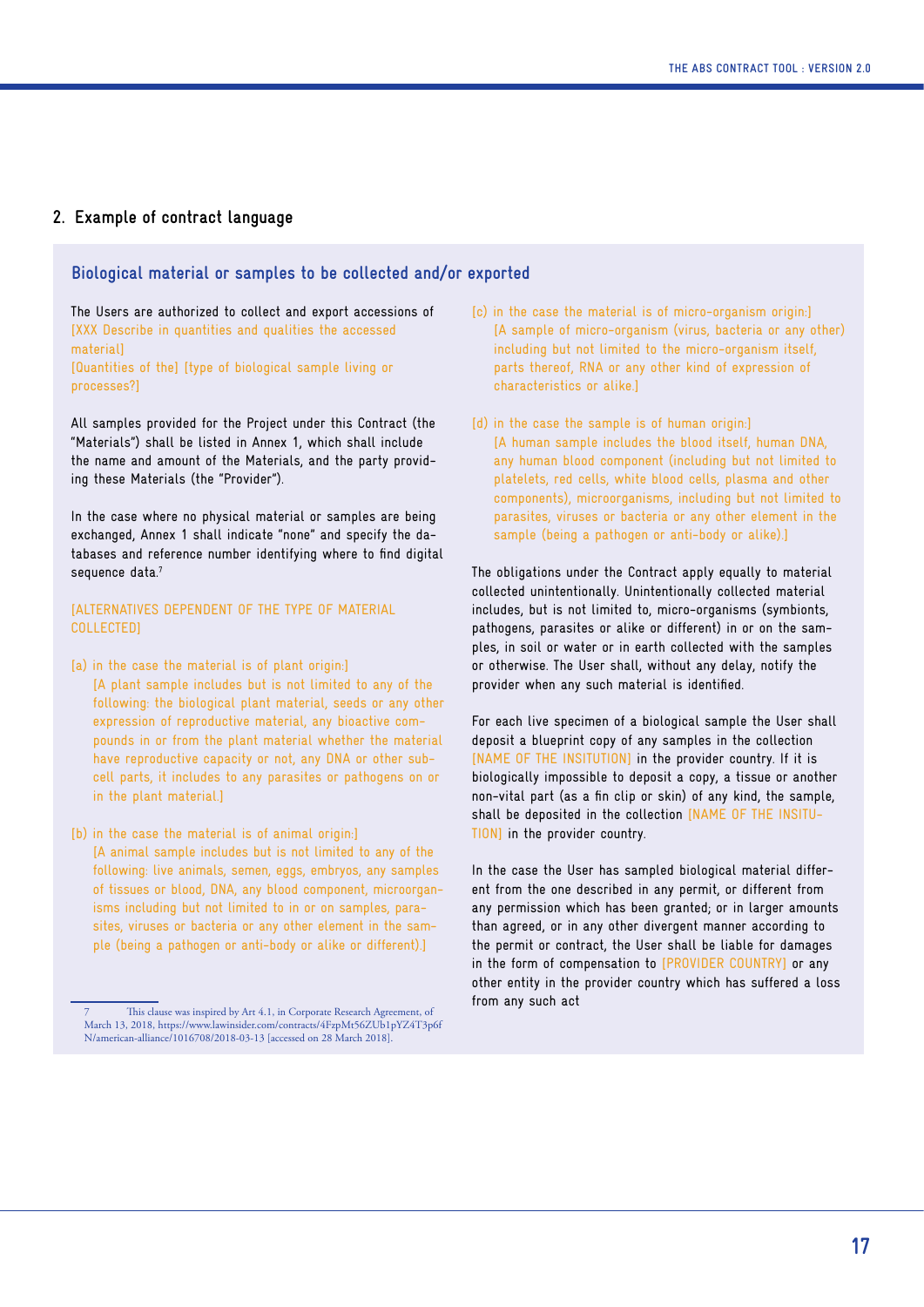As mentioned above, a more flexible manner of listing the materials accessed under the contract is to include the material in an annex. When several different species and sub-groups are to be collected, a table describing the material is a good way of describing the material.

| Scientific<br>and common<br>names | Part of<br>resource to<br>be utilised | Physical<br>state of<br>resource | Quantity | Locality/<br>source<br>information<br>(coordinates) |
|-----------------------------------|---------------------------------------|----------------------------------|----------|-----------------------------------------------------|
| English name                      |                                       |                                  |          |                                                     |
| Latin name                        |                                       |                                  |          |                                                     |
| Local name                        |                                       |                                  |          |                                                     |

#### **3. Core questions when adapting the clause**

Questions of which the parties must be aware when drafting the contract:

- Is the way in which the material is described accurate enough to really capture the subject matter that is covered under the contract?
- Should the contract include legal mechanisms for access to new samples under the same contract? Or should any new samples rather be regulated by a new contract? The latter would allow the provider country to learn from its experiences from the first contract and possibly adjust when new samples are required.
- Is the remedy applicable for all types of breach? How can the contract establish remedies that can be easily enforced in the case of breach of contract? Since it is almost impossible to determine in economic terms what the "full compensation for the harm sustained" would be, the remedy clause should as much as possible be formulated to include a standardized amount. The amount, if too low, will not provide strong incentives to comply with the contract.

### **9 Responsibility for the state of the material**

#### **1. Rationale behind the clause**

Research and development in biotechnology are often costly and time-consuming. ABS agreements have often included a clause, which stipulates that the provider cannot be held liable for the state of the accessed material. Although not perhaps entirely necessary, such clauses are meant to safeguard the interest of the provider. The second element in this safeguard for the provider refers to the supply chain and a new requirement for more of the same material. The third element of this safeguard places the risk for the research and development clearly with the user.

#### **2. Example of contract language**

#### **State of materials**

The Provider shall not be held responsible for the quality, availability, purity (genetic or other) or any other aspect of the material being accessed by the User. The User shall not have any claims against the Provider, its trustees, officers, employees and agents, in regard to sampling, acquisition, use, storage, disposal or alike of the Materials.<sup>8</sup>

The Provider is not obliged to or responsible for providing a larger quantity of the same or similar material upon the request of the User.

The Provider assumes no responsibility for the outcome of research and development, nor responsibility if the material lacks the desired properties or characteristics that the User seeks to identify and use.

#### **3. Core questions to adapt the clause to special situations**

The main question the provider must clarify is whether there are features of the material other than those mentioned in the example above, where the liability of the provider country needs to be limited.

This clause was inspired by Art 4.3, in Corporate Research Agreement, of March 13, 2018, https://www.lawinsider.com/contracts/4FzpMt56ZUb1pYZ4T3p6fN/ american-alliance/1016708/2018-03-13 [accessed on 28 March 2018].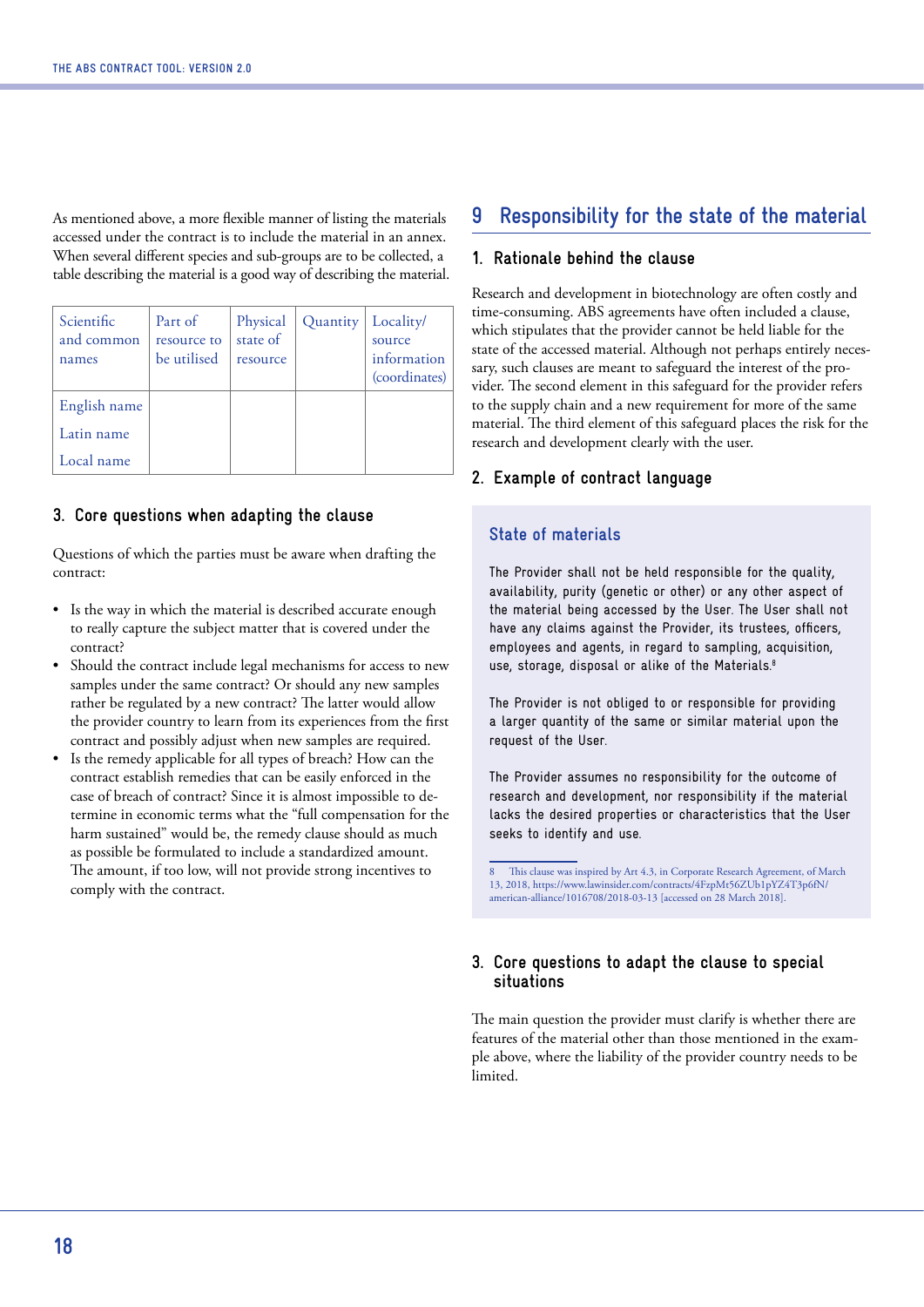### **10 Establishing contractual responsibility for collecting material in nature**

#### **1. Rationale behind the clause**

Collection of material in the wild is typically and should preferably be regulated in an access permit. The consequences of breach of the terms and conditions for the collection should be made into a breach of the contract. This will enable the provider to enforce such breaches even after the user has left its jurisdiction. There are several situations where this can be useful: Where the user does not follow the conditions of collection in the permit or causes environmental damages. Placing the remedies in the contract improves the enforcement ability compared to only using the penalty law as a consequence of breach of the permit.

#### **2. Example of contract language**

#### **Conditions for collecting material in [Provider country]**

All collection shall be done/conducted by the User [CON-SIDER A MORE SPECIFIC DESCRIPTION] accompanied by the [RELEVANT INSTITUTIONS] officials designated by the [REL-EVANT NATIONAL AUTHORITY].

The User shall have access to the collection site for a period of [SPECIFY TIMELIMIT] from the [SET THE DATES].

The following provides the manner in which the premium of damages will be calculated [INCLUDE METHODOLOGY FOR CALCULATION].in the Provider country, the Provider is entitled to full compensation for any ecological, biological or similar harm, including any economic or non-economic loss by local or indigenous groups. The manner to calculate such a loss shall be [METHODOLOGY FOR CALCULATION].

#### **3. Core questions to adapt the clause to special situations**

The crucial question for the provider country is how to establish obligations in the contract for actions taken while collecting wild material and/or other activities in the provider country.

### **11 Obligation to maintain samples**

#### **1. Rationale behind maintaining samples**

Maintaining samples of the material in the provider country serves several functions. First, it can contribute to conservation (ex situ). Second, the material will be made available for research potentially also for other researchers. Maintaining a sample in ex situ collection is particularly important when the ABS contract has no immediate and declared commercial objective. Retaining the samples can promote research and development by others. Third, by maintaining samples allows the provider country to keep copy of the material that can be used as reference if any questions about the contract arise.

#### **2. Example of contract language**

#### **Obligation to maintain samples**

The Parties recognise the value of conserving samples for future research and development and their value in longterm research.

The User shall make all efforts to store the samples at an institution in [the Provider Country]. In the event that that no such institution with the required facilities is found [the Provider Country], the User shall support financially and technically the establishment of such a facility as part of the non-monetary benefit-sharing arrangement under this contract. [As a last resort, the User shall provide and fund storage facilities in a biobank/establish a biobank to store the samples outside [the Provider Country] and securing the property rights.]

The samples or any related information or knowledge shall not be made available to any person or any legal person, without the consent of the provider country and the conclusion of a new contract.

#### **3. Core questions to adapt the clause to special situations**

The drafter of the contract needs to consider the ability of the provider country to store the samples. Asking for the user to improve storage capacities of the provider country could be a type of a nonmonetary benefit-sharing arrangement.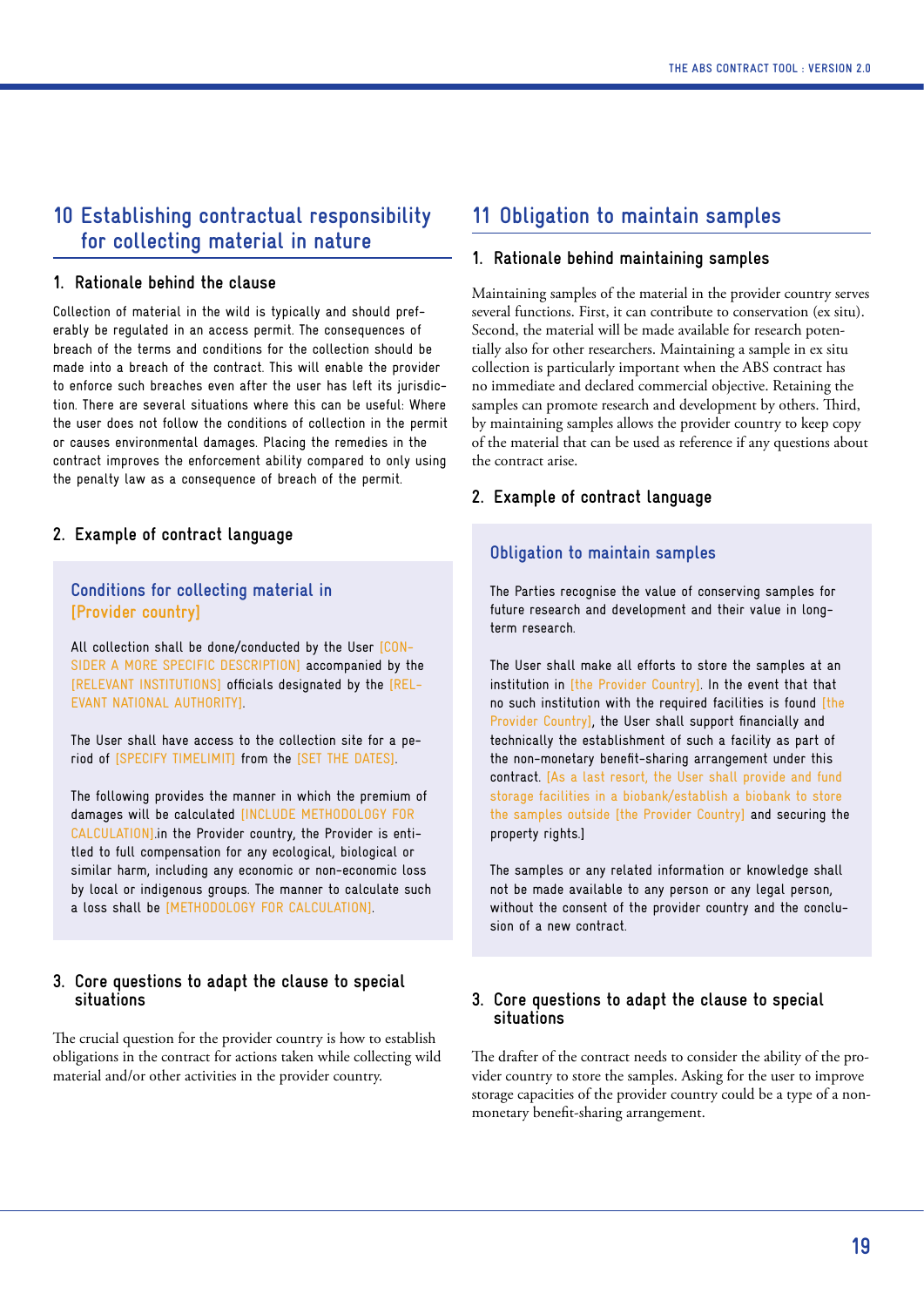### **12 "Ownership", property rights or bundle of rights**

It is essential to clarify the question of "ownership" or "property rights" in the contract. The modern view of "ownership" is that it includes a "bundle of rights" connected to a material (subject matter), making it more accurate to talk about "property rights".

The question of "ownership" or "property rights" is different from that of "sovereign rights" as set out in the CBD Art. 15 and Nagoya Protocol. "Sovereign rights" confers a legal status in international law and guides development of domestic legislation. These "sovereign rights" under the CBD and the Nagoya Protocol squarely refers to the right of a country to provide access to their natural resources. Ownership, on the other hand, is normally regarded as a private law concept inside the jurisdiction of a country. To put it briefly, States apply their sovereign rights to regulate *inter alia* the question of ownership or property rights. The CBD and Nagoya Protocol do not give any guidance on the question of ownership or property rights.

An ABS contract needs to specifically describe each right the provider confers to the user with respect to the material. Examples of these include the right to use the material in research, product development and commercial processes. The contract should be drafted to specify how various rights are regulated and what remedies will be triggered in case of for breaches of any obligations.

The question of how to regulate "ownership" or property rights is one of the topics, which can cause disagreement in negotiations. Especially commercial users will want the contract to give them unlimited rights to the material, including commercialization and protection of their investment in research, time and money. There are examples in practice where a university has performed research on material on behalf of a company and the company has required property rights even if the university declared no immediate commercial interests or purpose.<sup>9</sup> It is typical for businesses funding research at public universities to acquire property rights to the research results. From a provider country perspective, however, retaining property rights is crucial as it maintains its legal position to use any outcome of the research.

The question of property rights is also linked to whether the (first) user shall enjoy an exclusive right to do research on the material, or whether the provider will keep open the possibility to allow access to the same material with competing researchers and companies. For a provider country, the transfer of "property rights"

to the material or the granting of a "right of use" is a core policy question. Regardless of whether ownership or property rights to genetic material has been clarified in the ABS legislation of the provider country, the contract must provide clarity regarding the property rights it transfers or retains to the samples and any results from their use.

### **12.1 Property rights in situations without no immediate declared commercial purpose**

#### **1. Rationale behind the clause**

If a researcher has no intention to commercializwe any outcomes of the research, there is absolutely no reason for the provider to transfer any property rights. In this case, the user should logically have no objection to the property rights over research results being retained by the provider country.

Universities and research institutions have often had difficulties accepting that property rights of the material remain with the provider country. In some cases, this has even been the barrier that has prevented parties from entering into a contract. It is somewhat contradictory that an academic institution, whose sole objective is purely academic, would refuse to accept that the provider countries maintains its rights to the material and any commercially valuable findings arising from it. Claiming property rights for the university is only relevant when the research results have potential commercial value.<sup>10</sup>

Many early ABS agreements prohibited commercial use, stating that the user must come back to the provider and negotiate new terms and conditions for commercialization. From a contract law perspective, this is not functional for the following reasons:

- The user has no strong incentive to come back and negotiate such a contract. The strongest clause can oblige the user to initiate negotiations but cannot compel the user to agree to anything. A party cannot be forced to sign a contract as this would render the contract void.
- The respective negotiation positions are different from those of the original contract. The bargaining position is also different from the time of access. The user possesses and holds the research results, putting it in a stronger position.
- A clause obliging the user to initiate new negotiations cannot be enforced by a court.

<sup>9</sup> Art 4.2, in Corporate Research Agreement, of March 13, 2018, https://www.lawinsider. com/contracts/4FzpMt56ZUb1pYZ4T3p6fN/american-alliance/1016708/2018-03-13 [accessed on 28. March 2018]: "All Materials shall remain the property of the Provider and will be used by the receiving party (the "Recipient") solely for the Project."

<sup>10</sup> It is interesting to observe that Kew Garden in London, UK, has a comprehensive clause retaining 'ownership' to the material in their collection:

<sup>&</sup>quot;All Kew Materials are the exclusive property of Kew and Kew shall retain all Intellectual Property Rights in the Kew Materials, any amendments or improvements to and anything derived from, the Kew Materials."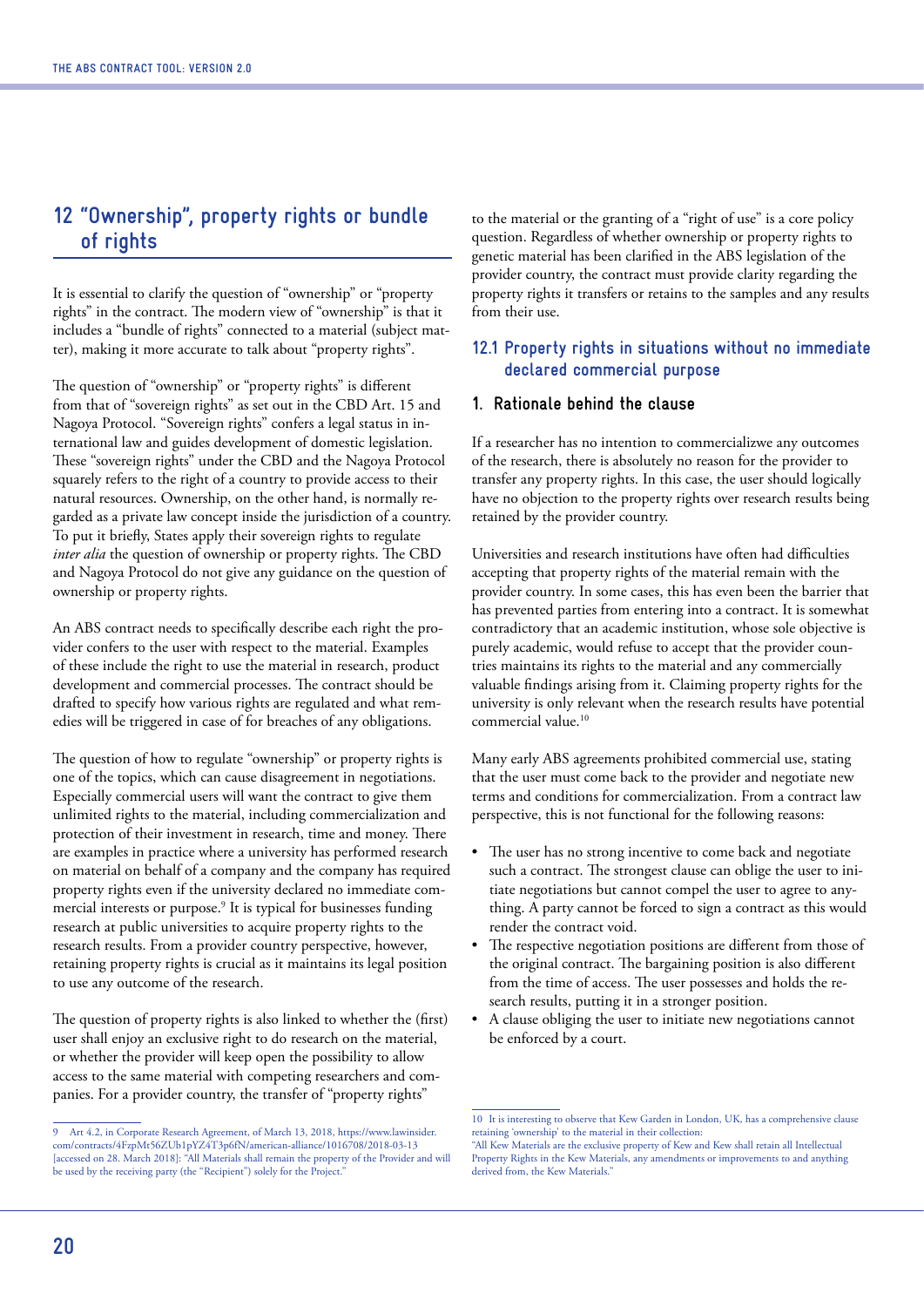- It is difficult to prohibit commercialization of a product or a process. An additional weakness is that the agreements often do not provide for legal clarity on what is commercial or noncommercial.
- Going to court to prohibit certain actions is also counterproductive with regard to getting products to the market. It is better to opt for a percentage of the sales of a successful product rather than to prohibit commercial use.
- One reason why ABS agreements have often postponed obligations in relation to commercialization could be explained by the fear to be bound by certain obligations early in the process and rather wait and keep options open for future negotiations. This fear is often based on uncertainty and lack of predictability as to what the product might look like on the market. Including detailed rules in the initial contract is the only viable solution. If contract clauses are drafted *specifically but not narrowly*, they will be able to cover outcomes of commercialization that may be at first sight difficulty to predict.

From the perspective of the provider, the initial non-commercial contract needs to regulate any potential commercial scenarios. This means that for several academic users, there will be clauses in the contract that will never be triggered, as the commercial phase never occurs. This approach is not uncommon. In any standard contract for computer programs, there are many clauses that are binding but do not have any real impact on user of the software.

A research project is often defined by reaching certain milestones, e.g. determination of a biochemical structure, a DNA sequence, publishing a publication, applying for a patent etc. and that reaching each of them has certain contractual consequences. A contract may specify more milestones than are foreseen by the researchers themselves. Clauses in a contract will be linked to these milestones. If milestones are not foreseen in the research project but are nevertheless regulated by the contract, the only consequence for the researcher is that there is additional language in the contract, which will not become relevant.

Taking into account future and commercialization scenarios in a contract can also reduce bureaucracy for universities as they will not need to renegotiate exiting contracts. These clauses are of crucial importance when users without no declared immediate commercial plans go beyond producing merely academic results. Some academic institutions even have specialized departments that take care of potential commercialization, such as Technology Transfer Offices (TTOs), whose task is to secure patent rights and licenses that may arise from university's inventions.

#### **2. Example of contract language**

#### **Property rights, retention of rights and allocation of rights**

Property rights to samples are retained by the Government of [Provider Country], including but not limited to retaining complete property rights, limited rights or use rights and/or usufruct or right to benefit from any of the following subject matters:

#### Any property right extends to

- any samples as listed in Article XXX and annexes, including but not limited to unknown or unlisted material;
- any samples of microorganisms in or on or following material;
- any parts of DNA or similar material identified from the samples;
- any strains or lines or alike prepared form the samples;
- any DNA sequences, or digital sequence data;
- any genetic or other information;
- tissue samples:
- biochemical and alike and unlike found in or manufactured in any manner enabled by any of the above.

This list of subject matters includes the subject matters technically isolated by the Users. The Government of [Provider country] [Any entity with such legally conferred rights according to national acts] retains or is granted ownership or property rights to any other outcome from any activity undertaken by any use of samples or information (including, but not limited to, [THE RELEVANT OUTCOMES FROM THE RESEARCH PROJECT ARE OFTEN POSSIBLE TO READ OUT OF THE PROJECT DESCRIPTION; FOR EXAMPLE: feed protocol, nutrition technology, recipes, types of feed, nutritional requirement of species, rearing protocols or any data or information].)

Research results enabled by any use of any of the subject matters mentioned in the previous paragraph are covered by the same property rights for the Provider country.

[Since the Project is [an Academic Research Project/ Research Project/"Development Aid Project"], the overall principle of property rights is that any results from the Project or enabled by the Project (by activities related to the material from [Provider Country] or any results there from) belong to [Provider Country].]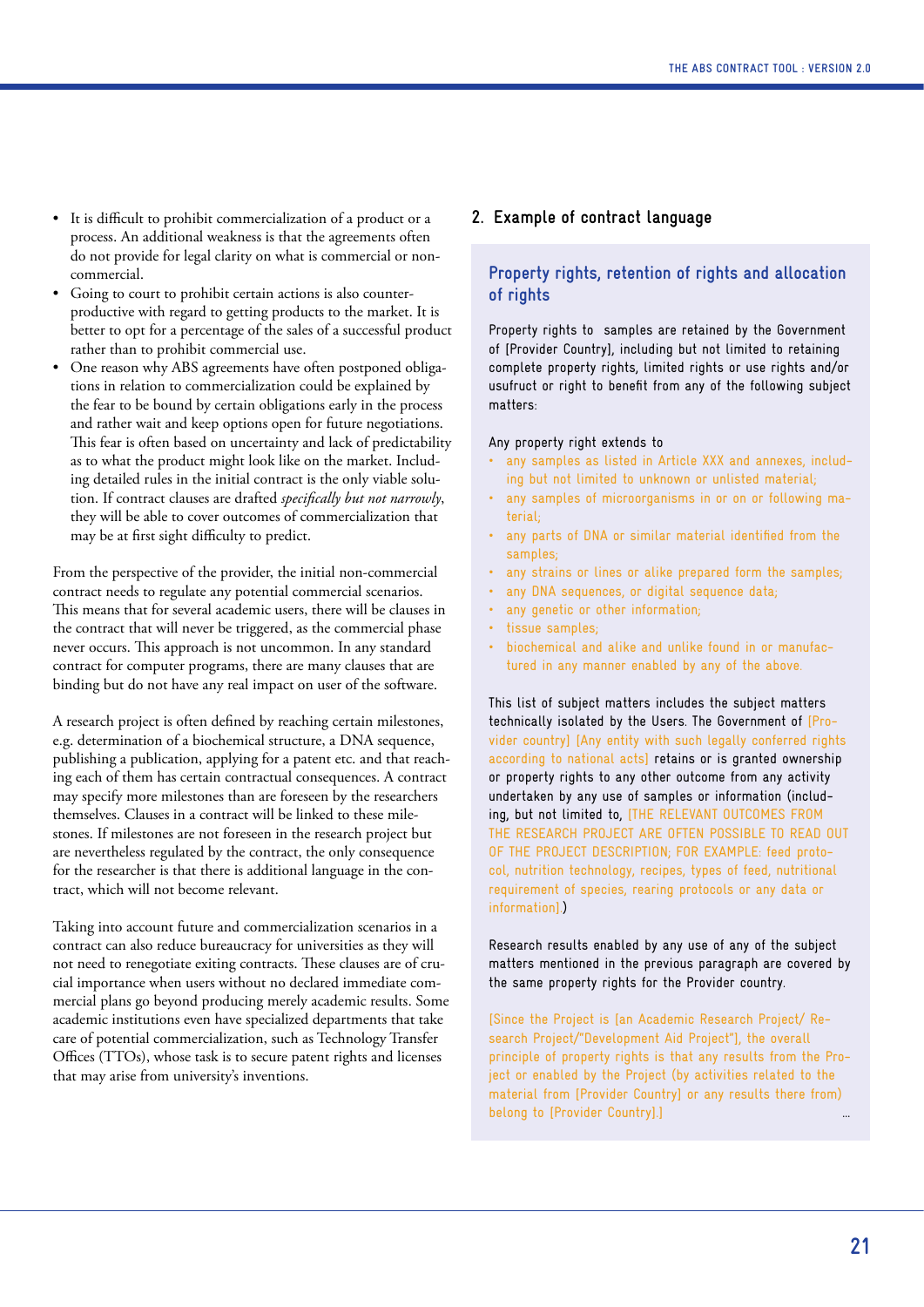...

"Property rights" include the right to utilize, commercialize, access, take back samples or any other subject matter described above to the providers. Property rights also include decision-making regarding securing an intellectual property right. Property rights also include that any of subject matters mentioned in this Article shall be made available without any charge in a manner that the [Provider Country] can take use of them in any manner.

#### **3. Core questions to adapt the clause**

These examples of contract language may sound strict to the user. However, if no commercial uses are foreseen, there is no rationale for the provider to transfer any property rights to the user.

Three questions must be considered in the concrete situation:

- Is the description of the subject matter (material and results) adequately described to ensure the property rights?
- Are there any additional rights that need to be specifically regulated?
- In the case where more rights accrue to the user, the contractual language needs to be adapted to capture these.
- Which remedies are adequate for this contractual obligation?

If the situation in the country is so that other persons than the state have the property rights to the samples or the 'genetic resources' in them, there might be room for drafting the property rights regulation in this clause differently and should be revised accordingly. Please note that when a contract gives limited rights to the samples to a foreign user, the general legal situation in the provider country is not altered.

#### **12.2 Ownership and regulating rights for commercial uses**

In situations where the user declares that it has a commercial intention, the contract can be based on the same clauses as those used for a situation with no immediate commercial purpose. If parts of the property rights are to be transferred to the user, the provider would negotiate for other benefits in the contract. The obligations linked to specific milestones should be clearly specified. Formulating property rights or specifying ownership in a commercial contract is more complex than in a contract where the provider retains all the property rights. In a commercial ABS contract, the price paid for a full bundle of rights will need to reflect the scope of what is transferred.

### **13 The most important right of the bundle – free use of any result**

#### **1. Rationale behind**

In many situations, the most valuable right of the bundle is for the provider to have an unconditional right to the research results and any commercial or non-commercial use and application of them. Access to research results together with the right to use them for commercial or societal purposes is probably the most valuable non-monetary benefit-sharing arrangement. Many contracts fail to include this essential clause. For example, if a pathogen is taken from one country, there is a good chance that that the bacteria or virus causes more damage in that country than elsewhere. For the provider country, free or low-cost access to any product developed based on these biological samples would be one of the most valuable benefits. Giving out samples for research without a clause requiring this type of access to any product or process based on it is risky. If a user patents the invention based on this material in the provider country, the user could end up charging a monopoly prices for the products in the provider country based on its own resources.

#### **2. Example of contract language**

#### **Unconditional use-right**

[The Provider Country] has an unconditional right, without any charge, to experimental, commercial or developmental use of any result, product or process enabled by the samples under this Contract.

This right exists independently of any intellectual property rights that may be obtained from the use of the samples and includes an unconditional right to non-exclusive licenses for any outcome from this project. Any utilization of samples including knowledge or results achieved from any activities described in the Project description [the said project], shall be made available for [the Provider Country] without any charge, whether or not these results are subject to IPRs.

The property rights of the government of [the Provider Country] extend and include rights to any diagnostics, treatment or [INSERT ANY PRODUCT FROM THE RESEARCH OF PARTICU-LAR IMPORTANCE FOR THE PROVIDER] or any vaccine, medicine or any other treatment. The user shall ensure that any vaccines or [medicines or] techniques are made available to the population of [the Provider Country].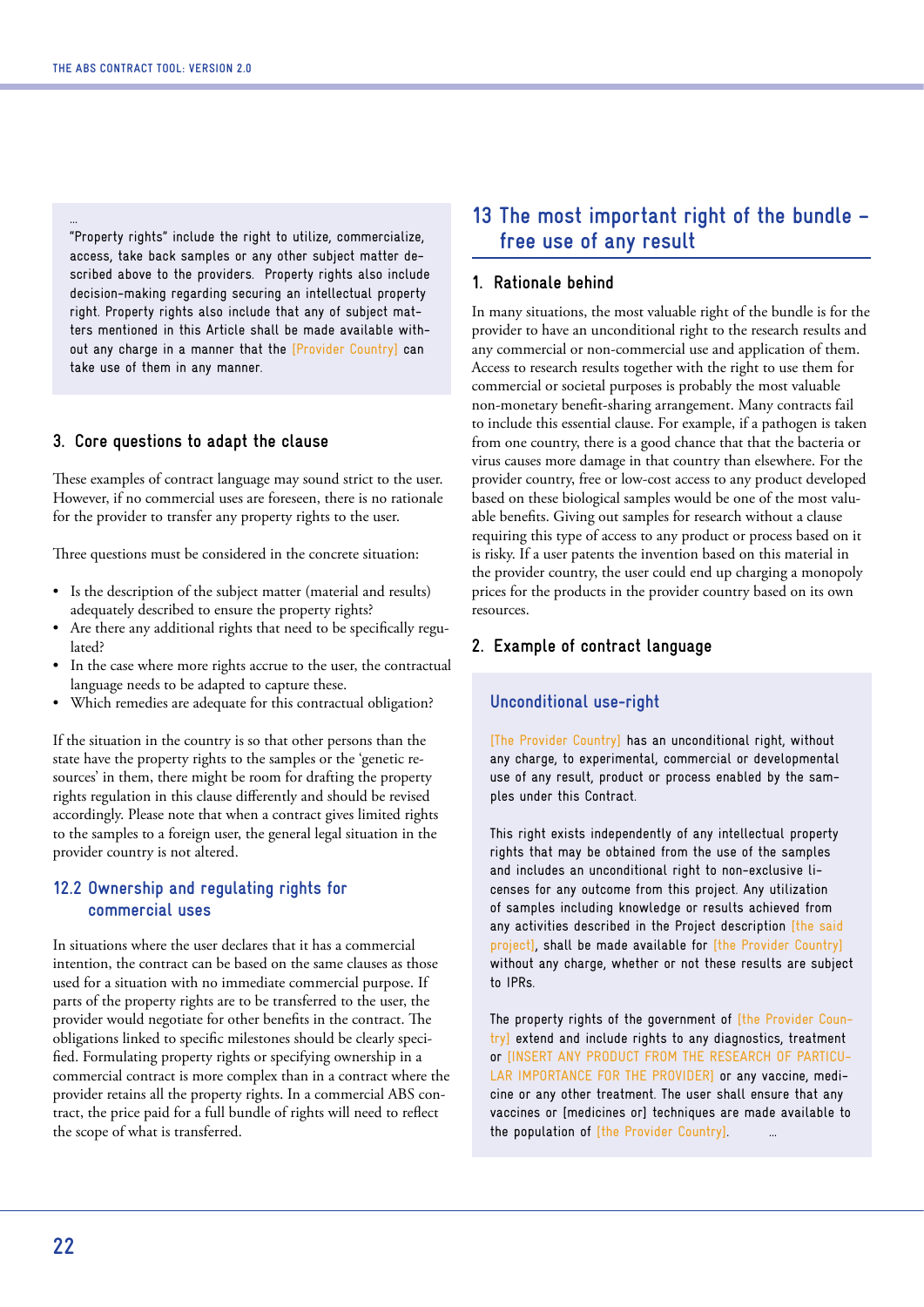[The User shall make available any product enabled by the subject matter of this contract or developed as a result from activities that have been made possible by the activities under this contract to the Provider Country [from the users' own product chains].

[The User and the Government of [the Provider Country] are jointly and severally liable and obliged to make these products or processes available to the participants who participated in collection under this contract.

#### **3. Core questions concerning the unlimited use rights**

This clause can be expected to cause a lot of discussion in the contract negotiations. At the same time this is a clause the provider should not accept to leave out.

### **14 Taxonomic research and academic activities**

#### **1. Rationale behind the clause**

...

The contract should be as precise as possible in describing research activities. It should also be as precise as possible in describing the obligations triggered by the milestones reached by the user in relation to the use of the material. Special attention needs to be given to remedies in case the material is used for any other purpose than those authorized under the contract. Also for taxonomic research and academic activities there is need for introducing non-monetary sharing.

#### **2. Example of contract language**

#### **Taxonomic and non-commercial activities**

The User shall use the living or non-living material exchanged or progeny thereof for non-commercial, academic research activities. Non-commercial research activities include, but are not limited to, taxonomic phenotypic characterisation and conservation in a method suitable for the material (freezer, cryo or other adequate method). The right to store the material does not extend to preparing an assay that could be made available to others than the User.

At the final stage of each and any of these activities, the User shall share information, records or knowledge with the Provider. This information will be shared on a bi-annual basis where all information, records or knowledge is shared with the provider on 10 July and 10 January.

In the case samples or any parts thereof are deposited in a collection, the User shall include the retention of the rights to the provider country accepted by the depository agreeing that:

"The government of [Provider country] has commercial rights or other further use rights in relation to this accession and consequently in products or processes developed based on the research results, including those presented in an academic publication. Any use requires a contract of use with the Government of [Provider country]."

If the case of breach of any of these obligations, the User shall [INSERT A PROPER REMEDY].

#### **3. Core questions to adapt the clause**

When drafting this section, the text needs to reflect the activities the user plans to conduct on the material. The application for an access permit from the provider country can serve as an important source of information about the user's intentions and which other entities will be involved in the relevant activities. Information provided at the permitting stage should also shed light on which entities which will be involved in the activities. Information about the planned activities can also give a good indication of the kind of outcomes that can be expected from the activities and, more importantly, explain how the provider can obtain benefits generated from the described activities.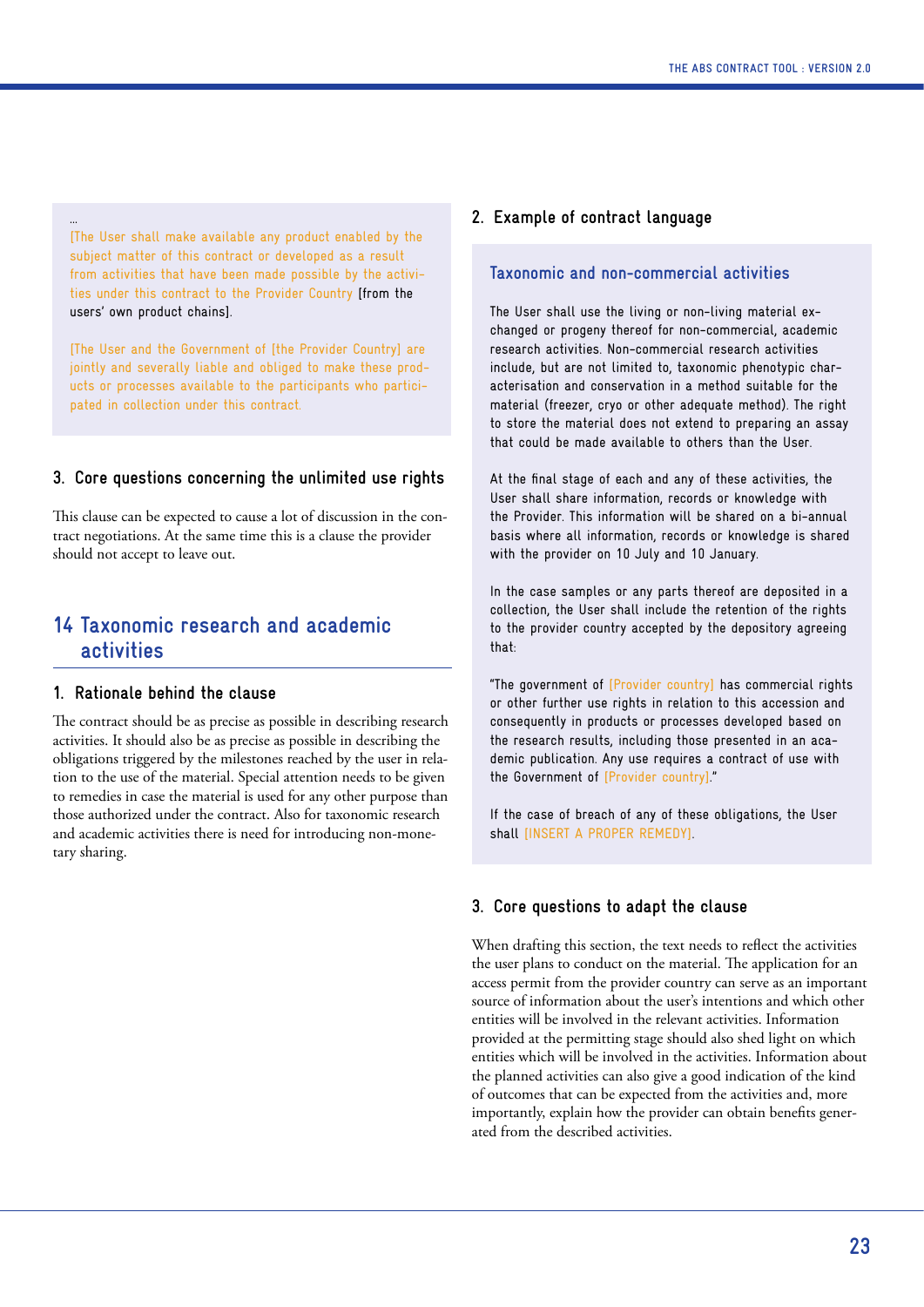There is a close connection between "conservation" of the samples and third-party exchange. It is common practice, for example, in taxonomic and other types of research to send microbes to public collections for safe storage. If the researcher agrees, the sample goes into a pool of accessible microbes and can be transferred to any third-party for use by the ex situ collection. In such a situation, a clause guaranteeing that the provider country maintains property rights over the deposited material must be included.

### **15 Strategic decision-making: Scientific publication or applying for a patent**

#### **1. Rationale behind the clause**

For an academic user of genetic material, the research results from any of the above-mentioned activities raise the question of whether to publish the findings in a scientific journal or to hold back on publication until such time as a patent application has been filed. Even though they are funded by government, universities and institutes' performances are often evaluated on their intellectual property portfolios and the number of publications they have in scientific journals. In addition, universities have potential to make money from licensing their patents. Here, the commercial positioning of the academic institutions becomes visible. Academic institutions need to balance the often-competing interests of publishing research findings as soon as possible and the need to apply for patents as soon as possible to protect their exclusivity on the research findings.

From the perspective of a provider country, the strategic interest is mostly different. The provider country will have no immediate interest in academic publication. The provider might have a strong interest in the use and transformation of its resources into commercially viable products or processes in cases where contracts ensure payment of a fair share of the turnover as well as providing access to the new products or processes. Here, new and interesting perspectives arise. Previous ABS agreements have often prohibited users from applying for a patent or any other intellectual property rights. In terms of monetary gain, a patent has far more value than a publication. Thus, the question is whether it is in the interest provider countries to allow non-commercial research, if the interest of the research institution's sole intention is s publish scientific findings with no stated intention of creating new products or processes? On one hand, one could argue that it is in the general interest of humanity to advance science and progress. Unless a research project gives something back to the provider country, the incentive for the provider country to allow the research being carried out is not strong. Here, we see how the interests of academic users and providers can differ in relation to the two imperatives:

(i) patenting to protect exclusivity and generate benefits from the subsequent exploitation of the patent (ii) publishing research findings to advance the research and innovation objectives of the institutions.

Therefore, the provider should contribute to make the important decision as to whether to publish or apply for patent when any (academic) research results that are ready to be published are obtained. The rationale for such a procedural saying is even stronger when the contract is weak on the monetary benefit-sharing system.

#### **2. Example of contract language**

#### **Making the decision between academic publishing or applying for a patent**

When the User identifies a research result that is worthy of being published in any form, the User shall immediately, and before any information has been disclosed, write an analysis exploring the commercial potential of the research results. This analysis shall immediately be shared with the [Provider Country]. The provider shall within 14 days require the Technology Transfer Office or alike (TTO) of the university to start the patent application process. Lack of response from the Provider shall be interpreted as not requiring a patent application process to be initiated. Initiating a patent application shall suspend the right of the user to publish, in any manner that can be considered 'prior art' in any patent system until the patent application has got its priority date. This delay of the publication shall not prevent the research to use the findings in activities that will not rendered the results as prior art for purpose of seeking exclusivity through a patent.

The [Provider Country] has an exclusive right to commercialize or make decisions relating to commercialization relating to any of the subject matters or processes. This includes a right to access and repatriate the samples or biological material, including progeny (regardless of the number of generations or the breeding with other individuals not belonging to the material collected under this contract) or genetic or biological parts thereof or information or knowledge at any location at any time, without any benefit sharing obligations from the Provider to the User.

In the case of publication or oral presentation of the research results or any other product or products covered by this contract, full acknowledgement is to be given to the source of the samples and research collaboration.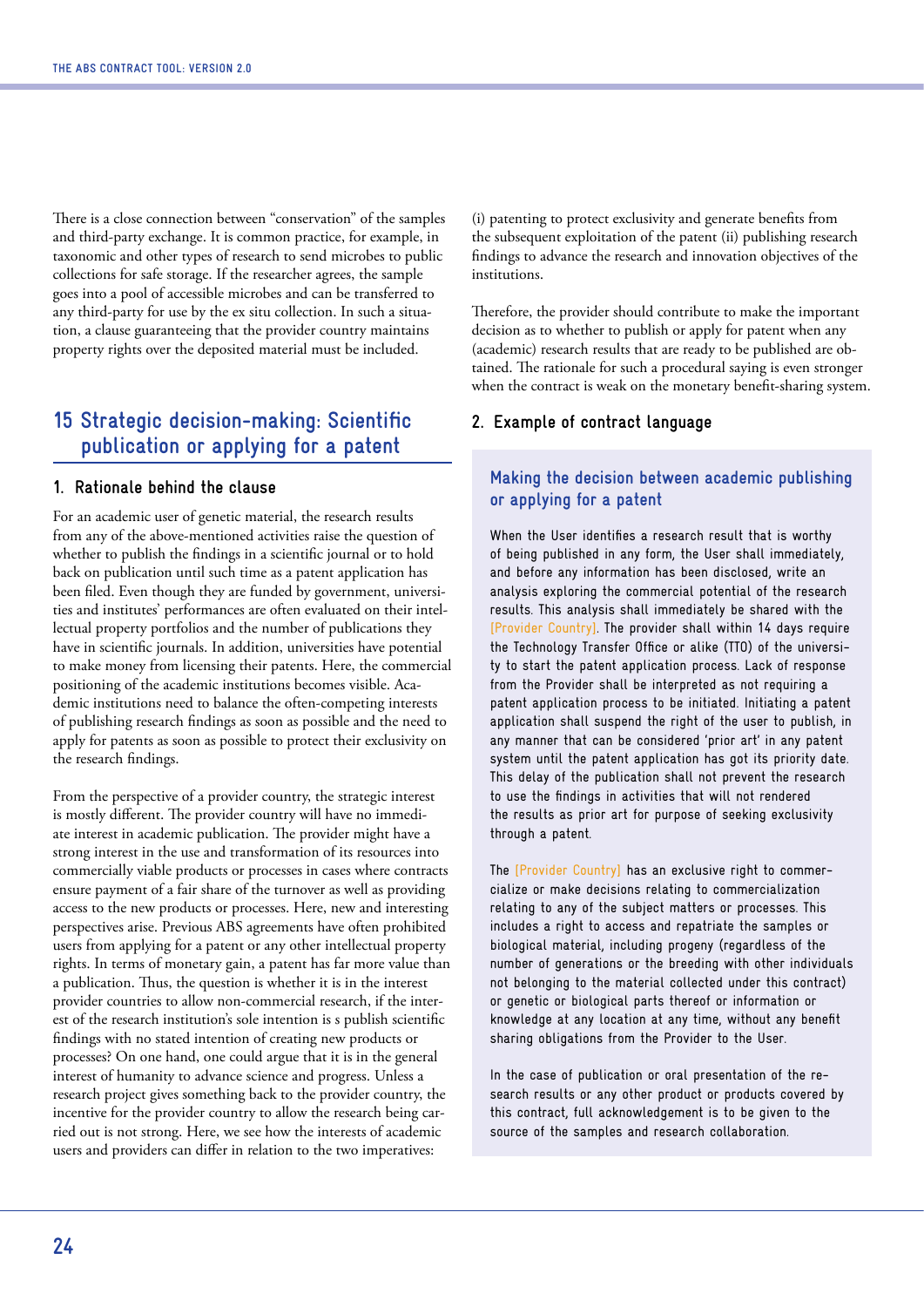#### **3. Core questions to adapt the clause to special situations**

The difficult assessment here is considering the potential of the research results to be commercialized in the market. From the point of view of the provider country, one needs to have a clear strategic idea about the use of patents. The provider country must define which institutions are most suitable to undertake this kind of assessment on their behalf. This entails also ensuring that the provider country has the capacity required to follow up the activities of the user.

### **16 Publication of research results**

#### **1. Rationale behind establishing rights to decision-making in publication**

ABS contracts that have no immediate disclosed commercial purpose could lead to findings or research results that have commercial potential. Therefore, the decision to publish the results needs to take into account potential commercial interests of the provider country.

#### **2. Example of contract language**

### **Publication or transfer of research results (information sharing)**

One of the core academic outcomes of research projects is a peer review publication. This contract does not limit the Users from publishing research results in relation to the project in peer reviewed academic publications, subject to the procedures set out in the previous article. Any such publication should be shared with the Provider prior to submission. When published, the Provider shall receive a soft copy and two hard copies of the publications.

In case of publications or oral presentations of the research results or of any other product covered by this Contract, full acknowledgement is to be given to the Provider, the project enabled by the contract, and the following clause shall be printed in the publication:

"The government of [Provider Country] has commercial rights or other further use rights in products or processes developed based on the research results in this academic publication, and any use requires a contract of use with the Government of [Provider Country]."

#### **3. Core questions to adapt the clause to special situations**

The core issue to be considered here is the need for timely publication versus the legitimate need of the provider country to secure any commercial or other use rights.

### **17 Intellectual property in ABS contracts**

#### **1. Rationale behind the clause**

ABS contracts often mention intellectual property rights and in particular patents. This is a core clause since it deals with the relationship between the commercial and non-commercial use of samples.

Often contracts that have no immediate disclosed commercial purpose include clauses stipulating that the user is not allowed to apply for intellectual property rights. A prohibition on patenting holds no functional potential. Contract law and intellectual property law are two distinct bodies of law with distinctive rules governing them. It is impossible to enforce a contract clause that prohibits a user from seeking an intellectual property right. The patent offices have no competence in assessing or rejecting a patent application based on breaches of contract consideration. Thus, a breach of contract will not be recognized by the patent office and it will have no effect in relation to rules and criteria for obtaining patent protection.

The prohibition for applying for a patent often have referred to the "genetic material accessed". A user will never apply for a patent on the material and a patent claim will almost never describe what is understood as a "genetic resource" according to the CBD definition.11 If the contract prohibits a patent on the genetic resources and the patent claims cover an invention that is deemed not to fall under the definition of this term, this will not constitute a breach of contract. The prohibition could even make it financially beneficial to the user to seek to hide whether a patent has anything to do with the project covered under the contract.

Strategically, trying to prohibit the user from obtaining a patent is probably not going to produce the maximum return on the use of the material.

11 ?????????????????????????????????????????????????? ?????????????????????????????????????????????????????????????????????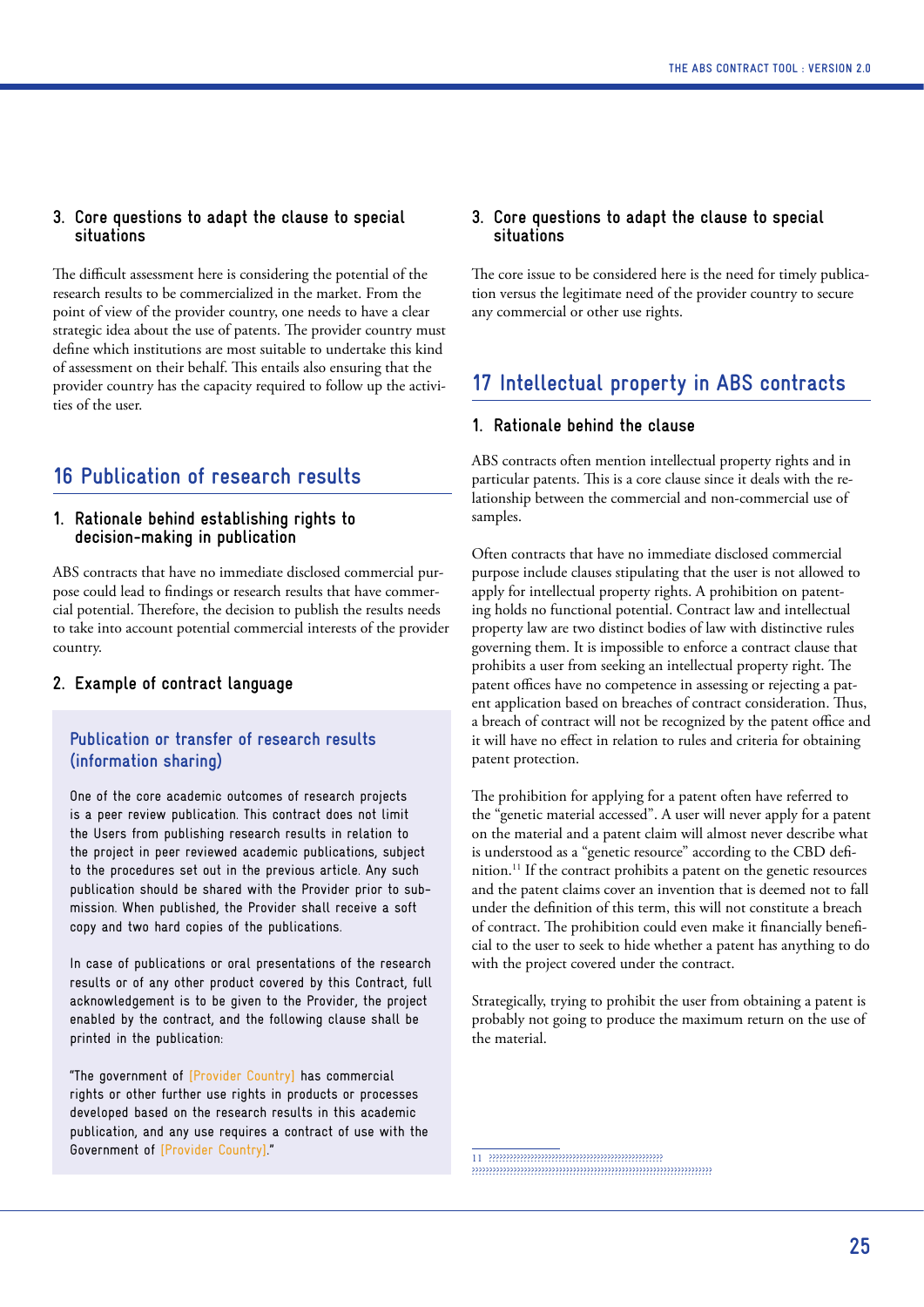In cases where the user claims to have no immediate commercial intentions or ambitions, there should be no problem with assigning any commercial rights over the results to the provider. There is a contradiction between asking for access without any immediate commercial purpose and at the same time being firm in claiming property right to commercialization. If a "non-commercial" user objects to the provider being allocated these rights, it might be suspected that the user foresees the possibly of patents and commercialization. The provider needs to secure a clear and detailed right to any unforeseen and unexpected commercially interesting results when negotiating.

The following procedural rule has the potential to secure limited rights for the provider country to the invention protected by a patent. The following example is based on the standard contractual clause used by the U.S. government for inventions developed using public funds in the USA. Publicly funded research in the US is obliged to introduce the following text in the first paragraph in the patent application:

#### **Description**

[0001] This application claims the benefit of U.S. Provisional Application No. [research grant application], filed on February 1, 2000, which is incorporated by reference herein in its entirety. This invention was made with government support. The government has certain rights in the invention.

The purpose of the clause is to make it clear that the US government retains limited rights over the invention. The quotation is a formulation, which is copy-pasted in patent applications, where the U.S. government enjoys this limited right. The idea of this wording is that provider countries could require the same to secure their interests in a patent as the US government does.

#### **2. Example of contract language**

#### **Rights to invention leading to a patent**

In the event that the User takes any steps towards the commercial use or commercial activities concerning any parts of the subject matter under the Contract, the User shall at any stage of the innovation process involve researchers from the Provider country in a manner such as they qualify as or are recognized as the co–inventors to a patentable invention.

Before embarking on writing a patent application concerning a product or process, method, data or information arising from the use of the material provided, its progeny or genetic or biological parts thereof, information or knowledge that was enabled by the subject matter in this project, the User shall notify the [focal point] and write an assessment of whether any researchers from the [Provider Country] have contributed to the invention in a manner qualifying to be recognized as a co-inventor in the invention. This assessment done by the User shall be submitted to the Provider in a short report before the patent application is sent to any patent office.

The property rights of the government of [Provider Country], as follows from Article XXX, includes a right to 50% of the gross licensing fees or any other revenue derived from any patent enabled by the subject matter under this contract. The [Provider Country] has an unconditional right without any charge, to experimental, commercial or developmental use of any result, product or process enabled by the samples or by this contract, this includes an unconditional right to a non-exclusive license for any use of any invention related to this contract by relevant users in the [Provider Country]. The Users shall issue a use license without any time-limits to any use in [Provider Country]. The Provider/ [Focal Point] has the discretion to determine which users will benefit from a non-exclusive license on a case-by-case basis taking into account the commercial needs of the patent holder. These rights are equally applicable if the product or process is based on and their exploitation presupposes any use of prior existing general knowledge.

The User shall not transfer the patent to any physical or legal persons outside the Parties to this contract. [This includes to persons affiliated with XXX but not under the liability or responsibility of XXX.]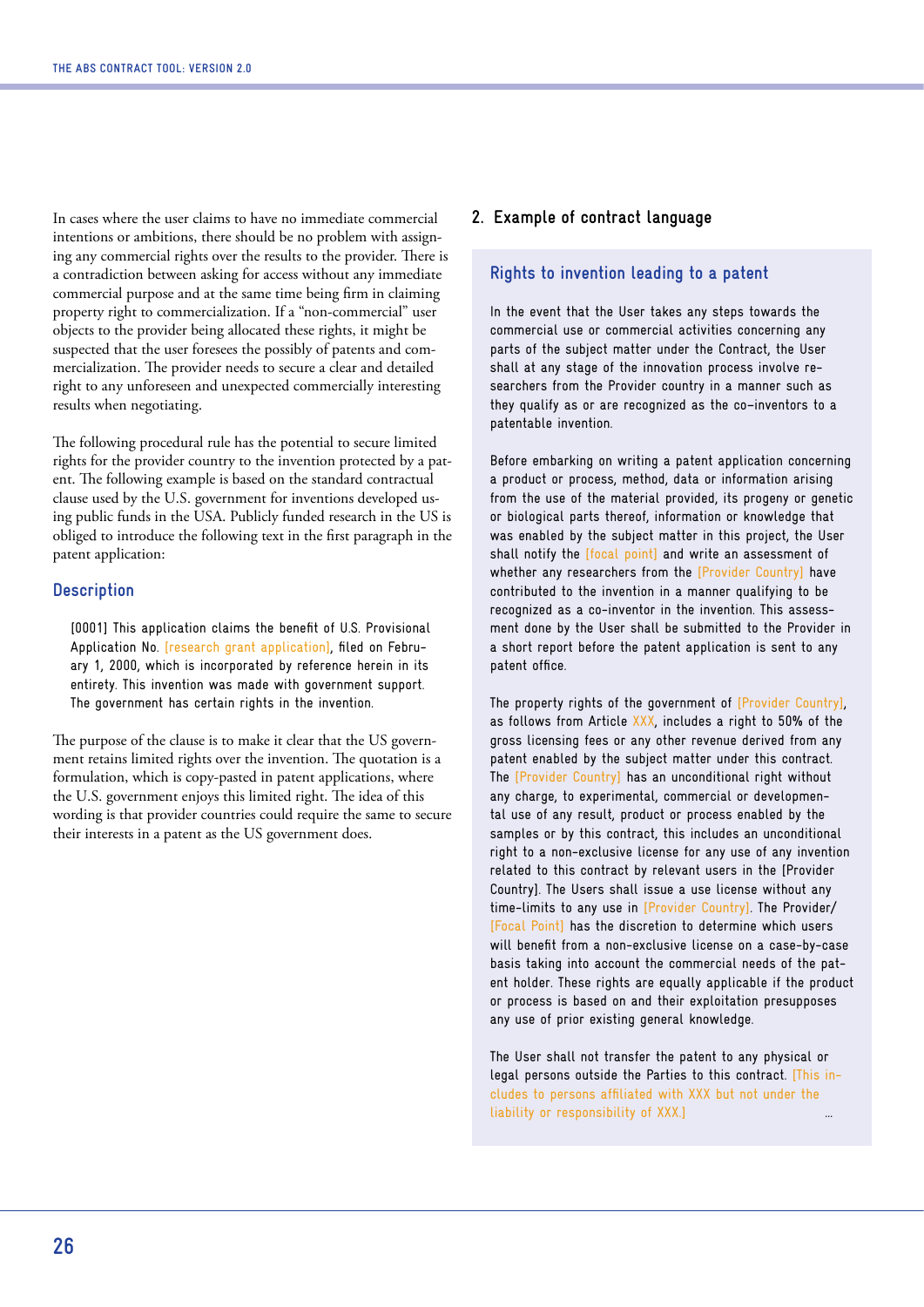...

In an event of such a transfer of the patent, the Provider shall automatically be the owner of the patent and retain the right to the patent. [In the event of transfer to the other User under this contract, this clause applies equally.] In any patent application on an invention enabled by this contract, the following text shall be included on the front page and in paragraph 001 in the description of the invention:

"This invention was created in the performance of a [Name of this contract/Cooperative Research and Development Contract] with the [National Institutes of [NAME OF THE PART-NER IN THE PROVIDER COUNNTRY]. The Government of [Provider country] has rights in this invention, including but not limited to the unconditional right to non-exclusive licenses to use it for domestic purposes. In the event of transfer of this patent, the patent shall become the full property of [Provider Country]"

The User shall provide due recognition to the Provider and make mention of the Provider, as owner of the sample, in any application for an IPRs including patent. In the event that a patent is granted on the bases of the use of the Sample, the User commits to cover all/or part of maintained and renewal fees of the acquired patent (s).

[Insert a suitable remedy for breach of this clause.]

#### **3. Core questions to adapt the clause to special situations**

A first reading of this example clause may appear as imposing a rather strict obligation on the user. This wording of this obligation is justified as the starting point is that the user is engaging without any declared commercial purpose or interest. When following this logic, it should not be problematic for the user to also to accept that the provider retains and is allocated property rights over the resulting inventions. Since we know that many universities and publicly funded projects use patents to protect research results and that many universities have specialized units for applying for patents and licensing them, it becomes clear that even a 'non-commercial' contract must provide legal certainty and clarify intellectual property entitlements. In the event that user does not accept this, the provider should reassess whether the objective really has no commercial immediate purpose.

### **18 Commercialization without intellectual property rights**

#### **1. Rationale behind the clause**

IPRs give the right to IPR holder to exclude others from using the invention and does not guarantee a sale in and of itself. Commercialization often involves securing a patent or another form of IPR but not always. A patent may also have no commercial value whatsoever. Nevertheless, a patent can prevent others from using the invention and make a useful product or process similar to those described in the patented invention. To regulate the question of commercialization fully, the contract also needs to regulate situations where the user commercializes anything based on the samples.

One example of commercialisation where there is no patent is the use of the ready-made assays. This could be relevant for the clauses on the transfer of material that does not become the subject of a patent.

#### **2. Example of contract language**

In the event that the user commercializes any product or process linked to the subject of the clause [REFERENCE TO THE ARTICLE ON PROPERTY RIGHTS] of this contract without any patent right, the provider shall be entitled to a minimum of 50% of the gross turnover of sales or licensing or any other manner to collect a revenue.

#### **3. Core questions to adapt the clause to special situations**

The obligation to pay a share of the gross turnover from a product in cases where there are no intellectual property rights is more complicated to monitor. It is more difficult to identify externally verifiable trigger points for benefit sharing that cover all the possible and associated actions.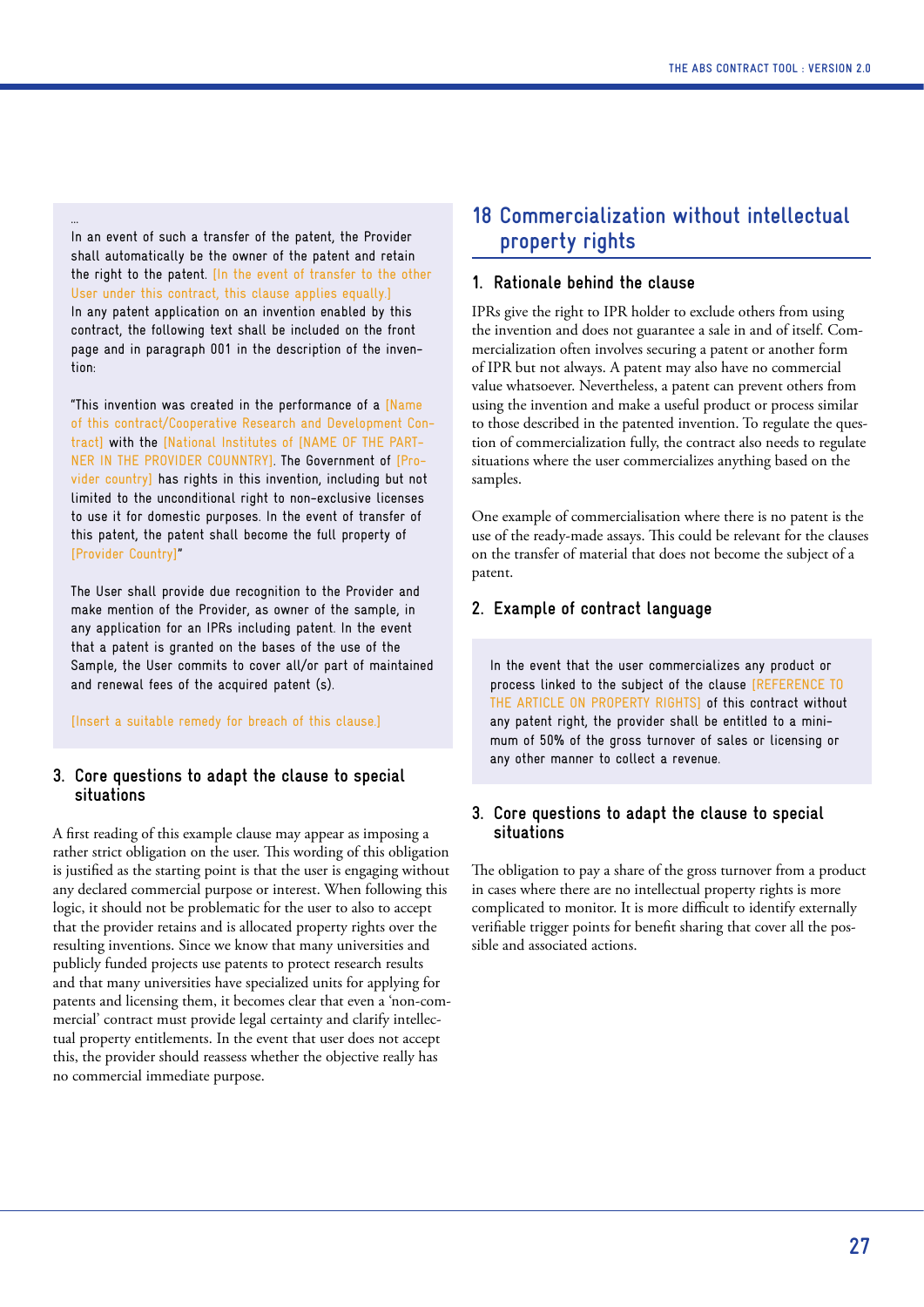### **19 Aspects related to the biological samples**

#### **1. Rationale behind regulating aspects of the biological samples**

ABS contracts regulate relationships between parties in situations involving the grant of access to biological material. What happens to the samples and offspring down the value chain is a core question for the contract.

#### **2. Example of contract language**

The User is the one with best insight in the plans and possibilities to know and foresee future use of the samples. Therefore, the User is obliged to inform the Provider of any collaboration with commercial entities that might have an interest in any use or commercialization of any of the subject matter described in the Contract or subject matter or methods enabled by the Contract.

The first user shall, as part of the Contract, design a flow chart for its project which includes the next steps for any research or development that is either planned or considered likely with the samples, parts thereof or information or knowledge enabled there from.

As this Contract has no immediate commercial objectives on the side of the User, transfer of the samples or any other of the subject matters under the property rights of the Provider country according to Art. [XXX] holds the potential of realising commercial values enabled by this Contract. The User shall in the event of any such transfer be guided by the property rights of the Provider country, and the following steps shall be followed:

- 1. The User shall notify the Provider about the intention to transfer;
- 2. The Provider shall be invited to present a contract for the transfer or allow for the User to secure the interests of the Provider in the contract with the next user;
- 3. The User shall not transfer any samples or other subject matters before a contract securing the interests of the Provider have been signed.

If the User transfer samples or parts thereof to any individual outside the circle of authorized personnel or individuals is made without the above steps having been followed, it represents a consequential breach of this contract and the User is liable to pay the Provider a fixed sum of US. [XX,000].

...

Any false information or any actions considered disloyal shall make the User liable to paying [Provider country] a fixed sum of US [XX,000].

In the event that a new user have concluded a new contract with the Provider country, the conclusion of that contract **Obligation to provide information on any transfer** shall free the User from any responsibility of that successor.

#### **3. Core questions to adapt the clause to transfer**

The most complex question in ABS contracts is the transfer to next users. The contract has only legally binding effect for its parties. The essence to be aware of is that the User, party to the contract must take care of the interests of the Provider versus the next user. Perhaps a viable manner to solve this challenge is to draft the initial contract with a possibility to add on new users obliged by the same contractual terms by default. The first User could then be responsible unless a new contract has been concluded between the new user and the Provider, including a clause that the User is only free of responsibility after the acceptance of the Provider of the new user.

### **20 Reproduction of living material: breeding or multiplication**

#### **1. Rationale behind the clause**

This clause covers activities that the user can undertake when live material is exchanged. In a situation where the material has the capacity to reproduce, multiplying and/or breeding it needs to be specifically regulated in the contract. For living samples, specifically samples with capacity to multiply, which are brought in breeding programs or are reproduced significant biological and biotechnological differences calling for nuancing the contract language in three categories: plant material, animal and fish material and micro-organisms.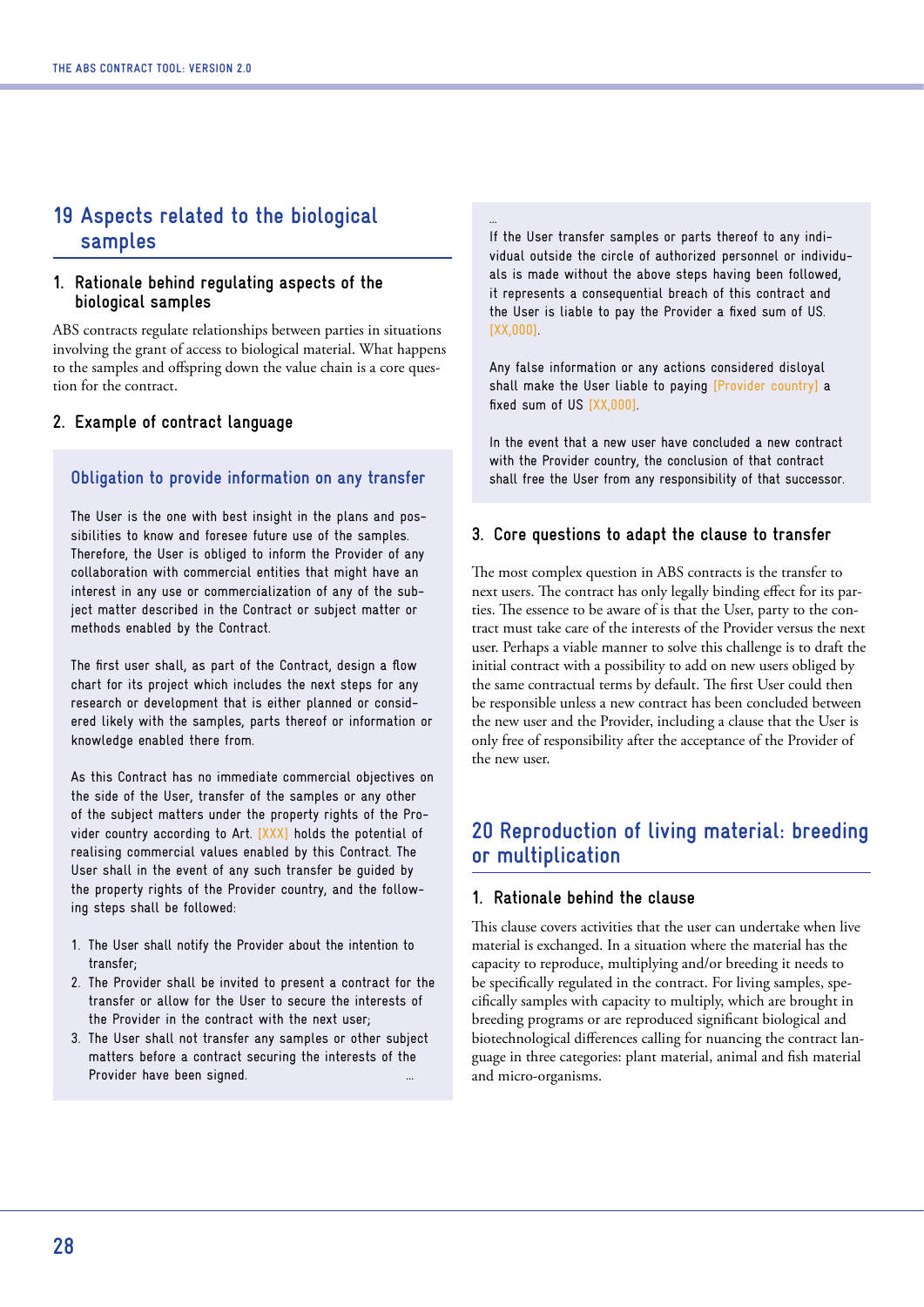#### **2. Example of contract language**

#### **Plant material with ability to be reproduced**

The User shall have a right to use plant samples for multiplication and breeding as long as the material is not bred with other plant material.

In a case where samples under this contract are crossed or bred or used by any other means with plant material not obtained under this contract the property right to the material extends to any generation.

When using the samples in plant breeding, a full record of the history of crosses or breeding lines of the plant breeding shall be kept and made available to the provider in bi-annual reports. Full records concerning information or knowledge, included but not limited to the history of crosses or breeding lines.

The User shall after breeding or hybridization or after application of any other technique or technology share the improved crosses or breeding lines or material to be made available for the breeding program or alike in the Provider country.

If the user uses any material or subject matter listed in Art. [XXX] Differently than foresee in this article, the rights of the User under this contract automatically cease and the obligations continue. The Provider has a right to [INSERT A SUITABLE REMEDY].

#### **Reproduction of living material of animals or fish**

The User shall have a right to establish a breeding program, breeding nucleus, broodstock or alike of the accessed material [reference back to the article where the accessed material is defined] for academic purposes. This breeding program, breeding nucleus, broodstock or alike shall be kept separate from other specimens, egg, semen or embryos of any species. This academic use allowed includes a right to breed new generations of live material.

The property rights retained by the Government of the Provider country, as specified in article  $[XXX]$ , extends to any live samples, brood stock or progeny, their eggs, semen or embryos, as results from breeding, hybridisation or any other techniques.

When using the samples to set up a breeding nucleus, a full pedigree and record of the offspring shall be kept and made available to the provider in bi-annual reports. Full records

concerning information or knowledge, included but not limited to pedigrees, nutrition schemes or reports on fertility or growth or disease resistance, shall be kept and shared with the provider on a bi-annual basis.

The User shall after breeding or hybridization or by any other technique or technology, share the improved breeding line or material, eggs, semen, embryos or live animals to be reintroduced in the breeding program, breeding nucleus, broodstock or alike in the Provider country.

If the user uses any material or subject matter listed in Art. [XXX] Differently than foresee in this article, the rights of the User under this contract automatically cease and the obligations continue. The Provider has a right to [INSERT A SUITABLE REMEDY].

#### **Reproduction of living material of micro-organisms**

The User shall have a right to establish a culture or alike of the accessed material [reference back to the article where the accessed material is defined] for academic purposes. This culture or alike shall be kept separate from other specimens of any species. This academic use allowed includes a right to cultivate new generations of live material.

The property rights retained by the Government of the Provider country, as specified in article [XXX], extends to any live samples, the culture as such, parts thereof or alike, as results from any techniques or technology of any kind.

When using the samples to set up a culture or alike, a full record of any steps shall be kept and made available to the provider in bi-annual reports. Full records concerning information or knowledge, included but not limited to any observations or tests or alike on the material, shall be kept and shared with the provider on a bi-annual basis.

The User shall after multiplication, breeding or hybridization or alike by any technique or technology, share the culture, improved line or material to be reintroduced in the Provider country.

If the user uses any material or subject matter listed in Art. [XXX] differently than foresee in this article, the rights of the User under this contract automatically cease and the obligations continue. The Provider has a right to [INSERT A SUITABLE REMEDY].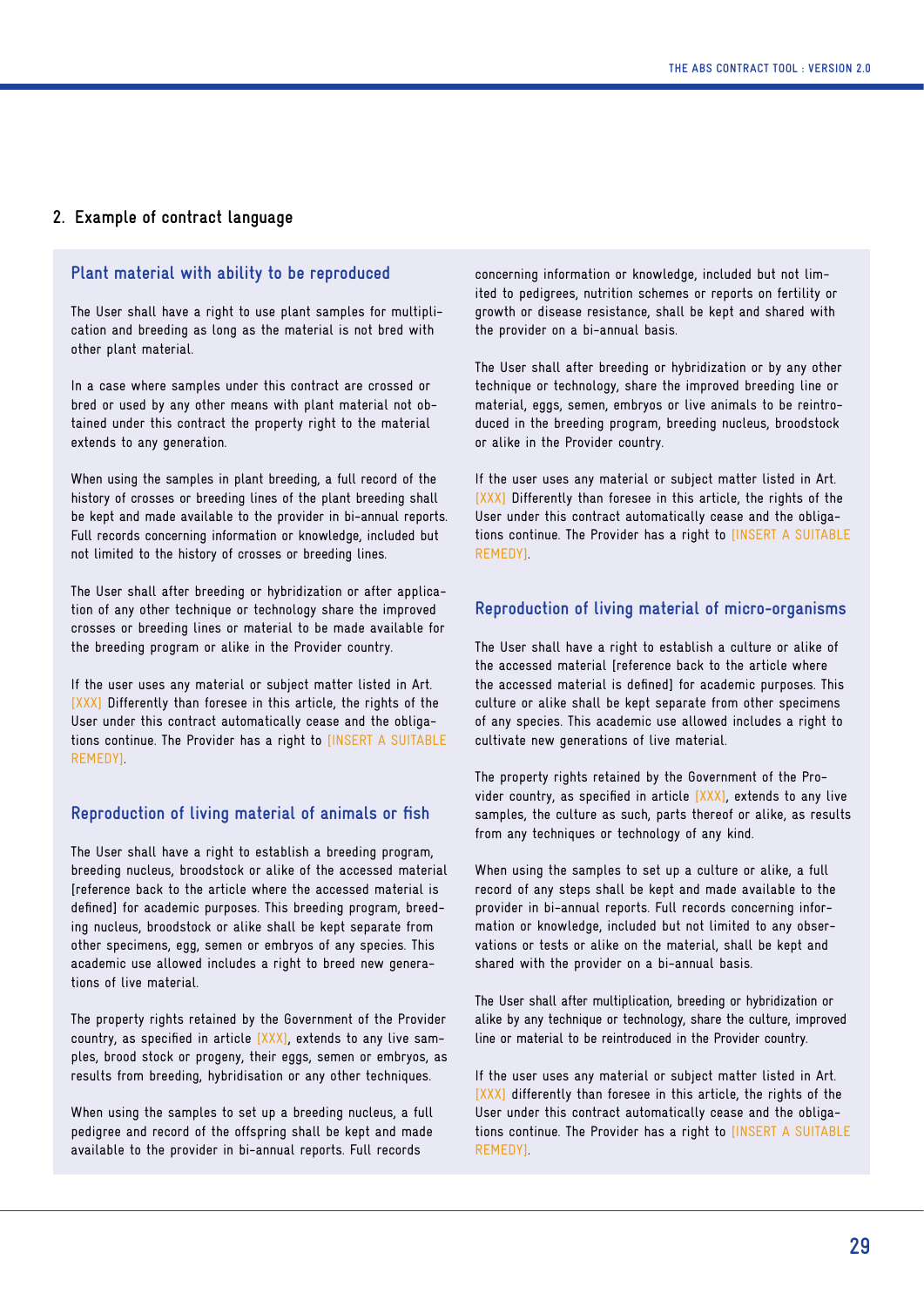#### **3. Core questions to adapt the clause to special situations**

The wording of a clause about reproduction of live samples needs to be adapted to plants, animals and fish and microorganisms respectively for the purpose of targeting the relevant value chains. This is a type of clause needs to be drafted or at least adjusted specifically in relation to the relationship between the user and provider. One of the strategic questions here is whether the provider shall have access to information about the breeding.

### **21 Research on bioactive compounds**

#### **1. Rationale behind the clause**

One core activity in bioprospecting is to determine the biochemical properties of material, which can be non-commercial or commercial in nature. When a useful property (or characteristic) has been found, it is a small step to publishing, commercialization, or patenting an invention. Several industries, e.g. cosmetics, pharmaceutical etc., use biological samples for such testing, although this testing per se may be done without any immediate commercial goal.

A typical next step after searching for biochemical properties is to conserve the samples and make them available for testing. This is often done by preparing the samples as ready-made *assays*, which can be investigated in larger collections without needing to access the samples in nature.

One example is Marbank in Norway, which is a state-funded academic research institution, where collected material is made into such assays. From a research-funding perspective, this promotes the efficient use of investments in research. Obliging the institution to ensure that such assays are made available to others as a condition of receiving the funding hold potential to spur research and lessen the costs of bio-discovery.

The property rights of the Provider in section 12 above, extends to the assays. These property rights ensure the Provider a right to one aspect with high potential commercial value.

#### **2. Example of contract language**

#### **Testing the samples for bioactive compounds**

The User has a right to test the samples for bioactive properties. Results from such testing shall be shared with the Provider without any delay. The results from such testing is the property of the Provider Country.

The User has the right to use the material to prepare a ready-made assay from the samples. The user has the right to make the samples available in assays, but not to give access to the assays to third parties to this contract. The User shall keep a record of the entities seeking access to the assays from the respective sources. The origin of the assay shall not be disclosed to the one who is testing the assay for a bioactive property.

A condition for allowing testing on the assays is that the tester (not party to this Contract) agrees to a contract with the User holding the assay, stating that:

 "The government of [the Provider country] has commercial rights or other further use rights in products or processes developed based on the research results presented in this publication. Any use requires a contract of use with the Government of [the Provider country]."

In the case the tester requests access to the material or more knowledge about the sample in that assay, the User shall facilitate contact and immediately send notice to the owner of the material.

#### [Insert a suitable payment for using these assays.]

In the event of breach, the User will be liable for damages [INCLUDE A MANNER TO CALCULATE THE LOST ECONOMIC OPORTUNITY].

#### **3. Core questions to adapt the clause to special situations**

If the assays are to be made available to other users, the contract must regulate the conditions of their use. Making assays from samples collected without any immediate commercial interest is a common approach. When the assays are prepared, it is a small step from "non-commercial" use to making them commercially available. Therefore, the contract must treat the situation as being commercial.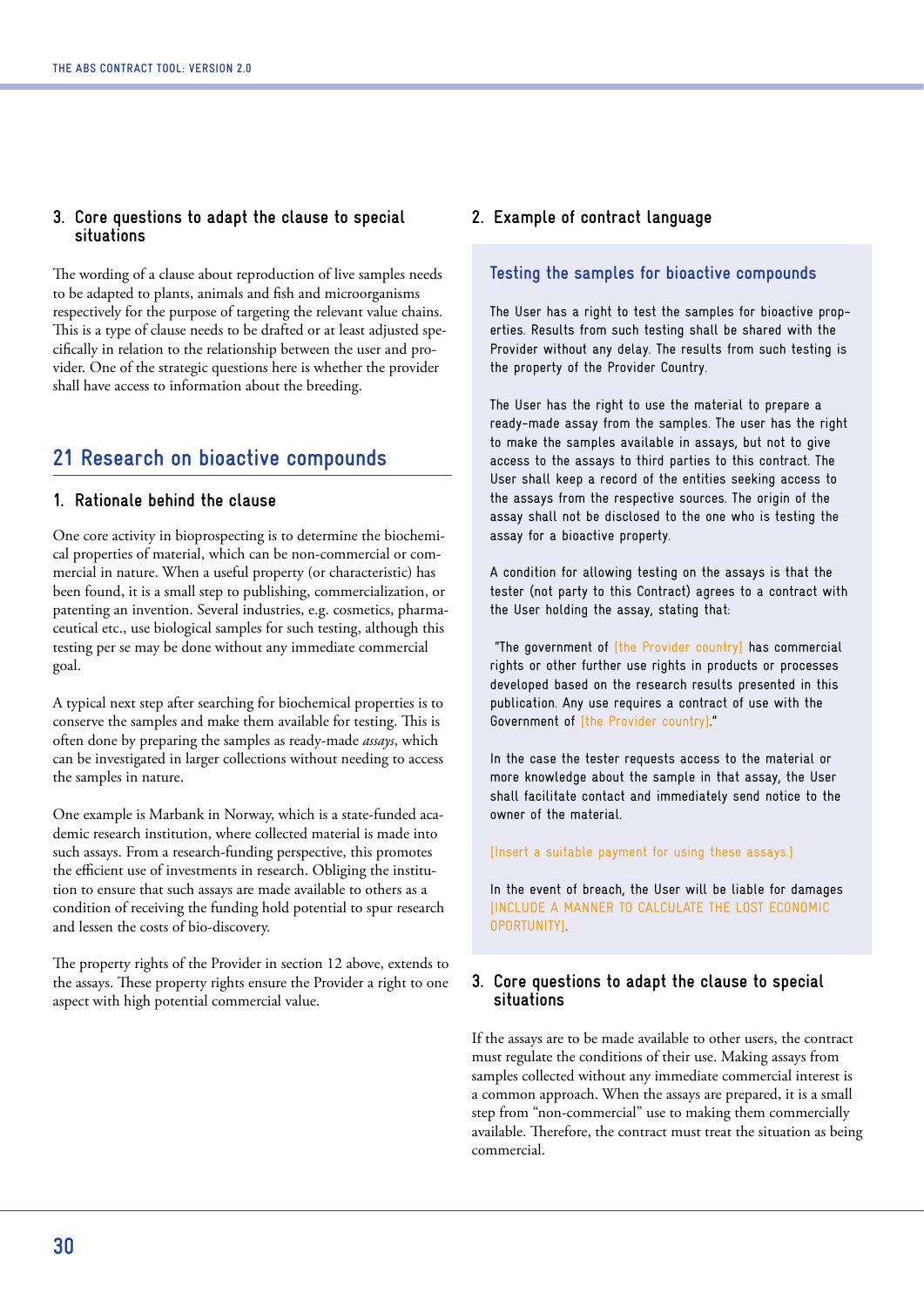### **22 Research results from screening or scanning – digital or synthetic use of information**

#### **1. Rationale behind the clause**

Screening and mapping the genome are typical activities conducted with samples of biological material. When the information in the genome, DNA, RNA, proteins, molecules, atoms or alike, constituents of the samples is transferred into digital form. The transcription of genetic information opens a new set of possible applications (or uses) of the genetic information, genetic sequence data or synthetic expression of the DNA molecule.

There are ongoing discussions in various international fora on whether digital sequence data, immaterial data or synthetic use of DNA, RNA, proteins and/or atoms in biochemical compounds fall within the scope of the respective international instruments. These discussion are taking place in the CBD and NP, the Food and Agriculture Organization both in the Commission on Genetic Resources and in the International Treaty for Plant Genetic Resources for Food and Agriculture (both parts of the Food and Agriculture Organization FAO), in World Health Organization and in the World Intellectual Property Right Organization. These discussions at the international level are important in their own merit. From the point of view of contract drafting, the manner the contract regulates these subject matters is more important as they can create sharing obligations independently of the result of the global political discussions.

A contract depends on the mutual accept from its parties and not on the scope of or definition in any international law instrument. Since the global discussions regarding the whether these subject matters are covered or not, it becomes even more important that ABS contracts regulate and thereby set the global standard for Digital Sequence Information (data) and synthetic uses.

The freedom of contract leaves flexibility for drafting contractual wording that captures property rights and sharing of benefits from these digital subject matters with the provider of the samples. When using the freedom to contract, one must recall that technology progresses at a fast rate. Therefore, contractual obligations must be written as "technology neutral" as possible. The freedom of contract concerns all aspect, like the subject matter and the obligations to share. Typical activities in the current technological situation is screening and scanning of the DNA and alike. The choice of the words "screening and scanning" is precise. It can easily become too narrow and requires a swiping technology neutral wording as "or any other manner".

The main rationale for including these aspects in the contract is that the use of this type of data or related information has clear consequences for the scope of benefit-sharing obligations on the part of the user. There are existing research contracts between, e.g., a university and a company, that provide detailed rules on digital sequence data or synthetic use of DNA. A contract depends on the mutual accept from its parties and not on the scope of or definition in any international law instrument.

Sequence data, genetic information or a synthetically made DNA or other synthetic genetic expression imply challenges concerning publication and sharing since digitalized information and data stored on a computer can easily be shared with a large number of users. Regulating this in the contract is of high importance.

#### **2. Example of contract language**

#### **Digital publication of research results**

In academic research projects there is often an obligation to make sequence data or any other genetic information digitally available online.

Making research or results available online in digital or other format shall only be allowed under this contract by a prior notification to [institution] in [Provider country]. Such notification shall include the web address(es) where the information is made available to the public.

The property rights retained by the Provider to the samples includes digital sequence data of genome, DNA, RNA, proteins, molecules, atoms (e.g. in biochemical compounds) or similar sources. Screening or scanning or applying any other method to transcribe biological or genetic information into digital or other forms of information storage shall not alter the property rights of the [Provider country].

In the event that the User identifies a potentially commercially interesting application, the User shall immediately make any digital sequences data or information available to the provider by means of transferring digital information.

Making research results available online requires restricting access to the information behind an electronic "wall". Such a wall shall include a log-in with identification by the person accessing the information. The accessing person shall be required to give consent to be bound by a standard clause respecting the economic interests of [Provider country]. To this end different technological solutions exist,

...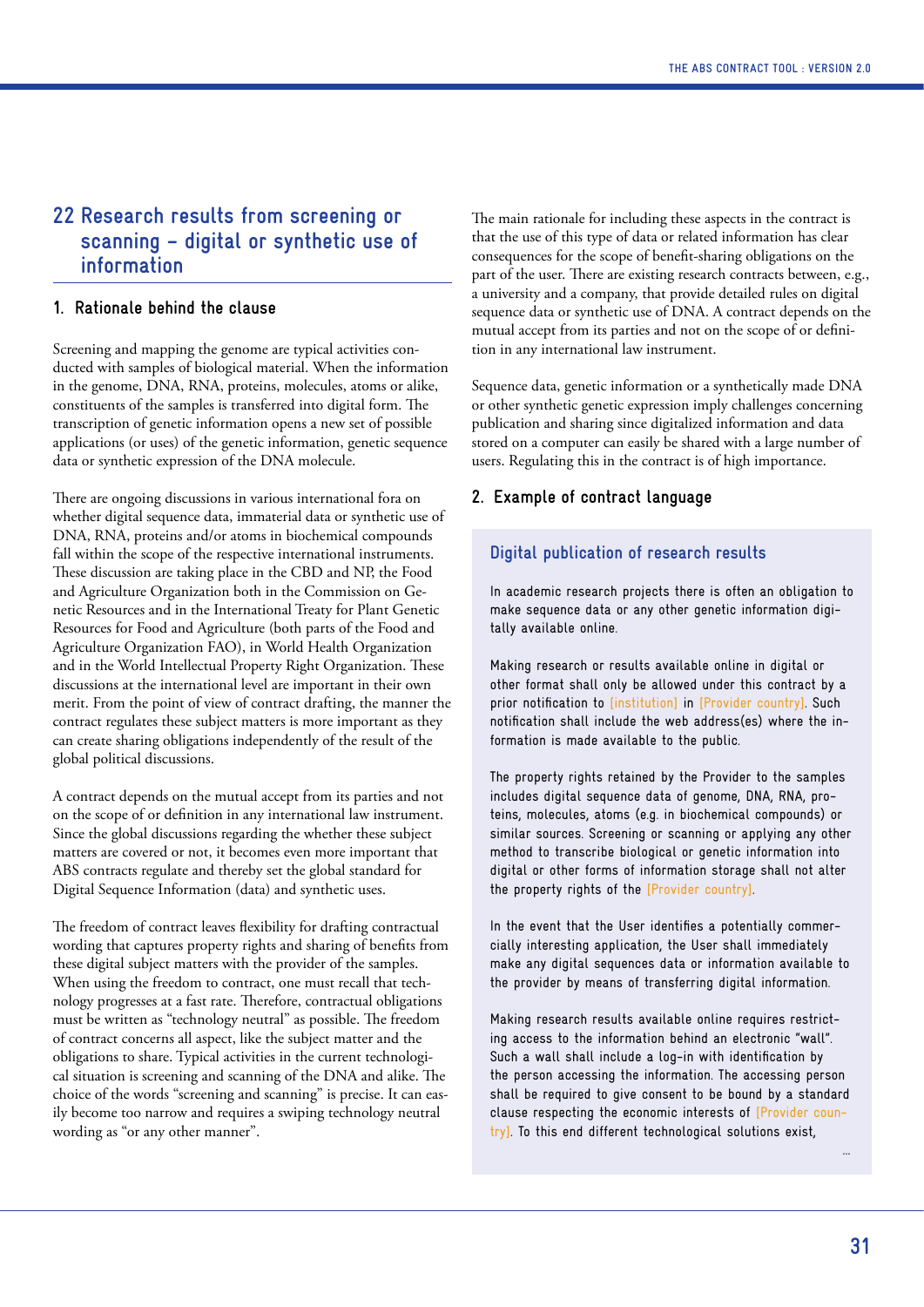...

including but not limited to a "click-wrap" or any other standard online accept-condition. The log-in behind the electronic "wall" shall be conditioned online registration, including registering information about "name, affiliated institution, interest in accessing the digitalised information and the intended use". This online acceptance shall include an acceptance of the requirement in the Regulation of the [Provider country] of having a contract if embarking on using the information.

The click-wrap shall send a cookie notifying the [Provider country] about the entity accessing the information. In any digital publication of sequence data or any other digital expression of the samples or results from the samples, full acknowledgement is to be given to the Government of [Provider country], the project enabled by the contract, and the following clause shall be enclosed in the digital publication:

"The government of the [Provider country] has commercial rights or other further use rights in products or processes developed based on the research results presented in this publication. Any use requires a contract of use with the Government of [Provider country]."

#### **3. Core questions to adapt the clause**

Technological development is moving fast which challenges the link between transfer of material in and property rights to research results enabled by them. It becomes important to seek to establish contractual obligations that are technology neutral. It is becoming easier to share information and thus the most valuable asset in the samples of biological material. One other important point is that although technologies and processes such as genome editing and synthetic biology are still at relatively new and at an early stage of development, they are evolving rapidly. This means that in the future, the time needed between generating knowledge in laboratories and the transformation of this knowledge into marketable products will continue to decrease.

In order to enforce property rights to digital sequences, data and associated information, these should only be made public behind a click-and-accept system that is binding on the person accessing the data. This is similar to what happens when accepting conditions of access to online publications or governing software utilisation purchased online. The system, however, needs to be designed in a way that it generates a message back to the provider of the biological material.

Lessons can be drawn from 'open source' computer software. Open-source software is a type of computer software in which source code is released under a license in which the copyright holder grants users the rights to study, change, and distribute the software to anyone and for any purpose. Open-source software may be developed in a collaborative public manner, meaning that any use of the software must also be made open on the same terms and conditions. Digitalised genetic information is more comparable to software than the biological samples. Access to digital genetic sequence data could introduce a system for sharing back information on any use or research based on these digitalised resources.

### **23 Unforeseen research results**

#### **1. Rationale behind regulating unforeseen research results**

This clause is meant to be a catch-all clause that captures unforeseen commercial situations. Since the project has no immediate declared commercial objectives, any windfall-profits should be shared according to a predetermined contractual obligation. The rationale behind the clause is that windfall-profits is equally shared between the users and the providers.

#### **2. Example of contract language**

#### **Unforeseen research results**

The Users shall inform the Provider about any unforeseen research results that are of potential commercial or use interest to [Provider country], prior to any disclosure of this information to the public or non-parties to this Contract. In the unforeseen situation of a product or process being developed or pursued or value addition arising or enabled by the Project or in the event the User commercialize any product or process linked to the aspect of the subject matter of this Contract with or without any patent right, the Provider shall be entitled to 50% of the gross turnover of sales or licensing or any other manner to collect revenue.

Since the property rights to any of aspects of the subject matter mentioned in Article [XXX] are property of the [Provider country], the User shall and will be held responsible for any unauthorised transfer or use.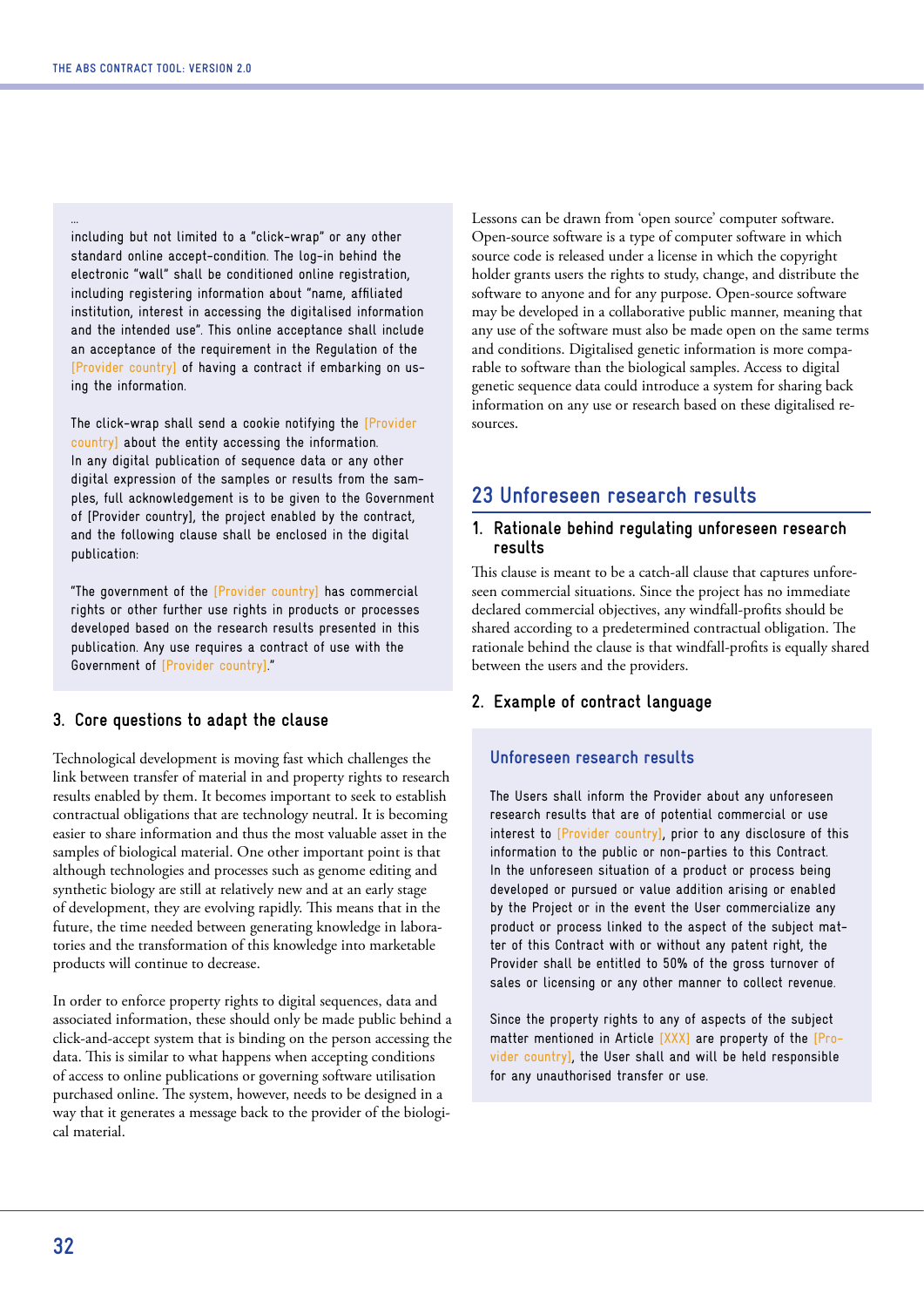#### **3. Core questions to adapt the clause to special situations**

This wording takes a wide approach to cover different situations where the user states that the objective of the project is noncommercial.

### **24 Payment obligation**

#### **1. Rationale behind the clause**

The contract clauses on payment obligations need to set clear triggers that indicate when the user will have to make a payment. They must also set out the calculation methods that are clearly and unambiguously formulated. This includes clearly stipulating the manner in which payment will be made and whether or not the payment obligation will end at a specified point in time.

The trigger that activates the payment is best regulated in the clauses about use of the material and the outcome of the research and development. Both the triggers and the basis for the calculation of gross sales are based mainly on internal information held by the user company. Therefore, payment clauses must be drafted taking into account publicly available or verifiable information.

There are at least three official means of obtaining information on a company's turnover and sales: the annual tax report, the report for calculating VAT/sales tax and, according to corporate law, an obligation to provide information to the stock markets on a quarterly basis. The annual tax report is often prepared at a (highly) aggregated level referring to the total turnover of the company. Therefore, annual tax report might provide little information about the sales of single products. The VAT comes closer to the gross sales of each product. Using these figures is a more adequate tool for calculating the basis of a payment. In the report to the market, it is in the interest of the company to give a positive picture of the company's activities. Thus, probably, the highest figure for calculation will be found in this quarterly stock-market report. When deciding a baseline for calculating the payment, one of these two figures or even a median of them could be used as the basis for the calculation. Most corporations issue quarterly earnings reports and annual financial reports. The income statement shows the results of activities for the reporting period. The statement begins with sales revenues, followed by the direct costs associated with generating those revenues.

The frequency with which the payments fall due should also be covered by the contract. The tendency in old ABS agreements was to provide annual payments, which may be justified by the desire to reduce paperwork. From the provider country perspective, applying a shorter period for calculating the baseline payment would, to a lesser extent, hide variable sales through seasons. Frequent calculation also converts a potential claim into a specific and fixed sum due to be paid, which makes the legal position of the recipient of the payment more secure. In the case of bankruptcy or other deviation from business as usual, a fixed sum to be paid is less exposed than in a situation where the figure still is still to be calculated. Frequent payments also reduce potential loss in these situations.

For non-commercial users, the payment obligation could be replaced by an "annual guarantee" that none of the subject matter owned by the provider country has generated any commercial income. This guarantee could be linked to a remedy if it later can be proved that the user has taken steps to commercialize any subject matter under the contract. An annual guarantee or verified statement by the user will increase his incentives to comply with the terms of the contract.

#### **2. Example of contract language**

#### **Method of payment**

Any payment according to the Contract shall be made on a [bi-annual] basis. The User shall provide an audited financial report confirming any gross turnover that triggers monetary obligations according to articles [art.]. A financial report based on the reports of income VAT shall be provided without reasonable delay after the 31 December and 30 June each year. The payments shall be made to the [FUND] and shall be paid one month after the respective bi-annual.

The User shall keep complete and accurate records (together with supporting documentation) on the basis of which all amounts due to the Provider can be determined. Such records shall be retained for at least three (3) years following the end of the reporting period to which they relate.

Payment as compensation for breach of Contract or payment of any of the fixed sums set out in this Contract shall be done immediately after the breach of contract has been detected by the Provider. If not received within a period of 14 days, interest at 10% p.a. shall be added.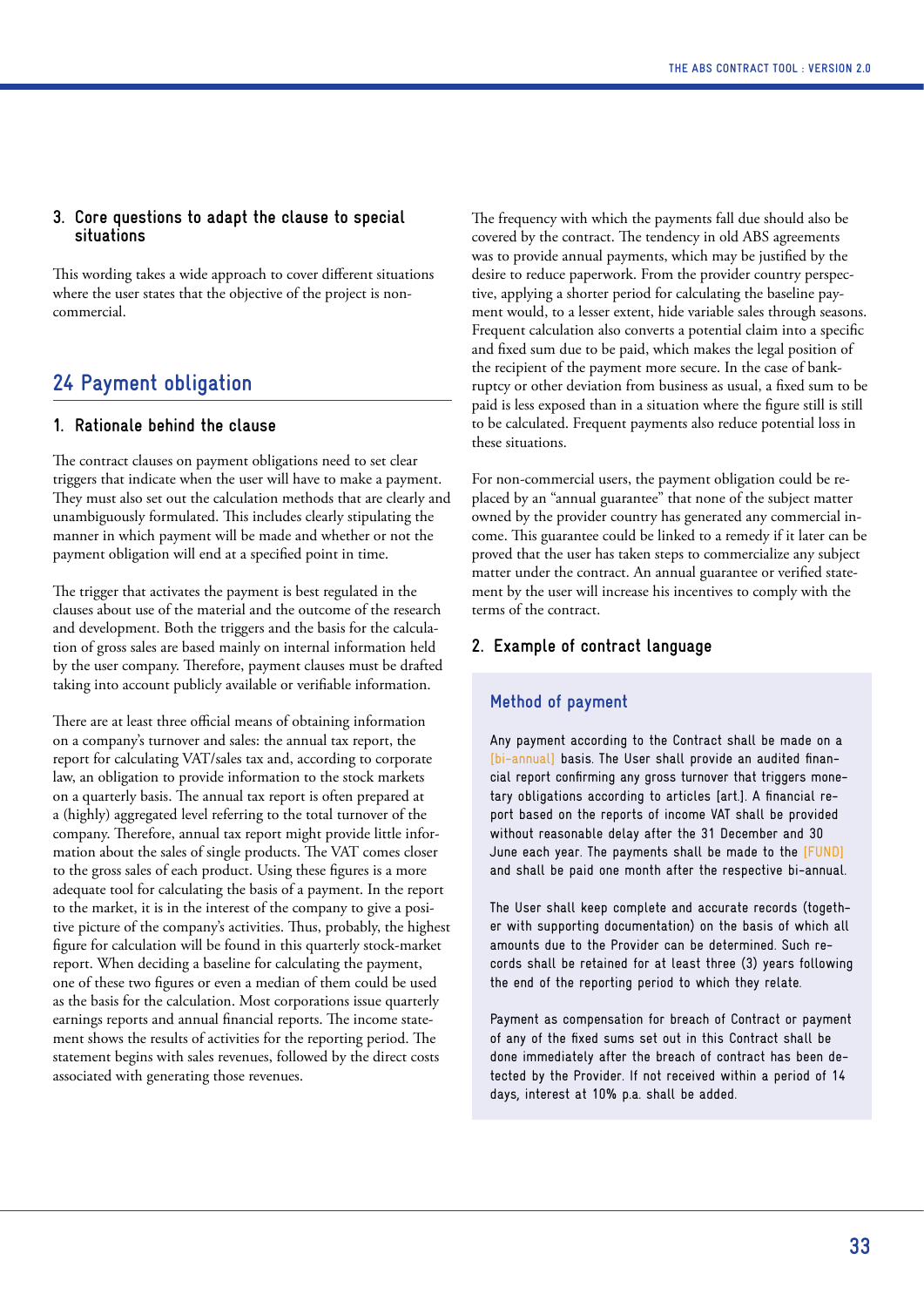#### **3. Core questions to adapt the clause to special situations**

#### **Question to bear in mind:**

- The figures that are used as a basis for the calculation.
- In each contract, the payment details need to be included in a manner clear and predictable.
- The interest rate needs to be set at a level, so it encourages fulfilment of the contractual obligation.

### **25 Obligations on the user to provide information: reporting and records**

#### **1. Rationale behind reporting obligations**

When establishing reporting routines, two issues need to be considered: the purpose of the reporting, i.e. to monitor and enforce the terms of the contract versus establishing a too comprehensive, onerous and bureaucratic reporting requirement. An onerous reporting requirement can be counterproductive. An ABS contract suffers from imbalance in relation to access to information: the user has access to all verified information whereas the provider must trust the information provided or generated by the user. Therefore, a contract must have clearly stated obligations on the user to make information available to the Provider. The contract must also clearly state liability consequences to address situations in which the information provided is not accurate or verifiable.

#### **2. Example of contract language**

#### **Obligation to provide information, reporting and liability for failure to provide information**

It is assumed that the User is the one with best insight in the plans and possibilities to know and foresee future use of the samples or any other subject matter under the Contract. The User shall inform the Provider of any collaboration with commercial entities that might have an interest in any use or commercialization of any of the subject matter described in Article XXX above or subject matter or methods enabled by this Contract.

The first user shall, as part of this contract, design a flow chart for its project which includes the next steps for any research or development that is either planned or considered likely with the samples, parts thereof or information or knowledge enabled there from.

#### ...

Six (6) months [every sixth month or another period] after the samples are collected [set a fixed date] under this Contract, the Users shall provide a report to the Provider containing:

- A summary of all biological resources collected under this Contract (including collection locations, summary of taxa collected and isolated), the summary shall include photos
- Information of any bio-discovery, included but not limited to, new species, sub-species or special new discoveries or any genetic characterisation;
- The discovery of any lead to (included but not limited to) bio-active components, anti-bodies, products for developing vaccines or medicines or any other diagnostic or for treatment;
- Summary of genetic information, DNA sequences, digital sequence data, or any other results described in the underlying project or otherwise enabled by the samples under this Contract;
- Publications and conference presentations arising from research

The User has an obligation to seek clarity in any planned future applications or uses of any of aspects of the subject matter discussed in Article XXX above.

All reports provided by the Users under this Contract shall be provided in hard copy and digital copy in English. Any false information or any actions considered disloyal shall make the User liable to paying Provider country a fixed sum of [US XX,000].

#### **3. Core questions to adapt the clause to special situations**

The reporting requirements need to be adjusted to the particular research or development situation.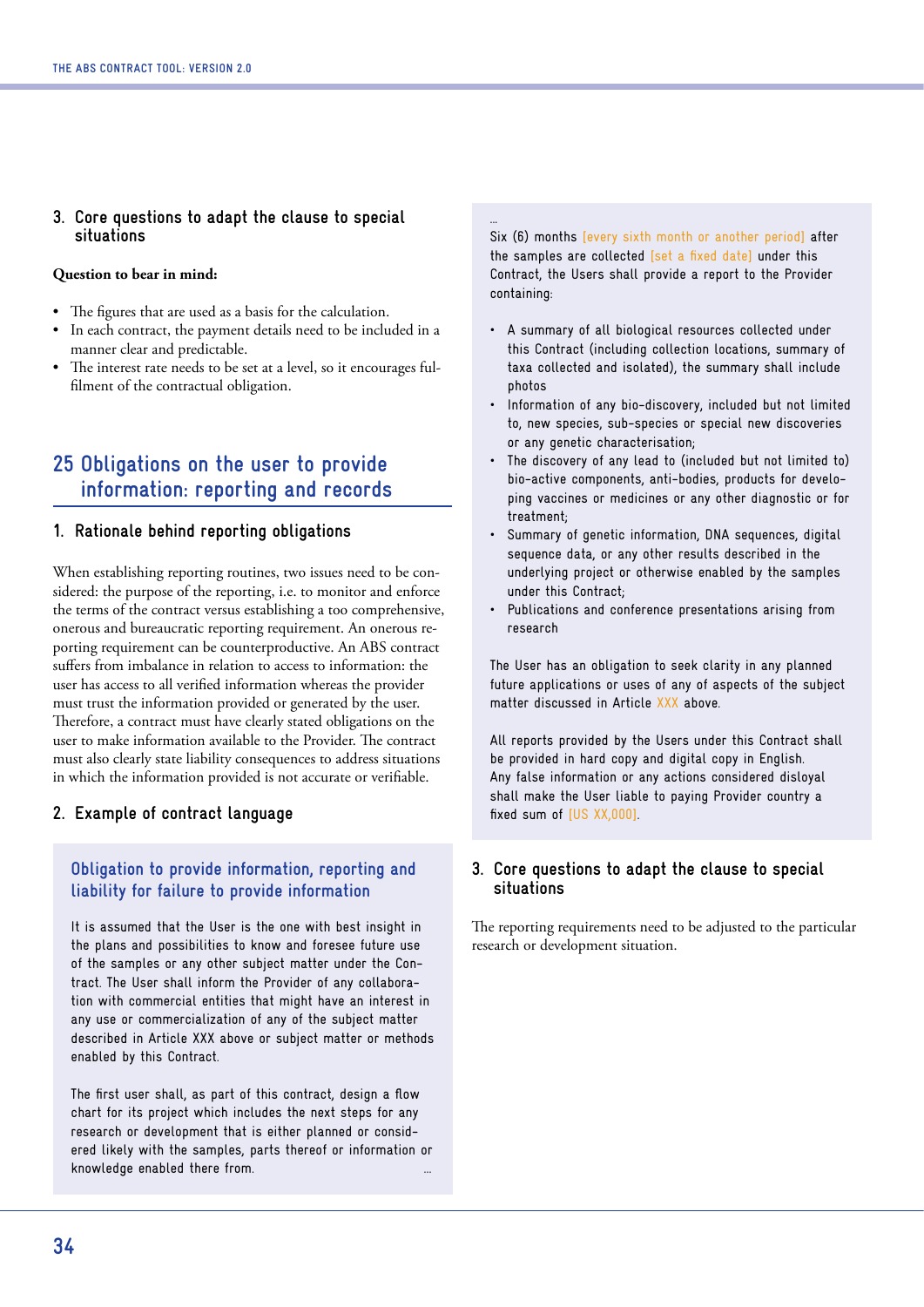### **26 Liability and remedies**

#### **1. Rationale behind a liability**

ABS contracts have typically been weak on remedies for breach of contract, which impacts upon compliance and enforcement. Therefore, clauses establishing obligations also need to define the corresponding remedies in case of a breach of contract.

#### **2. Example of contract language**

#### **General rules on breach of contract**

In a case of proven breach of contract, the User is liable to pay to the Provider a fixed sum of [US XX,000]. In the event that a breach causes environmental damage, each of the Users is liable to pay any reparation of this damage.

Any false information provided during the application phase or any contact with the authorities of [Provider country] is considered a breach of contract and triggers liability for any direct or indirect loss for the [Provider country] or participants in the project.

In these situations, the User is liable to pay [Provider country] a fixed sum of [US XX,000]

#### **3. Core questions to adapt the rules on breach of contract**

The most important assessment in where the level of damages is set as a fixed sum is that it must be set sufficiently high to have the effect of making the parties to fulfil the obligations. If the standardized damages is set too low, this can work contra-productive in rather encouraging the breach of contract.

### **27 Suspension of rights**

#### **1. Rationale behind suspending the rights of the user**

ABS contracts need to establish a mechanism for the suspension of the user's rights in the case of breach of contract. So far, ABS contracts have typically been "too generous" with respect to termination clauses. The main message concerning termination, which needs to be kept in mind, is that if a contract is terminated and ceases to exist, there are no further legal obligations upon the parties to that contract.

#### **2. Example of contract language**

#### **Suspension**

The Provider can suspend the rights under the contract in the following situations:

- Justified reason for the Provider to believe that the contract will be breached.
- Breach of any of the obligations in the contract.
- Breach of any permit issued by the Provider country.
- Breach of any Acts in [Provider country] relevant to the subject matter of this contract by the User or any person associated with the User.
- Failure to conduct a payment.
- Plans on the User side of any restructuring of the User or any kind of merger or acquisition.
- Risk of insolvency or major failure of payment or bankruptcy (reason for suspecting potential bankruptcy)

Upon suspension or termination of this Contract, the User shall cease any use of subject matters, included but not limited to samples, any parts thereof, data, information or knowledge, products or processes or alike enabled by this contract

The Users shall, upon suspension of the rights under this Contract, not use any of the data, results, information, knowledge or conclusions from the research on the accessed material for any purpose whatsoever without the prior approval of the Provider.

The Provider shall not be liable for any loss or damage whatsoever caused to the Users due to revocation of approval for access and/or termination of this Contract.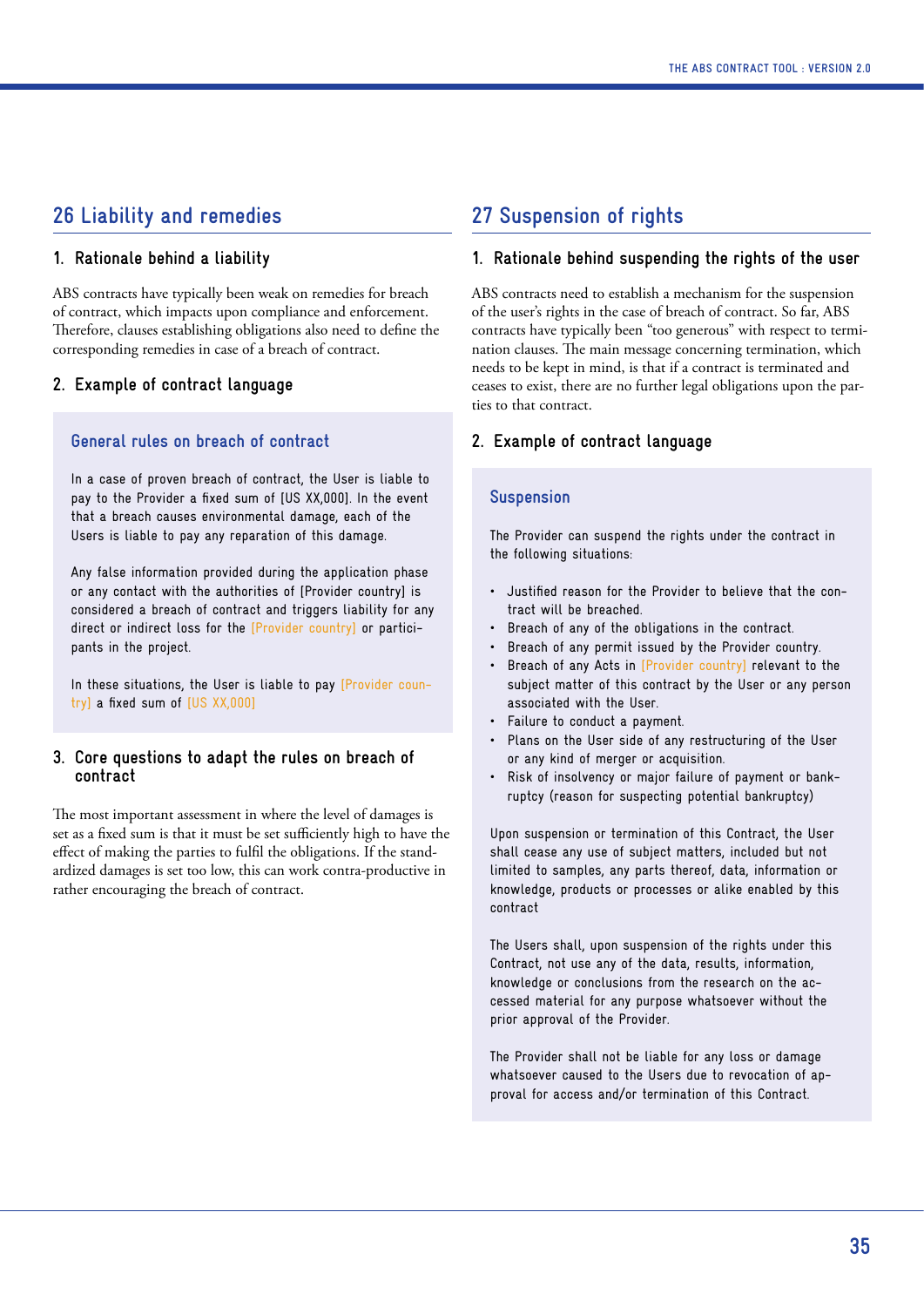#### **3. Core questions to adapt the clause to special situations**

The important observation is to maintain the validity of the obligations in the contract but rather suspend the rights according to the contract.

### **28 Settlement of disagreements and disputes**

#### **1. Rationale behind settlement of disagreement and disputes**

ABS contracts is a particular type of contracts the facts and technology are really not the regular area for a normal generalist judge. Therefore, costs and time can be saved by opting for a faster and less costly procedure for the settlement of disputes rather than going to court. This assumes, of course, that mediators possess competence in resolving the disagreement in a neutral and competent manner.

#### **2. Example of contract language**

#### **Settlement of dispute**

Any dispute arising from this Contract shall be resolved in the following manner:

Amicable dispute settlement: The Parties shall attempt in good faith to resolve the dispute by negotiation after giving a 7 days' notice of the dispute in writing.

If the dispute is not resolved by negotiation, the Parties may proceed to mediation through a neutral third-party mediator, to be mutually agreed by the Parties.

The Parties may agree to bypass mediation and proceed to arbitration in order to reduce the cost of the dispute resolution process or when it is convenient to do so.

Arbitration: If the dispute has not been settled amicably by negotiation or mediation, any Party may submit the dispute for arbitration under the Arbitration Rules of an international body as agreed by the Parties to the dispute. If the Parties do not agree on the arbitrator within 3 days the seat of arbitration shall be the [Specify an arbitration court. E.g. London Court of International Arbitration and the result of such arbitration shall be binding on both Parties.]

Nothing in this Article shall limit the competence of the parties to resolve a dispute before a general court.

#### **3. Core questions to adapt the clause to special situations**

When choosing an alternative dispute resolution mechanism, the parties to the contract should be sure that the mechanism chosen is a better option for the parties than proceeding to court.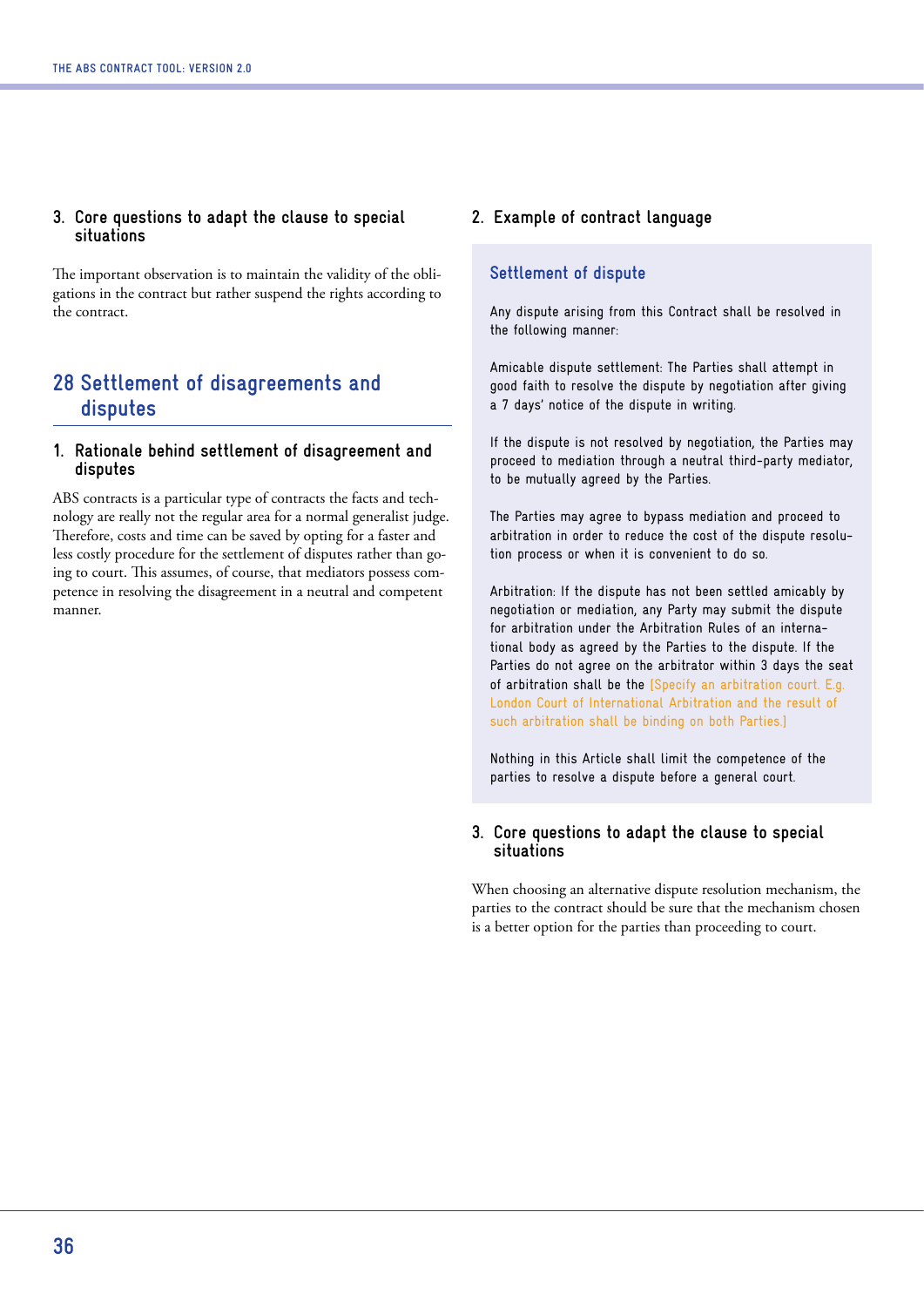### **29 Governing law**

#### **1. Rationale behind a clause on governing law**

ABS contracts almost always include a clause about the governing law even though this is not particularly useful. It is not always clear what impact making reference to a governing law of a specific country will have. Young and Tvedt (2018) discuss governing law clause and conclude that by introducing such a clause the potential to enforce the contractual obligations are rather limited then improved. The ABS contract is better drafted as a stand-alone legal document. This means that questions that in other areas of contract law could be govern by general laws need to be drafted in the ABS contract.

Choosing one particular country's law will narrow the jurisdictions in which the contract can be enforced. This will create an uncertain legal situation. Therefore, the advice of this author is to not choose or limit the law governing the contract to one country.

#### **2. Example of contract language**

#### **Governing law**

The Provider or Users shall use the applicable law in the jurisdiction where the dispute arises or the applicable law in the jurisdiction where any Party of this Contract is implemented.

#### **3. Core questions to adapt the clause to special situations**

A governing law clause must be well-researched to remove any uncertainty in any possible legal dispute.

### **30 Definitions in a contract**

#### **1. Rationale behind the definitions in a contract**

Defining the core terms used in the contract is meant to increase the precision of the contractual obligations. Definitions are a "two-edge-sword". Definitions may simply be copied and pasted from other texts, which has the potential increase ambiguity. Defined terms in contracts can also lack precision, resulting in ambiguity and in some situations a narrower scope of the relevant obligations. Definitions have even been found to contradict the operative clauses. Definitions in international law are often ambiguous and are used to a hide lack of political consensus. This kind of "constructive" ambiguity is a killer for a contract.<sup>12</sup>

#### **2. Example of contract language**

#### **Definitions**

The following terms shall, when used in a Contract, be accompanied by the following definitions:

**FNI** means the Fridtjof Nansen Institute.

**Project** means the research project "[NAME]" funded by the Ministry of Food and Agriculture project number [NUMBER].

<sup>12</sup> Empirical studies of previous ABS agreements show that the inclusion of standardized definitions has made contractual obligations either imprecise or irrelevant for commercially relevant subject matter, e.g. a patent or product on the market. Notably, in one contract, the obligations referred to 'genetic resources' as defined in the CBD. The product patent and the product sold on the market related to processed food. In this particular case, the definition caused the actual and foreseeable use of the material to fall outside the scope of the obligation. The patent was not in breach of the contract because of the way the definition combined with the substantive obligation. In this case, a specific definition based on the expected use and products would have captured the intended obligations and made them binding.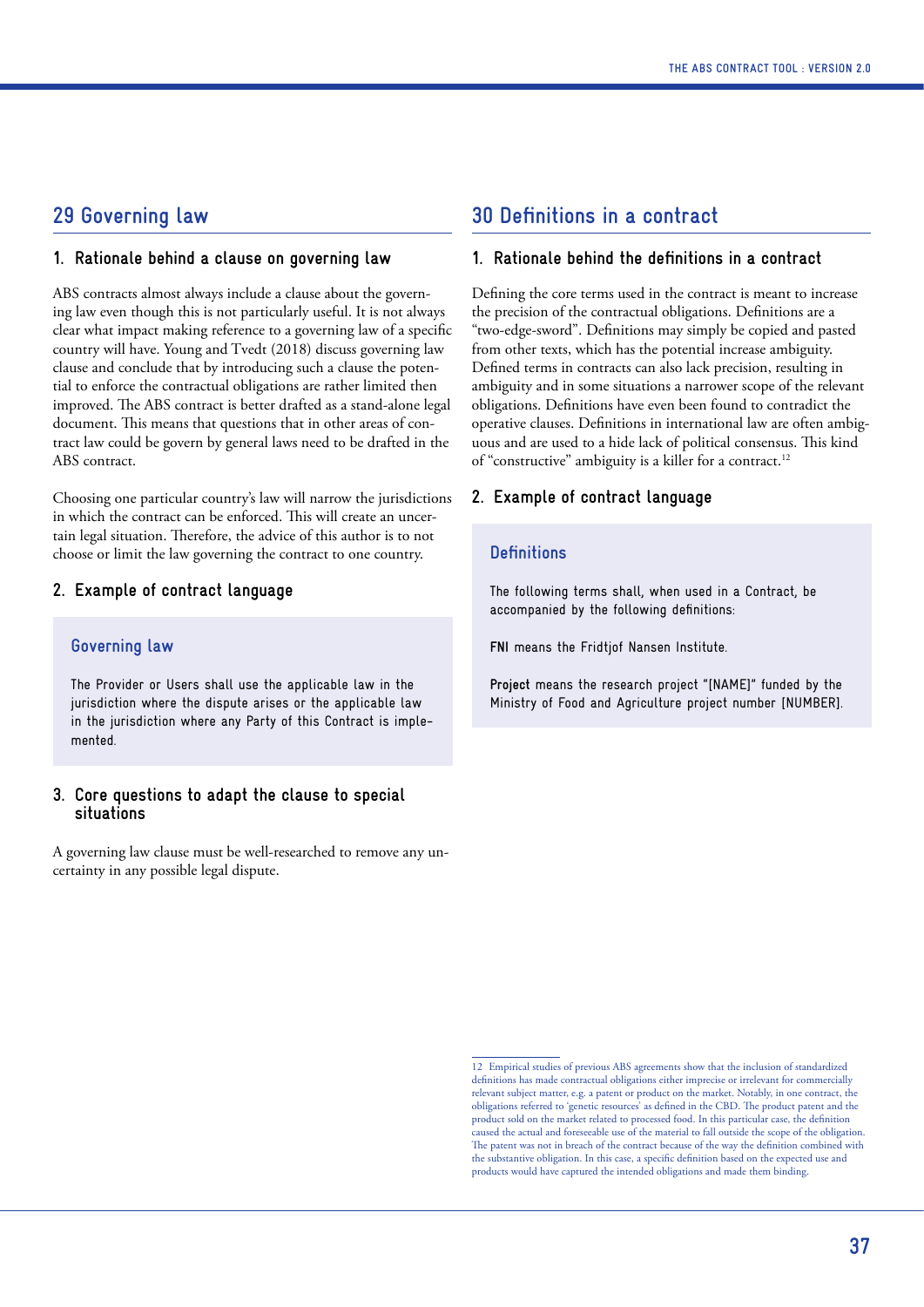#### **Definitions that do not contribute to contractual clarity:**

#### **Definitions**

Unless the context otherwise requires, the following terms shall, whenever used in the Contract, have the following definitions:

**ABS** means access and benefit sharing.

**Contract** means the written contract between the Provider and the User intended to be enforceable by the Applicable Law.

**Genetic Material** means any material of plant, animal, microbial or other origin containing functional units of heredity.

These definitions fail to provide clarity by expanding the scope of different interpretations of any of the defined terms.

#### **3. Core questions to adapt the clause**

It is useful to search the contract for each of the terms defined and substitute them with the whole definition when drafting a contract. Examine the contract language and consider carefully whether a person without relevant background qualifications would understand the precise meaning of the obligation. If not, either the definition or the substantive obligation needs to be rewritten.

#### **31 The preamble**

#### **1. Rationale behind having a preamble**

Old ABS agreements have often contained a section describing the purpose of the collaboration between the parties. To what extent a preamble can be regarded as binding depends on the relevant country's legal tradition. A preamble does not address any core questions in the contract. A 'preamble' gives a contract the character of an international treaty using general language. There is a danger that a preamble can cause more confusion than clarity and it is advised not to include one.

If the parties insist on a preamble, it must be carefully written to avoid contravening the substantive clauses of the contract. Doubt about the interpretation of the substantive obligations may arise if there is no coherence between the preamble and the binding parts of the contract.

#### **BIBLIOGRAPHY**

1. Tvedt MW, Eijsink V, Steen IH, Strand R, Rosendal GK. The Missing Link in ABS - The Relationship between Resource and Product. Environmental Policy and Law. 2016;46(3-4):228-37.